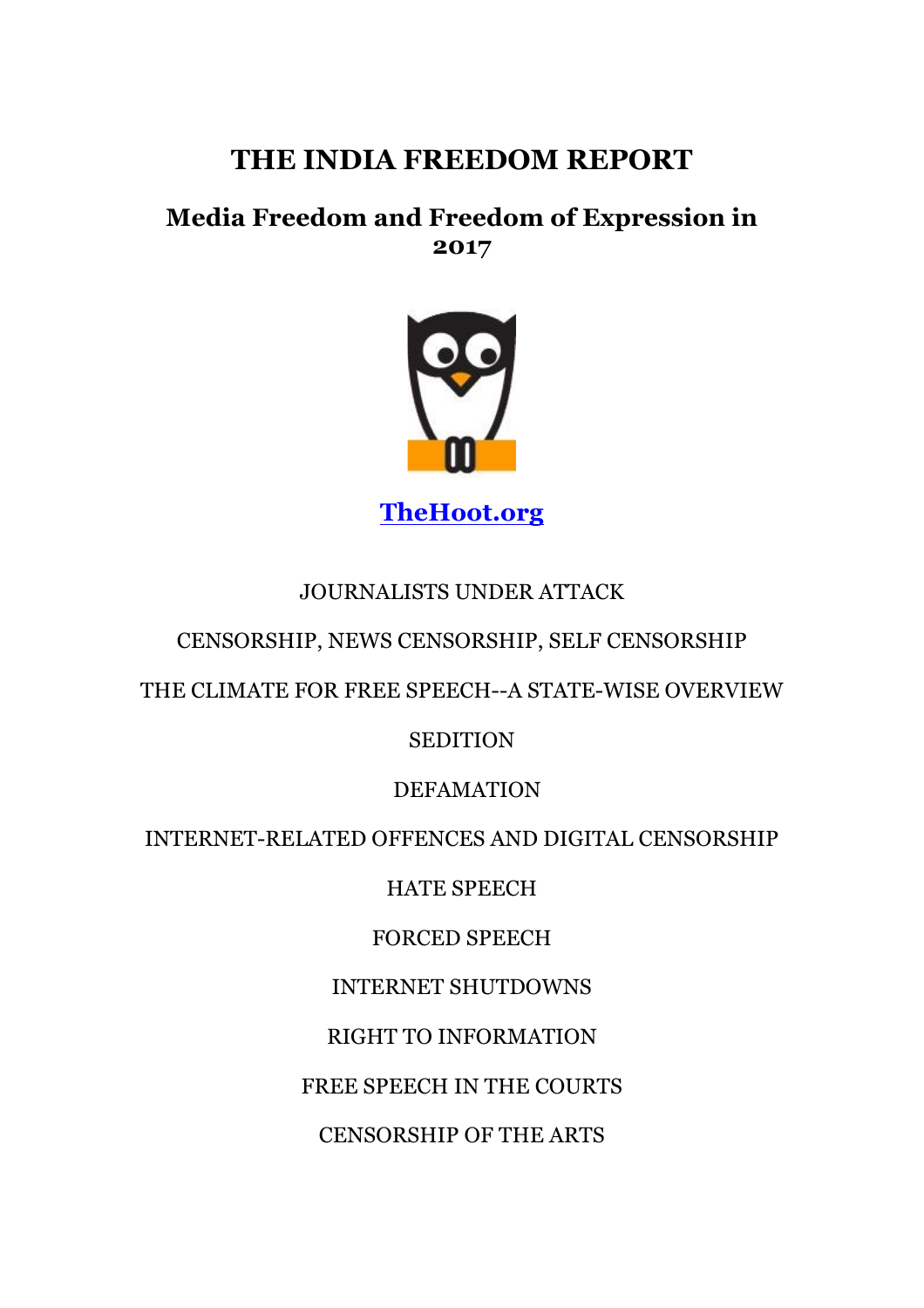### MEDIA FREEDOM IN 2017

### **Journalists under attack**

The climate for journalism in India grew steadily adverse in 2017. A host of perpetrators made reporters and photographers, even editors, fair game as there were murders, attacks, threats, and cases filed against them for defamation, sedition, and internetrelated offences.

It was a year in which two journalists were shot at point blank range and killed, and one was hacked to death as police stood by and did not stop the mob.

The following statistics have been compiled from The Hoot's Free Speech Hub monitoring:

- $\geq$  3 killings of journalists which can be clearly linked to their journalism
- $\geq 46$  attacks
- $\geq 27$  cases of police action including detentions, arrests and cases filed.
- $\geq 12$  cases of threats

These are conservative estimates based on reporting in the English press.

The major perpetrators as the data in this report shows tend to be the police and politicians and political workers, followed by right wing activists and other non-state actors Law makers became law breakers as members of parliament and legislatures figured among the perpetrators of attacks or threats. These cases included a minister from UP who threatened to set a journalist on fire, and an MLA from Chirala in Andhra Pradesh and his brother accused of being behind a brutal attack on a magazine journalist. If Rashtriya Janata Dal leader Lalu Prasad Yadav threatened to punch a Republic TV reporter in the face, his son Tejaswini's guards assaulted reporters and photographers when they arrived at his house to get his reaction to an FIR being lodged against him on corruption charges.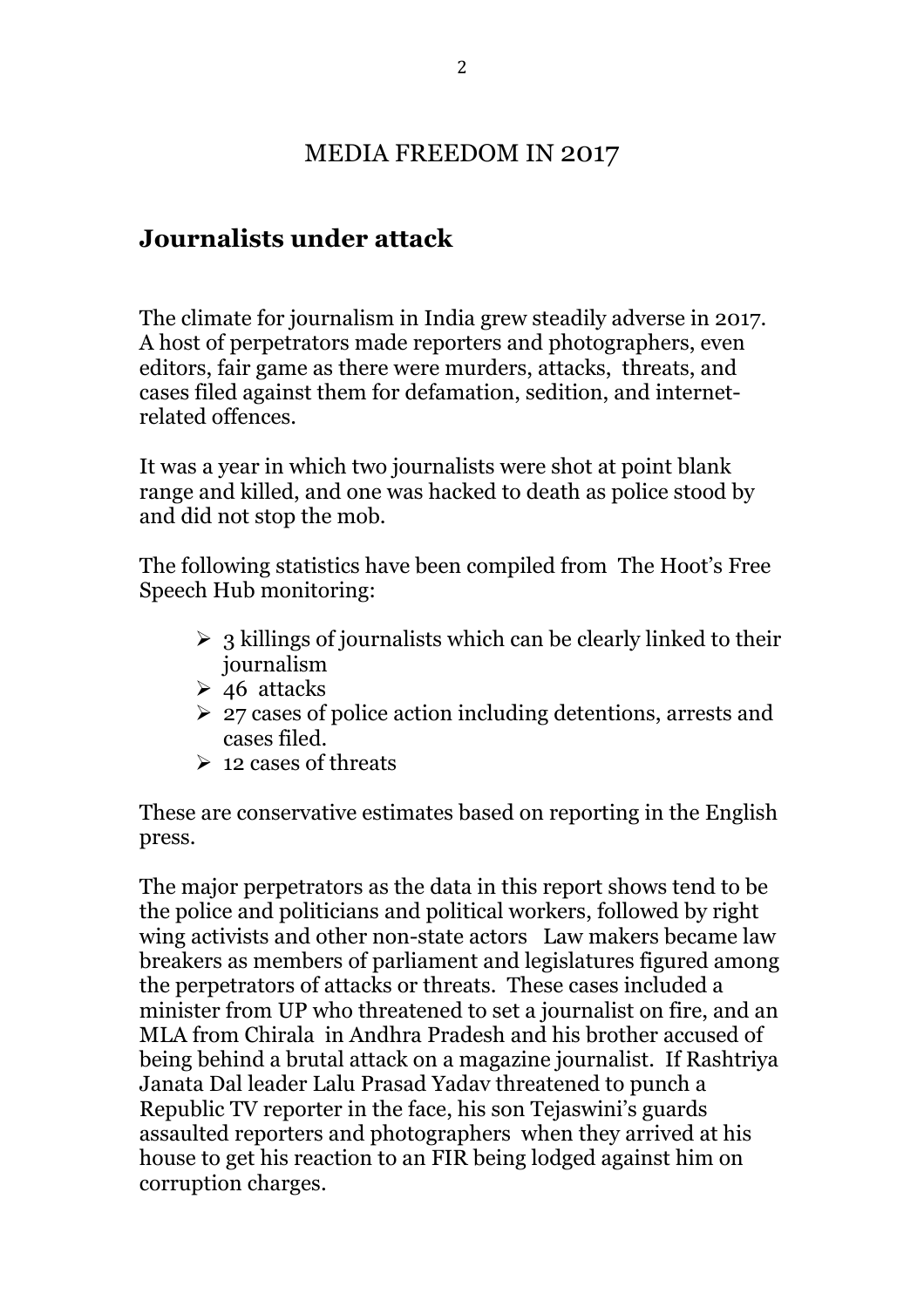### **Murders**

Eleven journalists were murdered in the course of the year in India in 2017. In only three of these cases is there a clear linkage with their journalistic work. One murder, that of Karnataka journalist Gauri Lankesh, took place in Karnataka and two others in Tripura.

Gauri Lankesh was the Editor of the Kannada publication *Gauri Lankesh Patrike* and she was gunned down by masked motorcycle- riding assassins on September 5, 2016 outside her home when she was returning from work. Till date, there has been no arrest made, but Karnataka police told The Hoot that the investigation into the high profile murder was nearly complete and the investigating agencies were just waiting for forensic confirmation from a foreign country where the evidence was also being examined.



*Pix credit: NDTV India*

Santanu Bhowmick, a journalist from Din Raat news channel, was killed on September 20, 2017 and several people were wounded in ongoing clashes between supporters of two rival tribal associations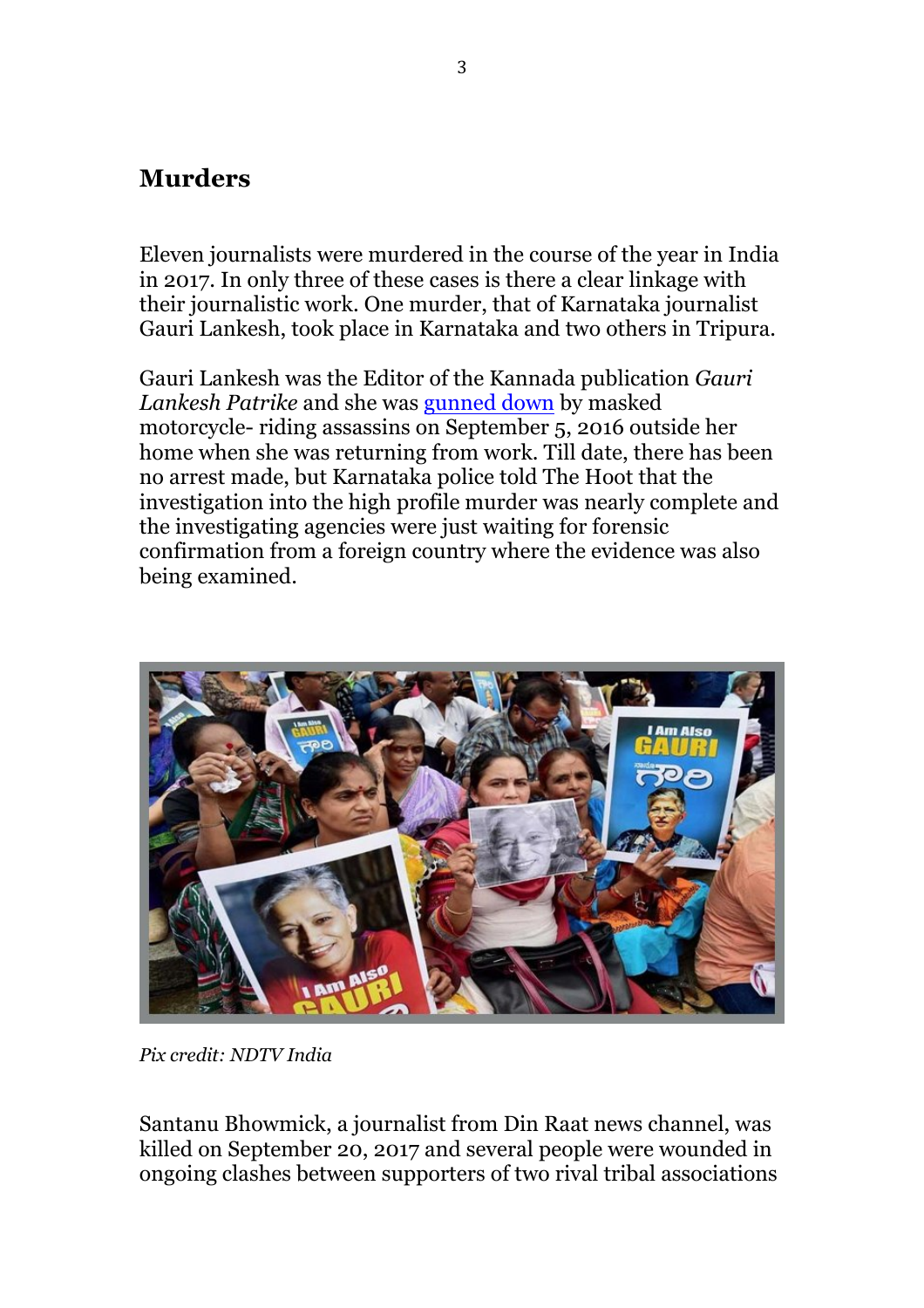in Mandwai, about 28km from the Tripura capital of Agartala. He was covering an agitation and road blockade by the Indigenous People's Front of Tripura (IPFT) in Mandai, near the capital Agartala when he was spotted by IPFT supporters, caught and hacked to death with a *dao*.

**'Why did the police not stop the mob?'**

Another journalist was shot dead on November 21, 2017 by the personal security officer of a commandant of the Tripura State Rifles. Sudip Datta Bhaumik was a senior journalist with the *Syandan Patrika*, a leading Bengali newspaper in Agartala, who had gone to meet the local commandant with an appointment. He had an altercation with the PSO. Four personnel of the TSR including the battalion commandant were arrested.

#### **Deaths and attacks mount, protests also mount**. **Impunity prevails, but what is the solution?**

| <b>State</b> | Date              | Case                                                    |
|--------------|-------------------|---------------------------------------------------------|
| Bihar        | Aug 23            | CBI files charge sheet against RJD leader               |
|              |                   | Shahabuddin in the murder case of journalist            |
|              |                   | RajdeoRanjan in May last year.                          |
|              |                   | <b>Bihar CBI court issues production warrant</b>        |
|              |                   | against Shahabuddin in scribe murder case               |
| Madhya       | Jan <sub>13</sub> | CBI <u>rules out</u> foul play in the death of a Delhi- |
| Pradesh      |                   | based journalist who was killed in Bhopal in            |
|              |                   | 2015 while investigating the Vyapam scam.               |
|              |                   |                                                         |
| Maharashtra  | Jan <sub>5</sub>  | J Dey murder case 2011:                                 |
|              |                   |                                                         |
|              |                   | <b>Prosecution declares MLA witness Sunil Raut</b>      |
|              |                   | hostile<br>J Dey murder trial in Mumbai: Witness        |
|              |                   | identifies Chhota Rajan's voice                         |
|              | May $25$          |                                                         |
|              |                   | J-Dey murder case: Absconding accused nabbed            |
|              |                   | in Dubai, CBI seeks to extradite him                    |
|              | December 7        |                                                         |
|              |                   | Journalist J Dey murder case: Court examines            |
|              |                   | expert from United States                               |

#### **Developments in 2017 regarding earlier cases**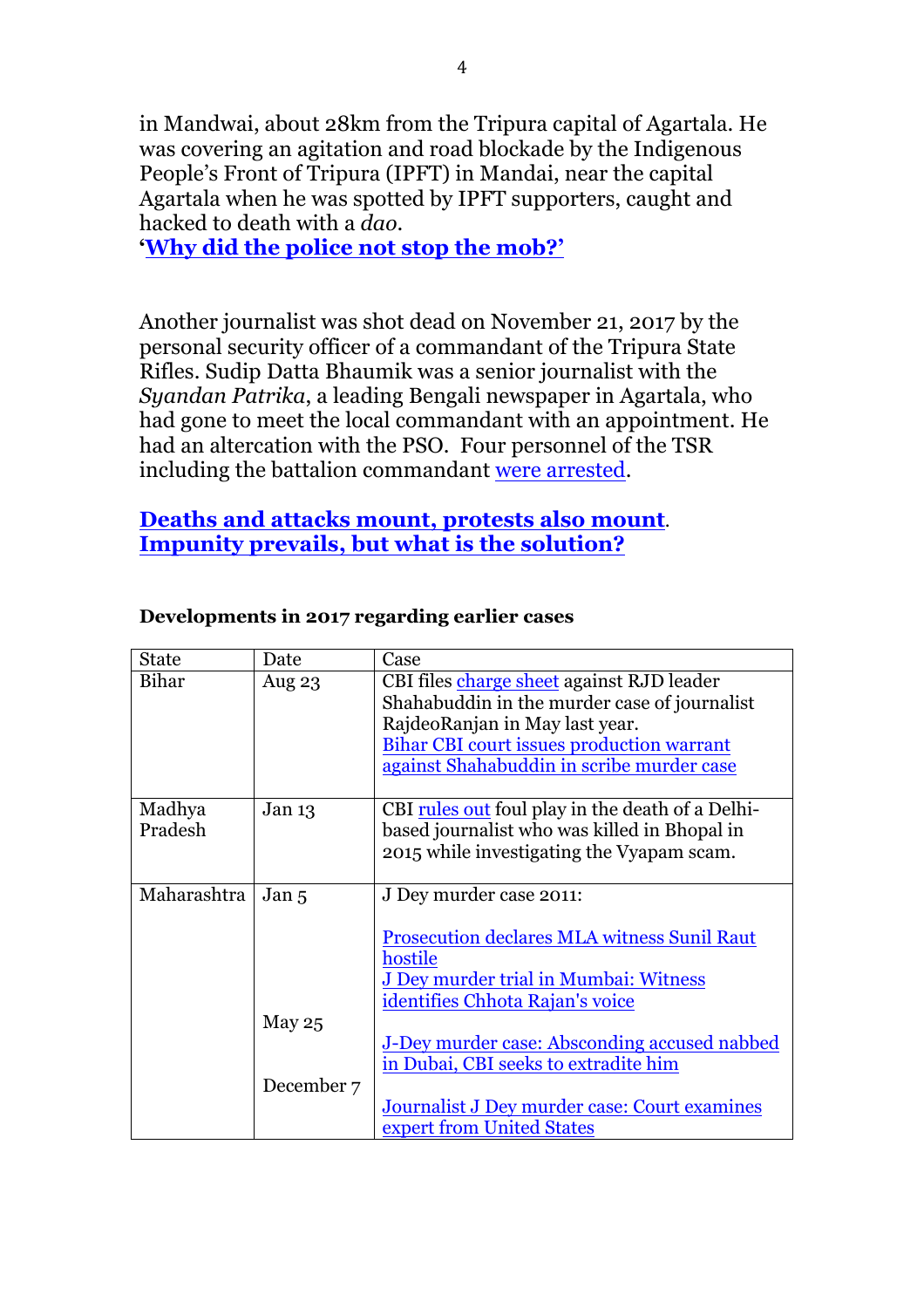#### **Murders in 2017**

| <b>State</b>         | No of cases    |
|----------------------|----------------|
| Bihar                | 1              |
| Haryana              | $\mathbf{2}$   |
| Jharkhand            | 1              |
| Karnataka            | 1              |
| Madhya Pradesh       | 1              |
| Punjab               | 1              |
| Tripura              | $\mathbf{2}$   |
| <b>Uttar Pradesh</b> | $\overline{2}$ |
| <b>Total</b>         |                |

### **Attacks**

But the larger evidence of how increasingly vulnerable journalists became emerged from the growing attacks on reporters, photographers and stringers going about their job. In the year under review, 46 attacks were recorded.

As reporters, camerapersons and stringers went about reporting or filming, the attacks they faced were primarily from the police, as well as politicians and their henchmen, as shown in the table below.

| Perpetrator                             | <b>No. of attacks</b> |
|-----------------------------------------|-----------------------|
|                                         |                       |
| Police                                  | 13                    |
| Politicians, political party workers    | 10                    |
| Unidentified assailants                 | 6                     |
| Hindu right-wing organisations, members | 3                     |
| <b>Student organisations</b>            |                       |
| Private security staff of bank and film | $\mathbf{2}$          |
| industry                                |                       |
| Sand mining mafia                       | $\mathbf{2}$          |
| Doctors, medical officers               | $\overline{2}$        |
| Dera Sacha Sauda members/officers       | $\mathfrak{p}$        |
| Liquor mafia                            |                       |
| Drug traffickers                        |                       |
| Trade unions                            |                       |
| University officers                     |                       |
| Government officers                     |                       |

#### **Perpetrators of attacks on journalists**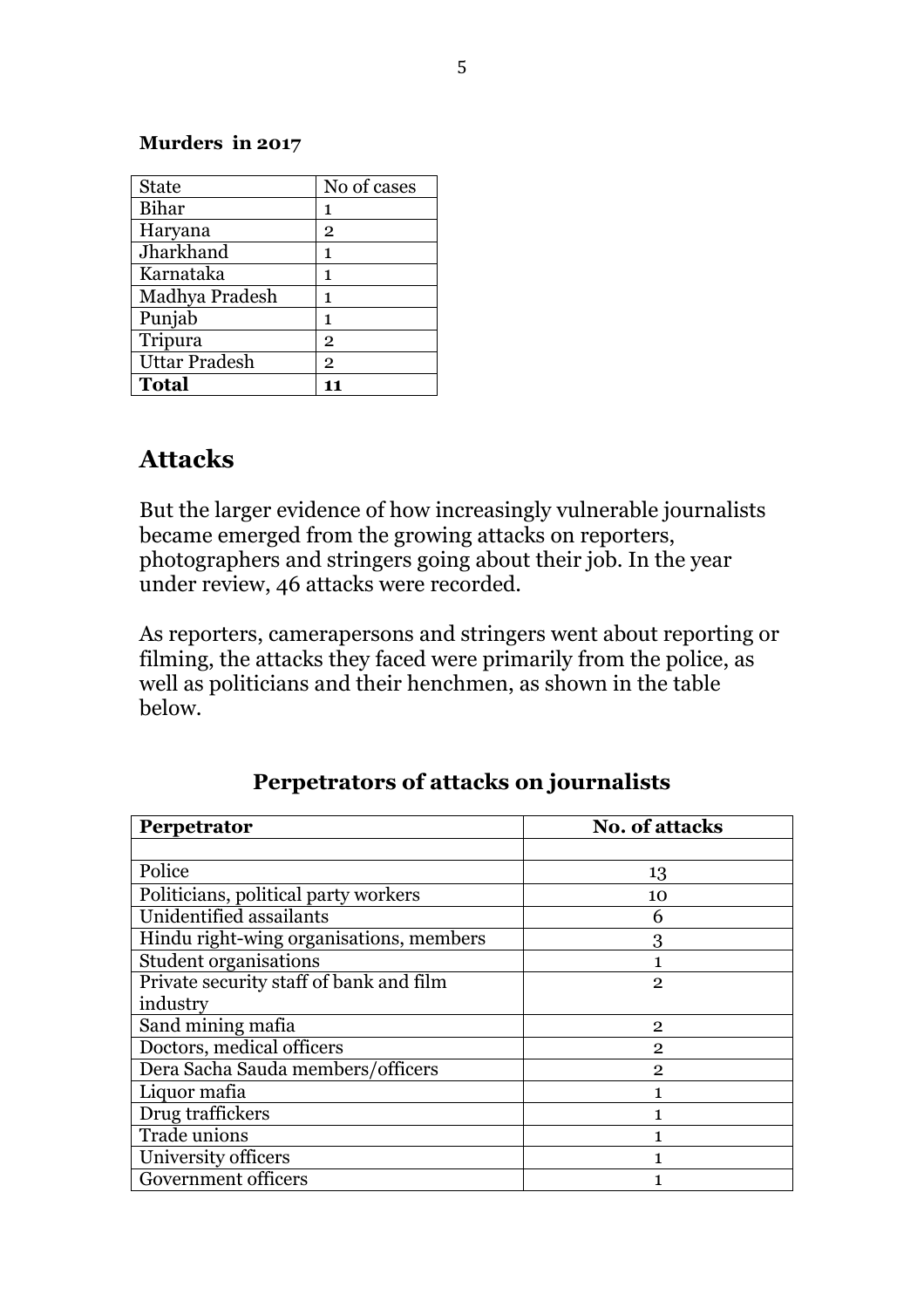| Total |  |
|-------|--|
|       |  |

In the violence which followed the Dera Sacha Sauda chief Gurmeet Singh's arrest in August 2017, the physical vulnerability of the media was on display: TV vans up in flames, a cameraman missing after the violence, and a Punjabi language news channel reporter injured in the attacks, as well as an NDTV engineer.

As television channels bore the brunt of the violence that broke out in Haryana and parts of Delhi after Singh was convicted of rape, I&B Minister Smriti Irani tweeted a veiled warning to television channels; she drew attention to Clause B of the News Broadcasting Standards Authority code on spreading panic, distress and undue fear! She was swiftly pilloried on Twitter for that.

In the immediate aftermath of an attack, journalists are vulnerable because of the political protection enjoyed by the perpetrators of violence. It's tough getting cases registered.



*Rama Reddy recovering in the hospital in Tanuku*

Andhra Pradesh has seen no less than three attacks by the politician-criminal nexus on those reporting on illegal mining and corruption, in the months of February, March and April. Nagarjuna Reddy, the freelance journalist from Prakasam district who contributed an article to local Telugu magazine *Mattichetula*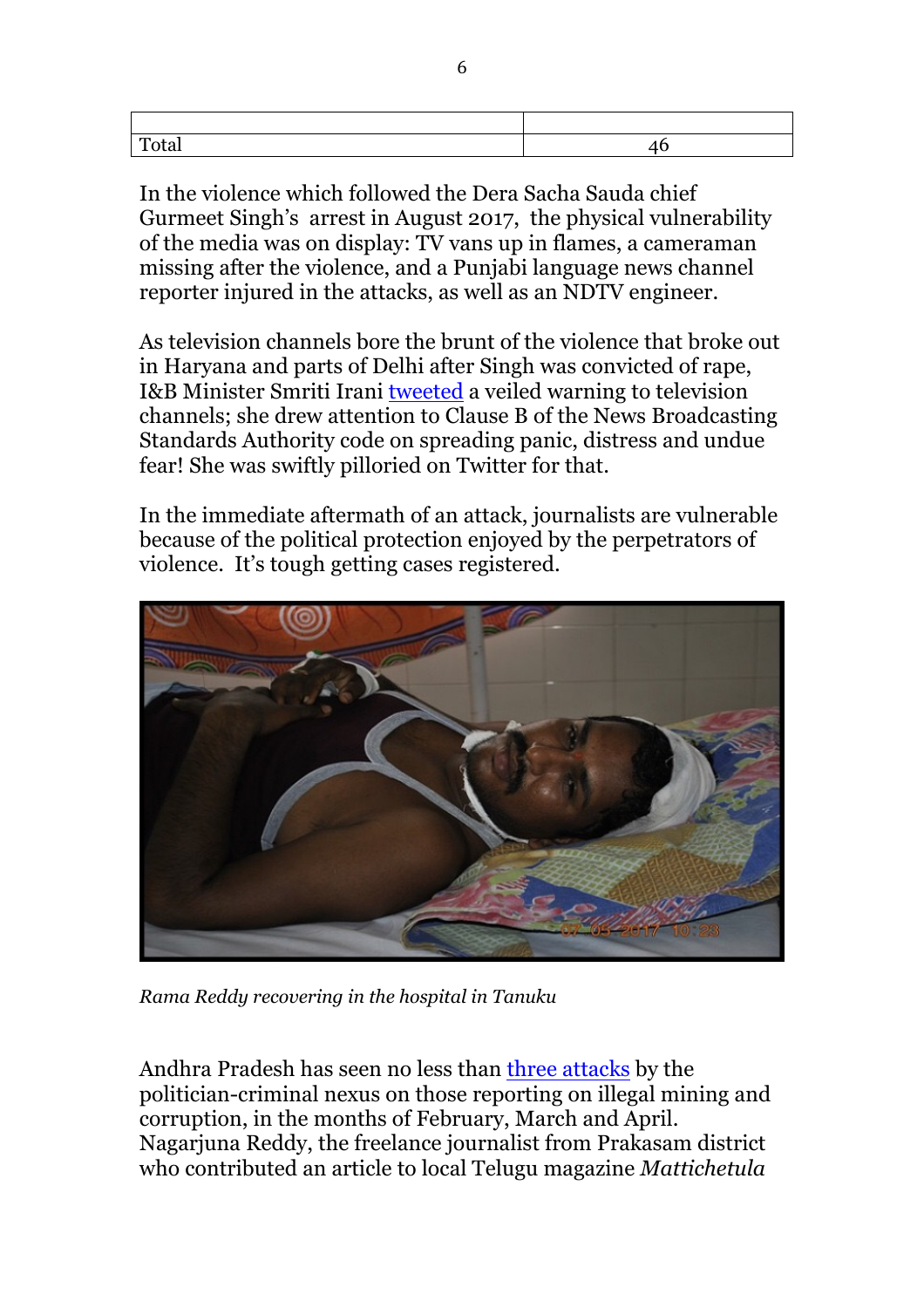*Basa* against the corrupt practices of the local MLA in Chirala constituency, was attacked on the street in full public view in February 2017.

In his case so far no arrests have been made against the attackers, the MLA or his brother. The Press Council of India (PCI) has continued to seek the appearance of the Superintendent of Police, Chirala district, who skillfully dodged the summons. Meanwhile the PCI finished its term and will now be reconstituted. Cases like Reddy's will be taken up only after February - a good year after the attack.

Rama Reddy, a stringer with *iNews* in West Godavari district who covered the Achanta constituency, was attacked in March for exposing sand excavated illegally from Siddhantam village in Achanta.

A. D. Babu, a stringer with *Sakshi Media* from Vishakhapatnam district who covered the Narsipatnam constituency was attacked in April for reporting on illegal laterite mining in Nathavaram. All three had to be hospitalised for serious injuries.

There was also an assault by police on an Eenadu photographer. In Rajamundry in Telangana, a TV channel reporter was beaten up by a doctor whose business practices were being reported on. And the writer Kancha Ilaiah was attacked with slippers and stones in Telangana where Arya Vyasa organisations have been campaigning for a ban on his book and burning his effigies.

When reporters and stringers work for media houses which are affiliated to a political party, their investigations are often used to vilify the party's opponents. When that happens, reporters who diligently uncover stories of corrupt practices by politicians in their constituencies become targets for brutal attacks by the politicians who are being exposed.

**Stringers are easy targets**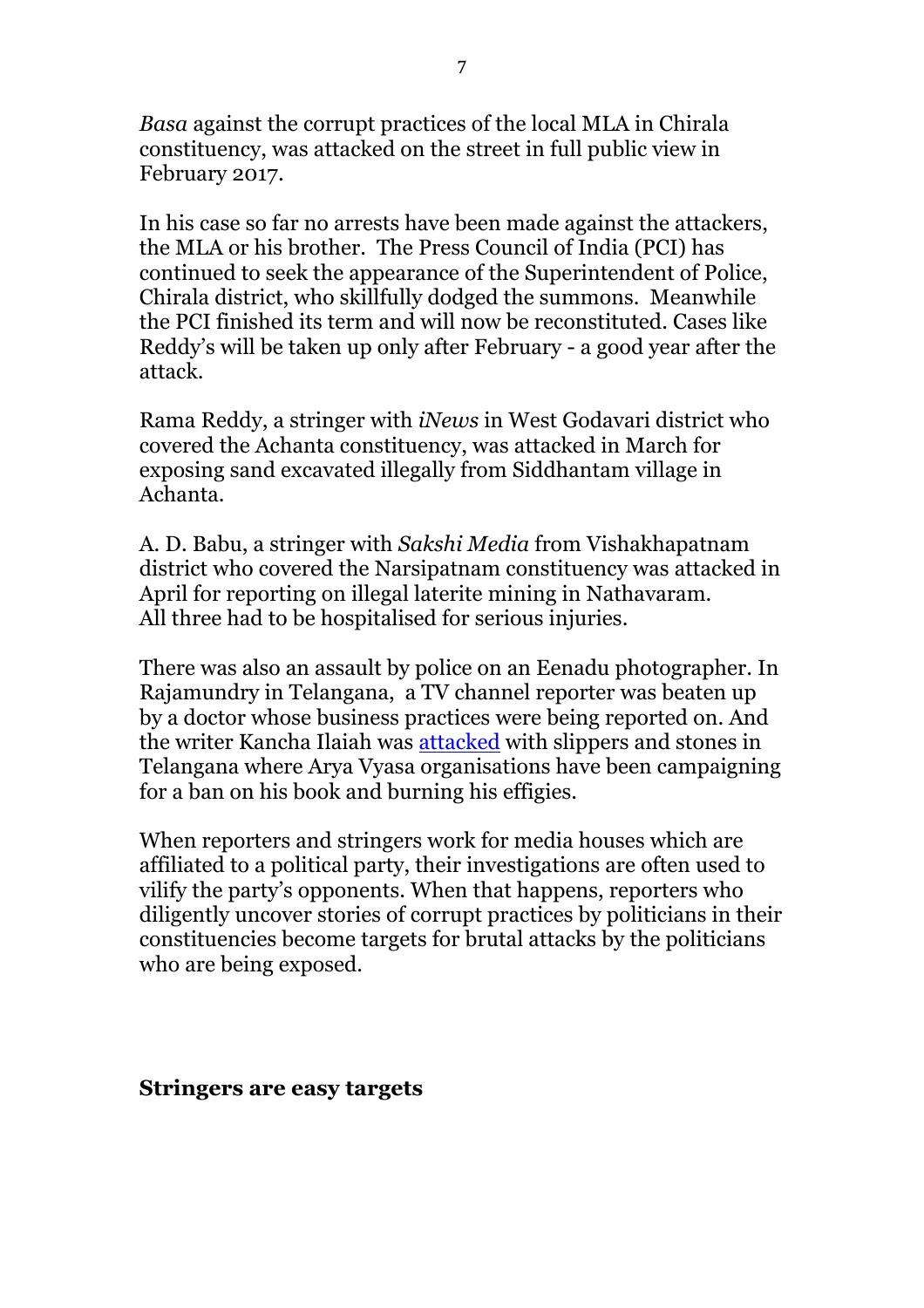"It is always stringers who are vulnerable to attacks", says Ch. Krishnanjeneyulu, President of the Andhra Pradesh Journalists' Forum who took the matter of attacks to the chief minister and home minister. The Forum gets on an average about 20 complaints of threats, attacks and abuse annually from media personnel.

Most of these complaints, adds Krishnanjeneyulu, are from the costal districts of Prakasam, Guntur, East Godavari, West Godavari, Vishakhapatnam and Srikakulam and most stem from stories on illegal mining, usually where those in power are involved.

With state elections approaching in 2019, political propaganda will increase and the heat will be felt by none other than the stringers who will it find it difficult to do independent reporting.

Andhra Pradesh and Haryana apart, there were attacks across states.

### **THREATS**

Threats both ugly and murderous targeted the media and the creative community:

- A WhatsApp audio clip in November which the police said was an old one, threatening to kill those who reported on Naxalites;
- Posters appearing in Bijapur in Chhattisgarh in June threatening the Forest Minister, local officials and those who reported on encounters 'incorrectly';
- Journalists from NDTV India, Firstpost, The Quint, The News Minute, and the Covai Post in Coimbatore faced threats, including those of rape, on social media;
- Rashtriya Janata Dal leader Lalu Prasad Yadav threatened to punch a Republic TV reporter in the face;
- In February, UP Minister Radhey Shyam Singh allegedly threatened to set a local journalist on fire for not supporting him during the ongoing assembly elections in the state. The journalist filed a complaint with the police and has handed over the mobile audio of the alleged threat to the Superintendent of Police, Kushinagar.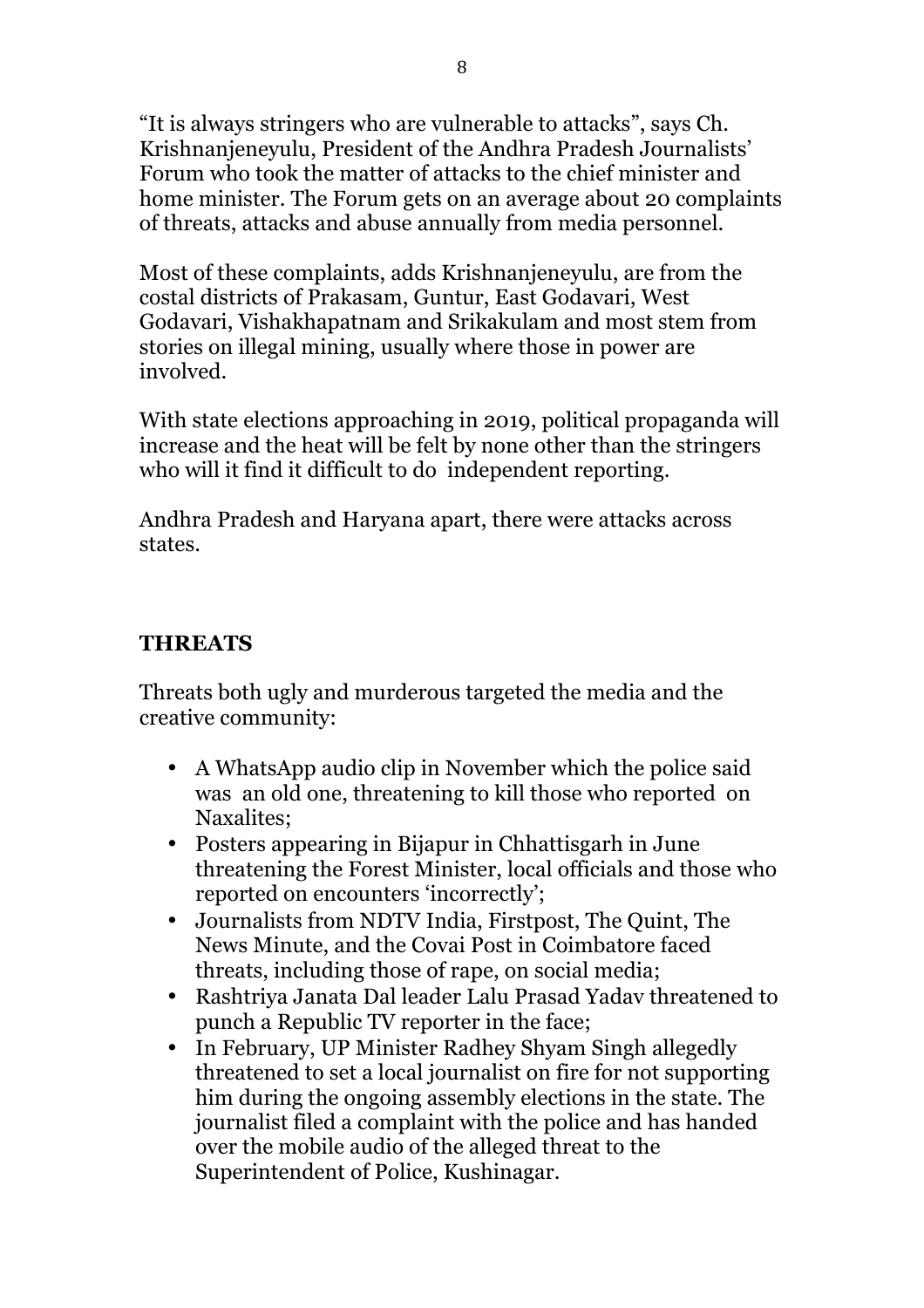- Kerala saw threats to two writers and a documentary film maker, two of death and one of assault;
- Rewards were offered for beheading actress Deepika Padukone in Meerut in UP and in Haryana for acting in the film renamed *Padmavat.* Director Sanjay Leela Bhansali also received a threat of beheading in UP.

### **Threats to Journalists**

| <b>State</b>      | No of          |  |  |  |
|-------------------|----------------|--|--|--|
|                   | cases          |  |  |  |
| Chhattisgarh      | $\mathbf 2$    |  |  |  |
| Delhi             | 3              |  |  |  |
| Haryana           | 1              |  |  |  |
| Jammu and         | 1              |  |  |  |
| Kashmir           |                |  |  |  |
| Maharashtra       | 1              |  |  |  |
| Rajasthan         | 1              |  |  |  |
| <b>Tamil Nadu</b> | 1              |  |  |  |
| Uttar Pradesh     | $\overline{2}$ |  |  |  |
| <b>Total</b>      | 12             |  |  |  |

### **Threats to the creative community**

| <b>State</b>         | No of cases |
|----------------------|-------------|
| Telangana            | 1           |
| Haryana              | 1           |
| Kerala               | 3           |
| Maharashtra          | 1           |
| <b>Tamil Nadu</b>    | 1           |
| <b>Uttar Pradesh</b> |             |
| <b>Total</b>         |             |

### **Perpetrators of threats**

| Andhra Pradesh TDP MP TG Venkatesh        |
|-------------------------------------------|
| <b>Maoists</b>                            |
| A Twitter handle followed by PM Modi      |
| Lalu Yadav                                |
| Jat Aarakshan Sangharsh Samiti protesters |
| WhatsApp groups                           |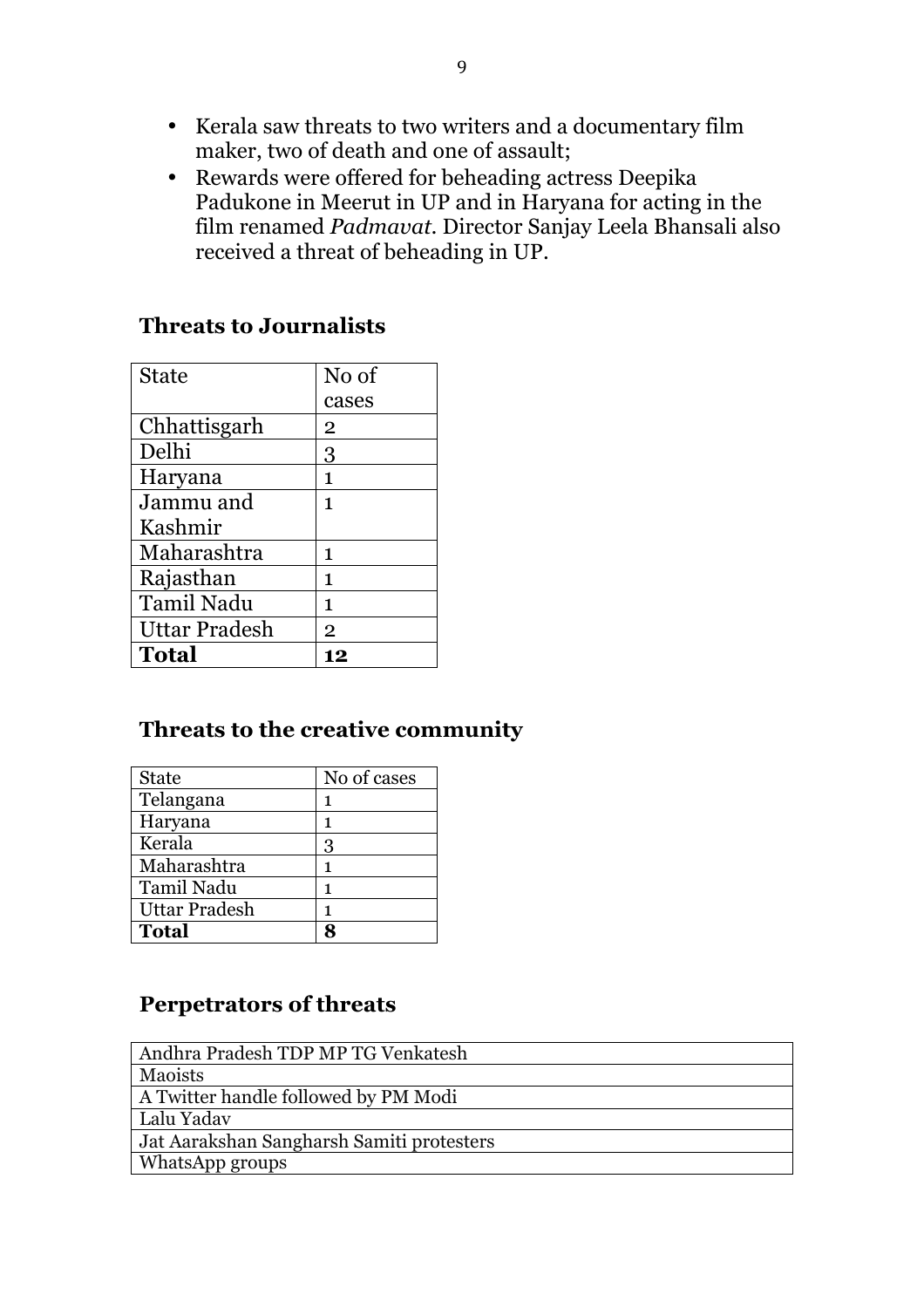| Chief media coordinator for the BJP in Haryana                    |
|-------------------------------------------------------------------|
| Anonymous person on Skype                                         |
| A section of teachers and writers                                 |
| Protestors from the Congress Party                                |
| Rap singer Omprakash Mehra                                        |
| Police in Rajasthan, allegedly at the instance of the Bajrang Dal |
| Fans of actor Vijay in Tamil Nadu                                 |
| Uttar Pradesh Minister Radhey Shyam Singh                         |
| Temple priests                                                    |
| Facebook user from Amethi                                         |
| Thakur leader from Meerut                                         |

#### ARRESTS AND POLICE CASES AGAINST JOURNALISTS

There were 13 cases of journalists being interrogated and let off, or arrested, or having cases registered against them. Chhattisgarh alone recorded 13 police actions against journalists which are documented here.

The 13 cases from across the country include:

- *Frontline* magazine correspondent Kunal Shankar held in January for trespassing into the University of Hyderabad and violating the High Court order (barring outsider entry) on the first death anniversary of Rohith Vemula. He was questioned and subsequently released.
- In January, a local journalist in Mathura, Uttar Pradesh was interrogated for posting an 'objectionable video' on the social media group of the district PRO cell in Mathura. He was released after interrogation.
- Magazine iournalist N. Nagariuna Reddy, who also figures in the attacks section of this report for a February assault on him by an MLA, also had a police case filed against him by a former TDP councilor at the Chirala Police Station in March. He was remanded in judicial custody till April 7 and sent to a sub-jail.
- In August the Chandigarh police banned media personnel from entering Sector 26 police station which is investigating the Varnika Kundu stalking case.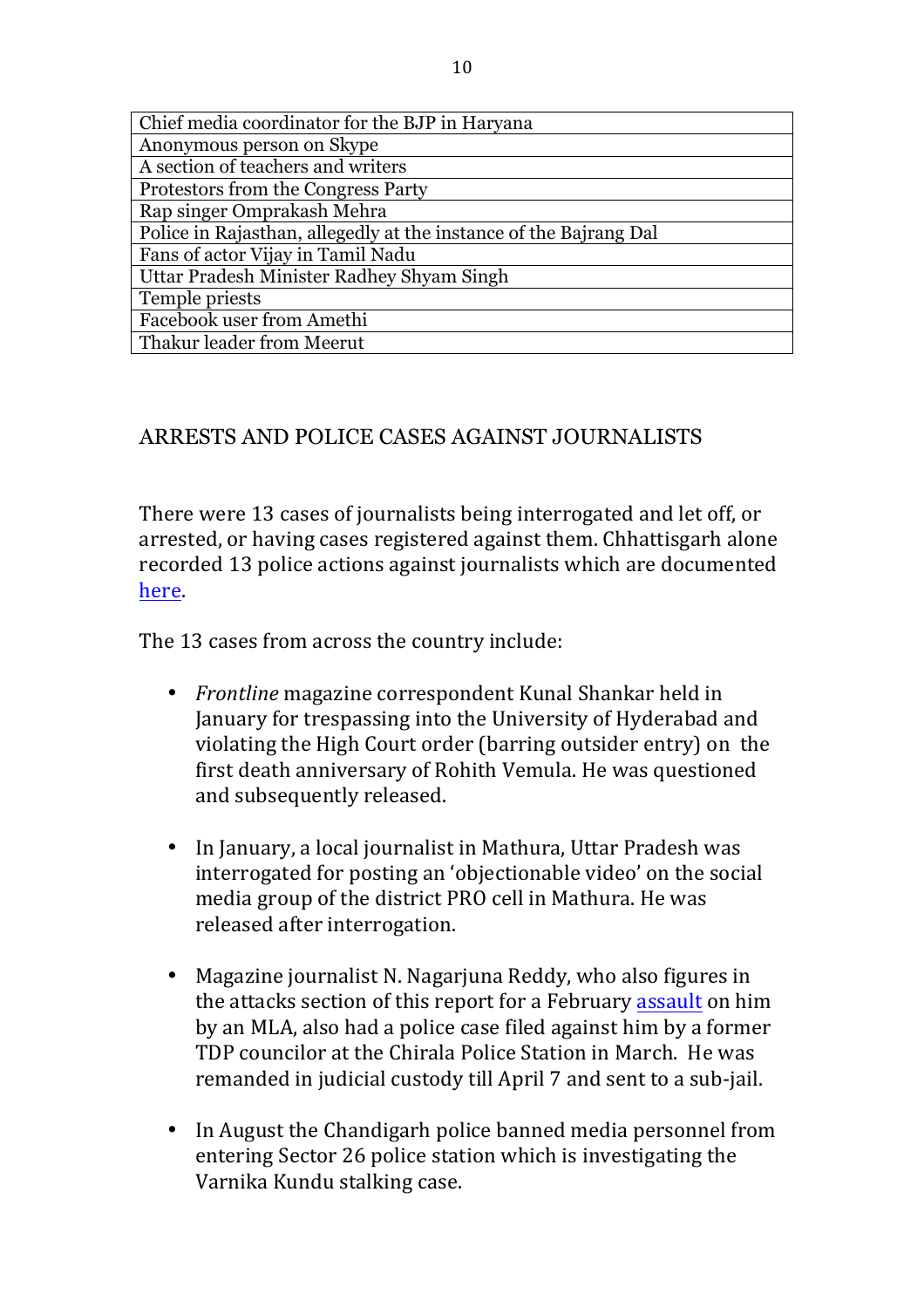- Also in August, the Chief of the Central Board of Film Certification (CBFC) Pahlaj Nihalani filed a police complaint against Himanshi Chaudhary, a reporter with the TV channel Mirror Now, alleging harassment, intimidation and breach of privacy.
- Former BBC journalist Vinod Verma was arrested from his residence in Indirapuram, Uttar Pradesh in October and initially denied bail on November 6. Bail was finally granted in December. (See section on Chattisgarh below for details.)
- Kshitij Kumar, a 23-year-old sub-editor with The Ouint was picked up from Kathputli Colony in October while covering a Delhi Development Authority demolition drive. Detained for over six hours and then released.
- ABC Four Corners, an Australian news team, was threatened by the Crime Branch of Gujarat Police in October while it was at Gujarat's Mundra port to investigate the Adani group. It was forced to leave Gujarat and India.
- Fawad Shah, journalist, was picked up by the Jammu and Kashmir police in June purportedly to verify certain things regarding his last visit to Pakistan. He was released after eight hours of questioning.
- In September, Kamran Yousuf, a stringer and photojournalist, was picked up by the National Investigation Agency (NIA)for stone pelting. As of January 2018 he is still in jail. On January 18, 2018 the National Investigation Agency brought charges of sedition against him.
- Sajeev Gopalan, a journalist who works for Malayalam newspaper *Kalakaumudi* was working on a story about an attack on two girls in Thiruvananthapuram, and alleges police interference and assault by them in September. He was later hospitalised.
- Paul Comiti, a French freelance journalist, was arrested in December for filming a documentary without permission and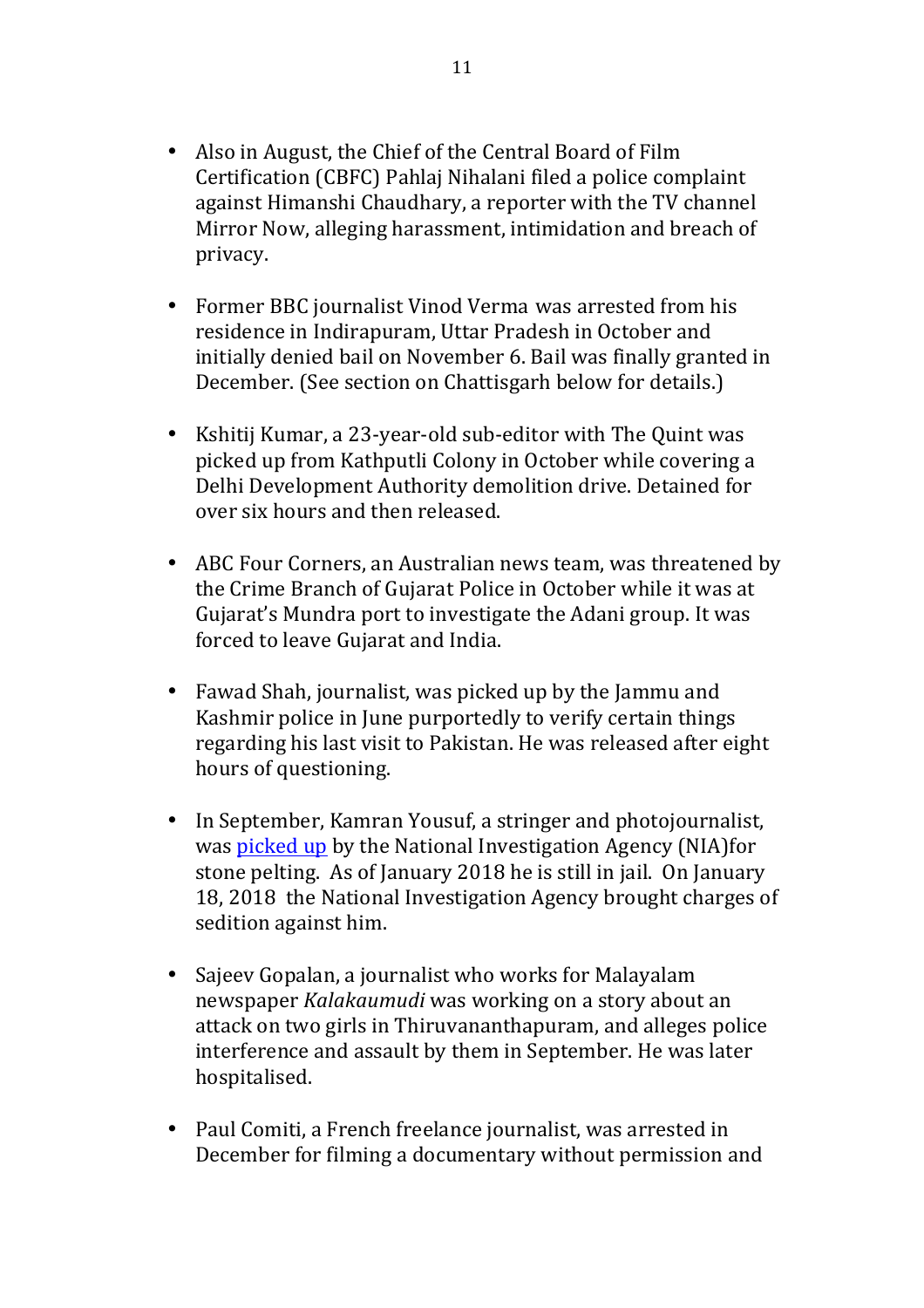violating visa regulations, Jammu and Kashmir police said. He was released on bail the following day.

• The Tamil Nadu police filed an FIR against three journalists in September for reporting a 'mysterious explosion' in the ISRO campus in Tirunelveli.

In addition, Scroll reports that on December 21, the Chhattisgarh government disclosed in the Assembly that it had arrested 14 **journalists** in 2017, till November. This was in response to a question raised by Leader of the Opposition, T.S. Singhdeo, in the wake of the arrest of journalist Vinod Verma from his home in Ghaziabad, near Delhi, late on October 26. (Verma is in the earlier list in this section.)

Verma happened to have been part of the Editors Guild of India team that visited Jagdalpur, Bastar and Raipur districts in March 2017 to verify and assess the threats faced by journalists in Chhattisgarh. Journalists in this state who were subjected to police actions say that the common charges against them were of criminal intimidation and extortion. 

#### **Legislative actions**

Two state legislatures acted against journalists in 2017. In June in Karnataka the Speaker of the Legislative Assembly and head of the House of Privileges' Committee, K.B. Koliwad, sentenced editors of two local weeklies to one year in jail and imposed a fine of Rs. 10,000 each for having published allegedly defamatory articles about legislators thus breaching their privilege.

In July the Kashmir assembly was adjourned after the Opposition raised the issue of unprecedented regulation of the media in covering the special session on GST. The National Conference, Congress and other opposition parties said they would not be part of any

proceeding in which media will be deliberately kept away. On Speaker Kavinder Gupta's directions, the police prevented the entry of media carrying cell phones, camera, and computers.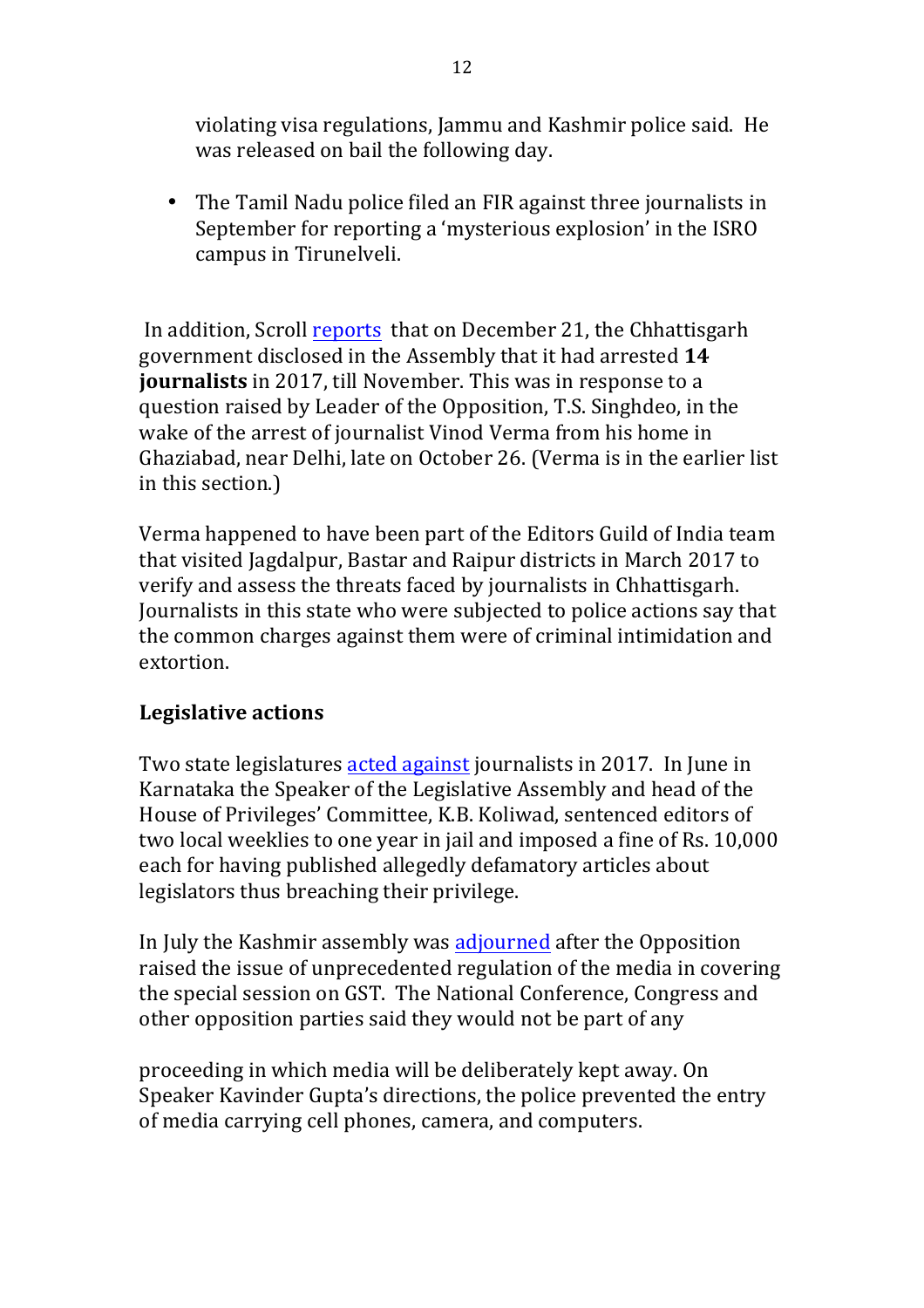#### **CENSORSHIP**

- $\triangleright$  Censorship was alive and well, took many forms and spanned many mediums in the year under review. The year saw the banning and burning of newspapers in Arunachal Pradesh by members of the Adi Baane Kebang Youth Wing, a decision by the AAP government in Delhi to pre-censor political advertising on the backs of auto-rickshaws, and the return of textbook censorship with Hindutva-oriented organizations, as well as the Central Board of Secondary Education, pressurizing the National Council for Educational Research and Training to replace a reference to the 'Anti-Muslim riots in Gujarat' in the political science textbook for Class XII with the phrase the 'Gujarat Riots'. This was published in 2007 during the Congress-led UPA government's tenure.
- $\triangleright$  In August, a Delhi court restrained Juggernaut Books from publishing *From Godman to Tycoon: The Untold Story of Baba Ramdev* after the yoga guru and businessman himself filed a petition against it. In an instance of internet censorship in the same month, the San Francisco-based Internet Archive, which hosts the popular Wayback Machine service, told users trying to access it from India that the Department of Telecommunications had blocked its url. The service allows users to view archived or deleted web pages.
- $\triangleright$  The National Commission for Scheduled Tribes, a constitutional body, asked YouTube to remove all videos related to Jarawas, a protected tribal group in the Andamans, because they "outrage the modesty of Jarawas without their knowledge".
- $\triangleright$  The National Tiger Conservation Authority asked the Ministry of the Environment to ban the BBC from filming in all protected forest areas of the country for five years. They also asked the Ministry of External Affairs not to renew BBC South Asia correspondent Justin Rowlatt's visa, up for renewal in March 2017.
- Ø Rowlatt's documentary *Killing for Conservation* on the use of force in conservation efforts in Assam's Kaziranga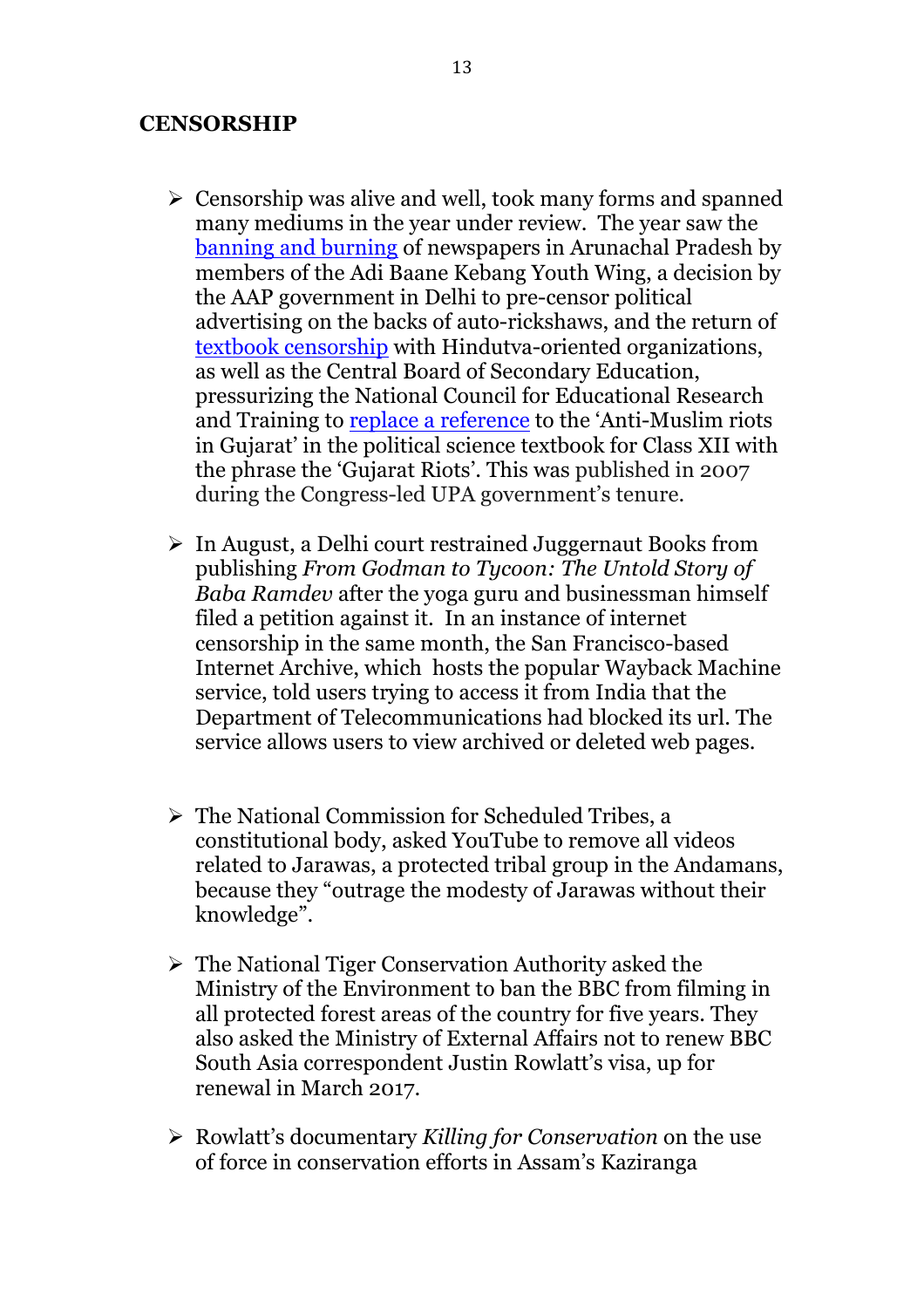National Park pitched the broadcaster against the government. The BBC documentary alleged a "shoot at sight" policy in place at Kaziranga that allows forest guards to gun down people who appear to be a threat to wildlife.

- $\triangleright$  And Kamal Mitra Chenoy, a JNU professor on extension, found himself under scrutiny from the Human Resource Development Ministry for comments made during a TV programme about the BJP and the prime minister. A complaint was made by MP Satya Pal Singh.
- $\triangleright$  Radio Mirchi received a notice from the I&B Ministry for airing a campaign titled #MatAaoIndia (Don't Come to India), telling foreign tourists to stay away from the country. It aired the campaign after the attack on Swiss tourists in Fatehpur Sikri in October.
- Ø The I&B Ministry also ordered two channels Assamese channel DY 365 and Gujarati channel VTV - off the air for short periods for violating the cable television network rules.
- $\triangleright$  The J& K government asked district magistrates to suspend the licences of local cable operators who violate the ban on carrying 'non permitted' channels from Pakistan on their networks.
- $\triangleright$  In June, Air India asked its former employees to avoid making negative public comments about the state-owned airline or risk losing their some post-retirement benefits. Retired Air India staff get free tickets based on availability and some medical benefits. The airlines threatened to remove these perks for those employees found guilty of criticising the airline.
- $\triangleright$  In June, Mamata Banerjee, chief minister of West Bengal pulled up the authorities of Shri Shikshayatan, a private girl's school in Kolkata, for playing Prime Minister Narendra Modi's *Maan Ki Baat* for students. She warned the school that such initiatives do not add to knowledge, are merely political initiatives, and no child must be forced to listen to a speech against their choice.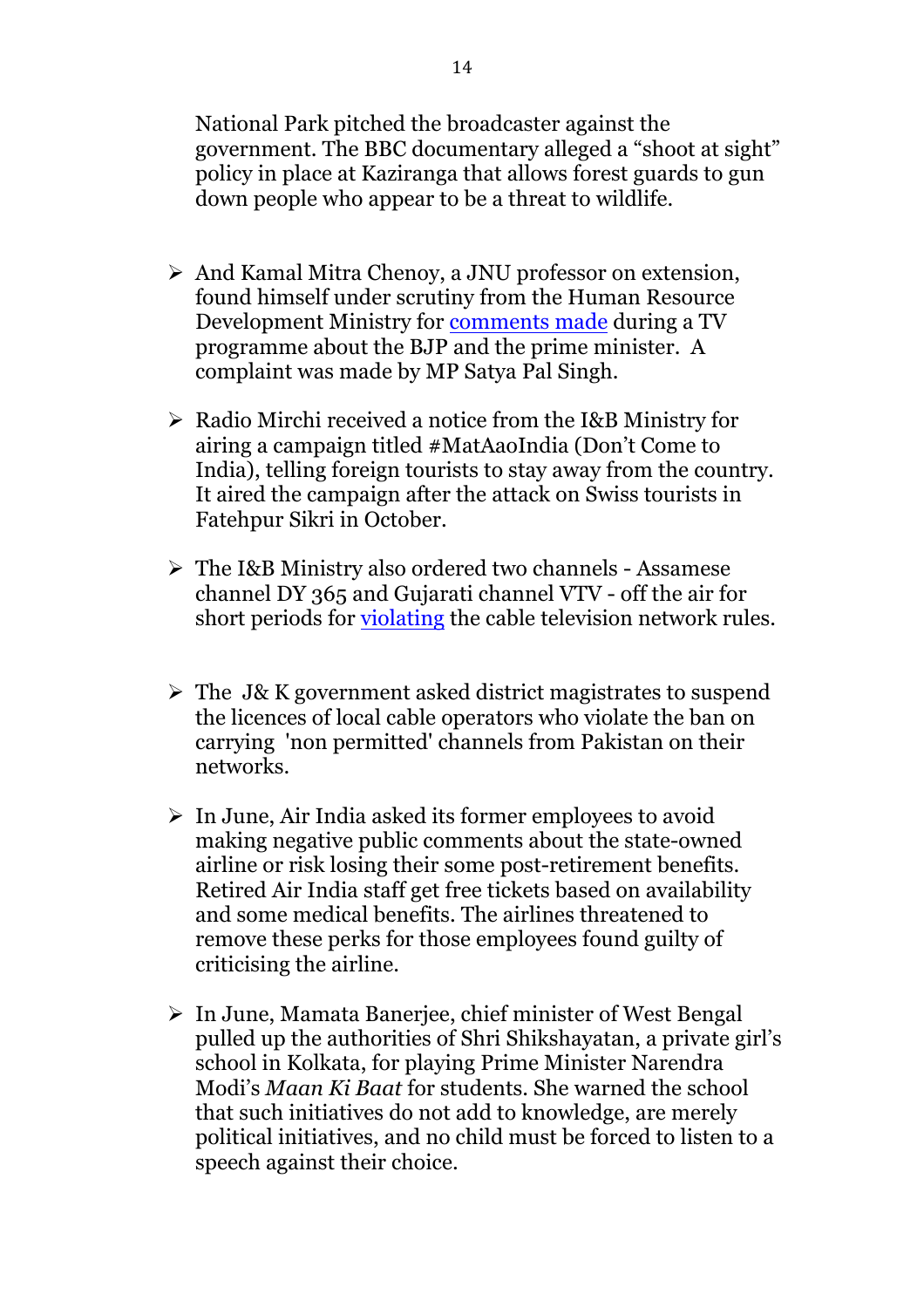- $\triangleright$  In August a memorandum was issued by the chief officer of the Mapusa Municipal Council (MMC) banning staff from interacting with media persons.
- $\triangleright$  A case was registered against Sameer Kochhar by the Cyber Cell of the Delhi Police Crime Branch for allegedly spreading rumours on the internet about the vulnerability of the Aadhaar system. In an article published on inclusion.skoch.in on February 11, Kochhar had written that he was shocked when he was told that Aadhaar can be hacked as it has very poor security. Kochhar went on to state that such a number should be heavily encrypted, which it is not.

#### **Perpetrators of censorship**

| Adi Baane Kebang Youth Wing                     |
|-------------------------------------------------|
| <b>AAP</b> Government                           |
| Hindutva activists                              |
| Central Board of Secondary education            |
| A Delhi court                                   |
| Department of Telecommunications                |
| <b>National Commission for Scheduled Tribes</b> |
| <b>National Tiger Conservation Authority</b>    |
| Member of parliament Satya Pal Singh            |
| Ministry of Information and Broadcasting        |
| Government of Jammu and Kashmir                 |
| Air India                                       |
| Mamata Banerjee                                 |
| Delhi Police Crime Branch                       |

#### **NEWS CENSORSHIP**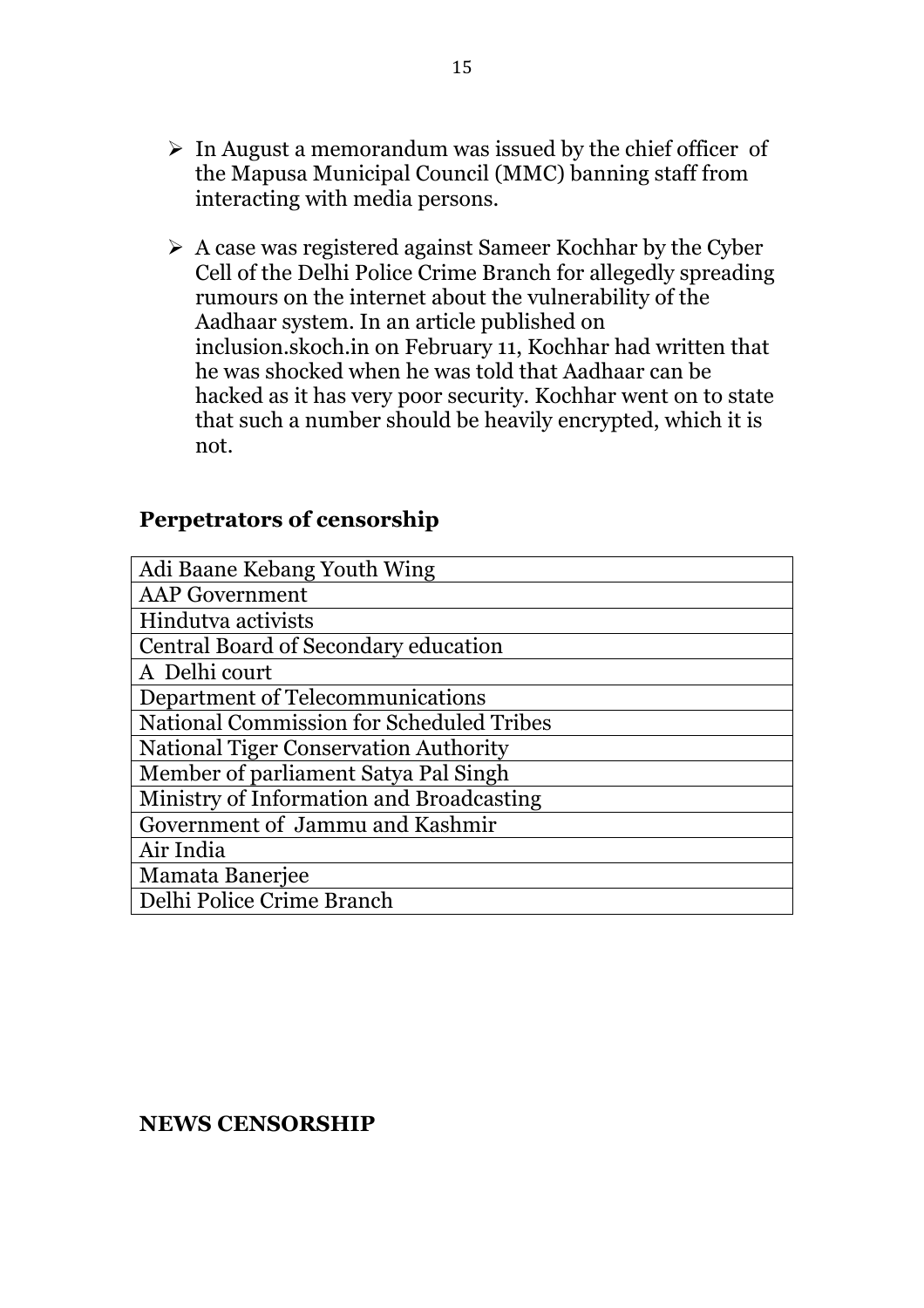Everybody loves to restrict journalists and gag them if they can. The state governments were no laggards in this regard. Chief ministers ordered censorship of various kinds and one CM found himself at the receiving end of it from the public broadcaster!

On Independence Day, Manik Sarkar, the chief minister of Tripura found Doordarshan and All India Radio refusing to broadcast the customary Independence Day address he had recorded until he reshaped it.

Restricting media access became rather frequent in 2017. The list of governments is long: Goa, Kerala, West Bengal, Odisha, Jammu and Kashmir and Rajasthan. What's more, political parties also got into the act.

In May, the BJP-led government in Goa was accused of restricting media access to the Secretariat and holding selective media briefings on orders from Manohar Parrikar, the chief minister of Goa.

In August, after weeks of political violence in Kerala between the Communist Party of India-Marxist (CPM) and BJP, the media gathered at the hotel where the leaders of the two parties were meeting to broker a truce. Pinarayi Vijayan, the chief minister of Kerala, chose to gag the media on that occasion and had them evicted from the room.

In June, the electronic media in Darjeeling were directed to stop airing Gorkhaland protests, following a verbal order from the district magistrate. And the Naveen Patnaik-led Biju Janata Dal government in Orissa instructed officials not to respond to media queries without taking prior permission from the government.

The Rajasthan state government brought in an ordinance - the Criminal Laws (Rajasthan Amendment) Ordinance 2017 - that sought to bar the media from reporting on corruption charges against public servants, magistrates and judges without prior permission. It was withdrawn after an outcry.

In December, reporters in J&K were "barred" from covering the activities of the Government of India's special representative Dineshwar Sharma during his maiden visit to the frontier district of Kupwara.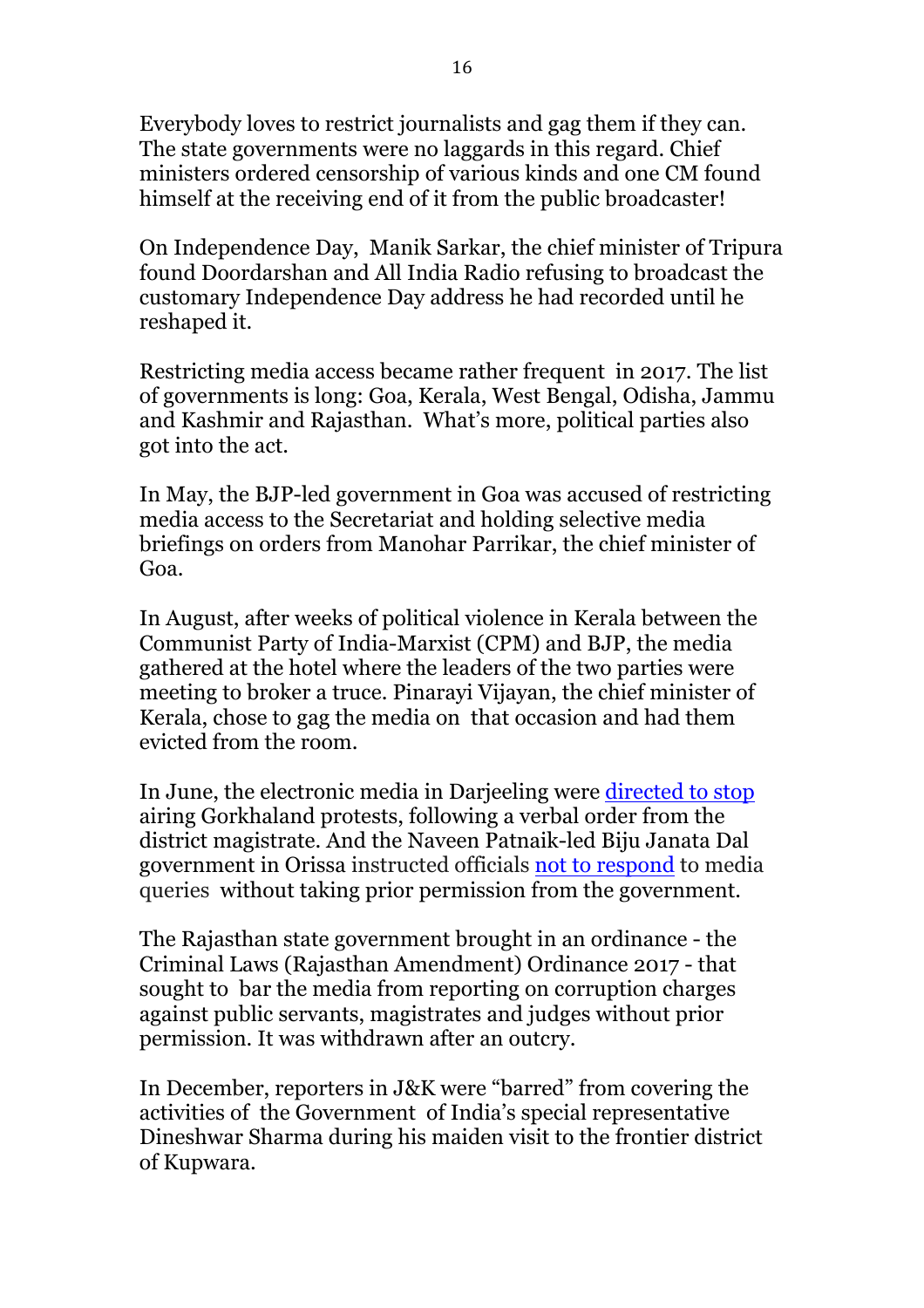The year saw the Congress Party block attendance by channels it considered hostile, to its press conferences. This happened in August, and in December. In the new year, in January in Chennai, the Gujarat MLA Jignesh Mevani emulated the Congress in this respect by seeking to exclude Republic TV from having the right to ask questions at a press conference.

#### **SELF-CENSORSHIP**

It was a rich year for self-censorship as well. In January the *Indian Express* published its investigation into the Sahara-Birla papers showing how the Income Tax Settlement Commission acted with alacrity in granting Sahara India immunity from prosecution on the basis of just three hearings. Perhaps because of the defamatory implications of reporting on this, the rest of the media did not rush to follow up.

In April, the story on India having slipped three places in the international press freedom rankings this year was carried by several newspapers. It was based on an index of press freedom report by the global media watchdog Reporters Without Borders which said that journalists are less free under the Modi government due to threats from Hindu nationalists. *The Economic Times* had the story with the headline 'India slips in media freedom ranking: Report'. But the report was taken down. And *TOI* removed the story too.

In July, the *Economic and Political Weekly* editor Paranjoy Guha Thakurta quit his job after the Board of the Sameeksha Trust which publishes the journal asked for the take-down of an already published investigation relating to Adani Power. No other publication tried to see if this investigation had any merit and do a follow up. The Wire, however, reprinted it and refused to take it down. It triumphed by the end of the year when a Bhuj court said it was not defamatory. (See section on Free Speech in the Courts.)

But in August, *The Guardian* published a report containing elements of the same story and citing excerpts from an Indian customs intelligence notice. Newslaundry noted that India's pink papers did not even curate the *Guardian* story, let alone pick up from the documents it cited.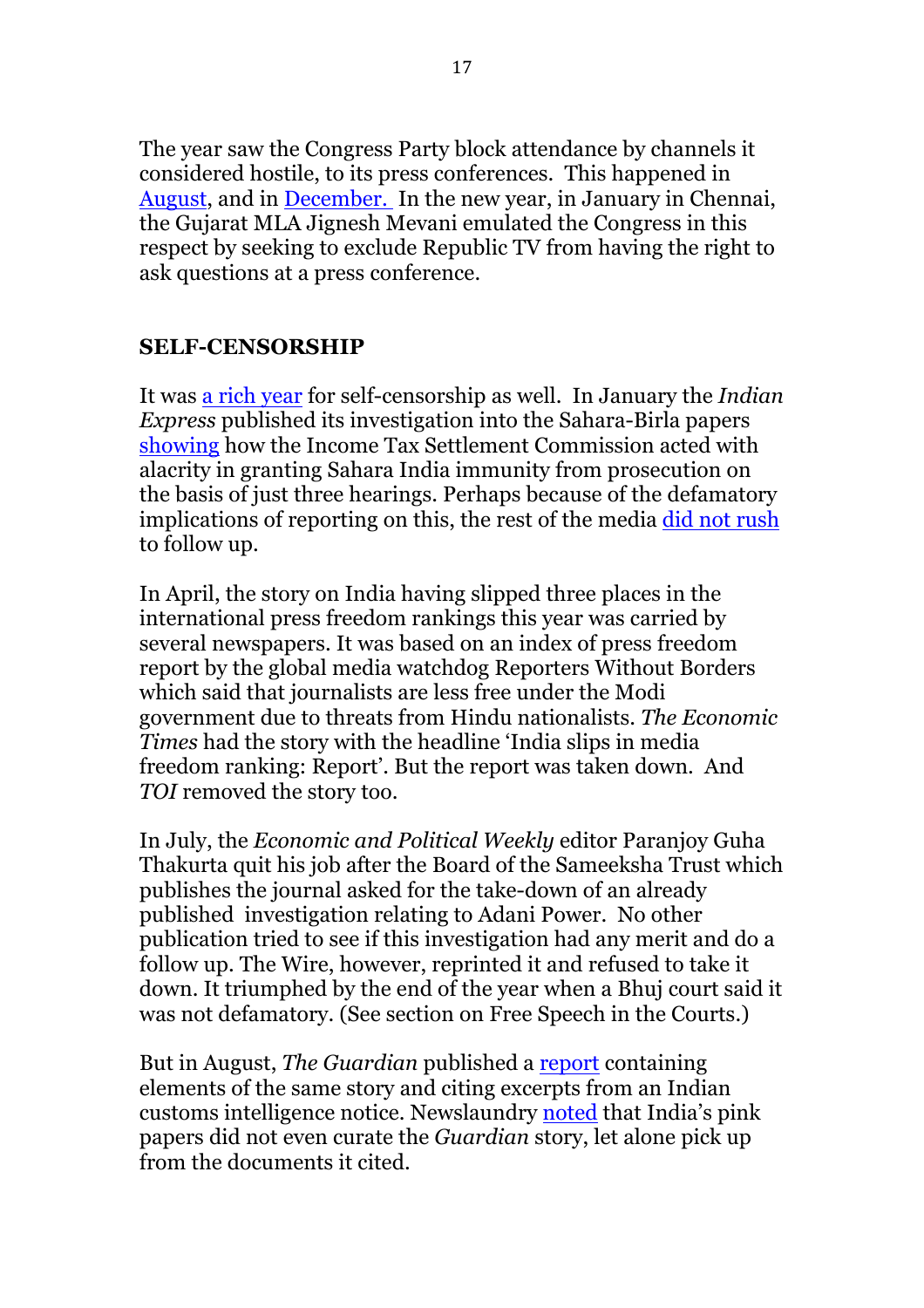September saw the sudden resignation of the editor of the *Hindustan Times,* Bobby Ghosh, who had joined the paper barely 14 months ago. The explanation offered was "personal reasons" but much speculation ensued linked to the Hate Tracker the newspaper had begun in July, to document instances of hate attacks from around the country.

The Wire wrote a story citing an internal memo to HT staff asking that tweeting of items put on this tracker should be stopped. Then the tracker itself was dropped. Later in the year HT welcomed Prime Minister Modi to its annual summit, leading to more speculation about sacrificing an editor to get the PM to attend.

October saw The Wire's own investigation into BJP President Amit Shah's son Jay Shah's company lead to self censorship by other media companies. NDTV's Srinivasan Jain wrote a Facebook post which said that a report by him and a colleague on loans given to Jay Shah's companies was taken down from NDTV's website for 'legal vetting' and not restored.

Jain's post led to his former colleagues at NDTV, including Barkha Dutt, taking to social media with their own censorship experiences at NDTV.

The list of other media which chose not to do any follow up on the Jay Shah story is quite long. Republic TV and Times Now did not rave and rant. Financial newspapers had not, before this, deemed this to be a story worth doing, though it was based on documents derived from the Registrar of Companies database which can be downloaded for a fee.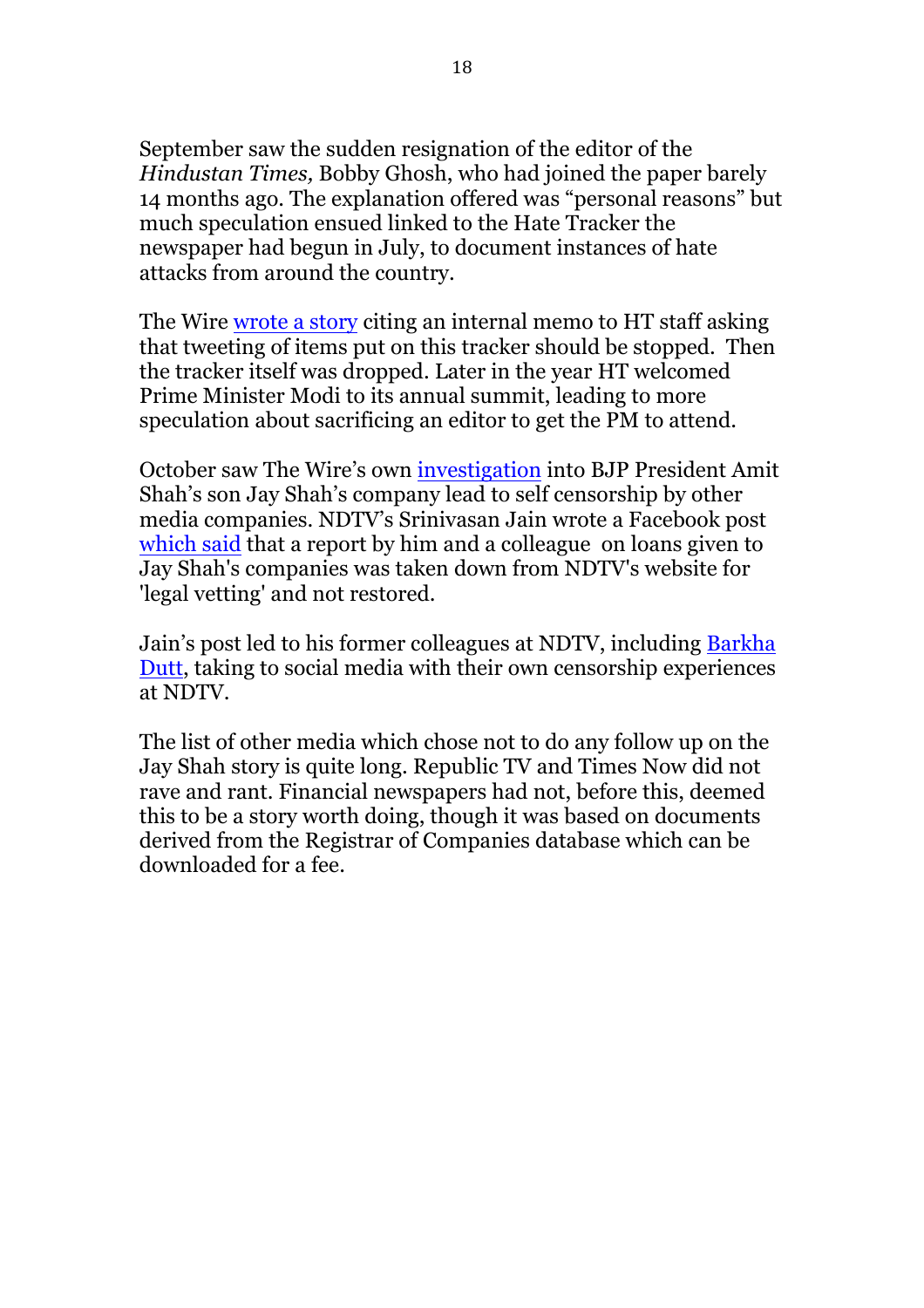

It earned The Wire a criminal defamation suit from Jay Shah but the report was not taken down. (See courts section for more on this.)

In October, comedian Shyam Rangeela alleged that Star Plus refused to air his act mimicking the prime minister. The act had been recorded for the channel's reality show *The Great Indian Laughter Challenge.* Earlier in 2017, Radio Mirchi scrapped its popular 'Mitron' segment, also mimicking the PM, apparently after complaints from senior BJP leaders.

At the end of the year, when a *Caravan* story on the 2014 death of Justice B H Loya, the judge handling the Sohrabuddin case, made waves, there was a deafening silence from other media houses, notably channels such as Times Now and Republic TV.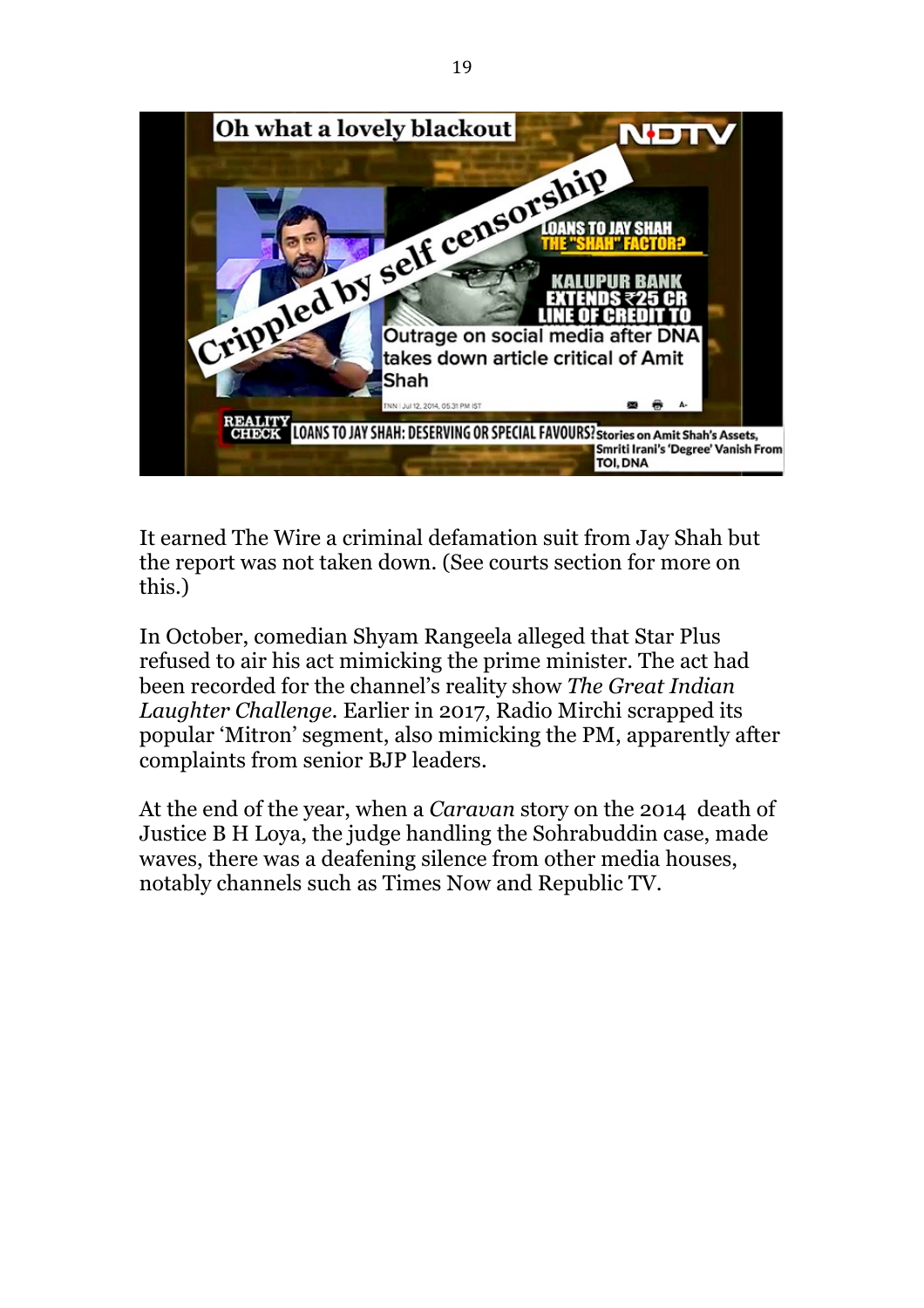#### THE CLIMATE FOR FREE SPEECH--A STATE-WISE OVERVIEW

Sikkim on India's northeastern border is the most trouble-free state in the country, measured by the yardstick of free speech and media freedom. By the same yardstick, Kashmir on the northwestern border is the most un-free. In 2017, there was nothing untoward to report in Sikkim while Kashmir notched up the worst record in India for a population chronically affected by internet shutdowns and for journalists working in difficult, conflict-ridden conditions which included attacks, police actions and threats.

Based on its own monitoring derived from reported instances in the English press and other updated databases online, The Hoot presents a state-wise snapshot which should be taken as a conservative estimate of recorded incidents which affected free speech and media freedom. Government data for 2017 on cases recorded at police stations across the country will become available from the National Crime Research Bureau only towards the end of 2018.

| <b>State</b>  | Def            | Sedi           | Inter        | Social         | Arts           | Thre-          | Deat         | Polic        | Legis        | Hat          | <b>Tot</b> |
|---------------|----------------|----------------|--------------|----------------|----------------|----------------|--------------|--------------|--------------|--------------|------------|
|               | am-            | -              | net          | Medi           | Censor         | ats/           | hs           | e            | lative       | e            | al         |
|               | atio           | tion           | Shut-        | a              | ship           | Attac          |              | Actio        | Actio        | <b>Spe</b>   |            |
|               | $\mathbf n$    |                | Down         | relate         | Censors        | $\rm ks$       |              | n            | $\mathbf n$  | ech          |            |
|               |                |                |              | d              | hip            |                |              |              |              |              |            |
|               |                |                |              |                | Govt           |                |              |              |              |              |            |
|               |                |                |              |                | Action         |                |              |              |              |              |            |
| J & K         | $\mathbf{1}$   | $\mathbf{1}$   | 40           | $\mathbf 0$    | $\overline{4}$ | 6              | $\Omega$     | 3            | $\mathbf{1}$ | $\mathbf{1}$ | 57         |
| <b>Karnat</b> | 6              | $\overline{4}$ | $\mathbf 0$  | 16             | $\mathbf 0$    | $\Omega$       | $\mathbf{1}$ | $\mathbf{1}$ | $\mathbf{1}$ | $\mathbf{2}$ | 31         |
| aka           |                |                |              |                |                |                |              |              |              |              |            |
| Maha-         | 19             | $\Omega$       | $\mathbf{1}$ | $\mathbf{1}$   | $\mathbf{1}$   | 5              | $\Omega$     | $\mathbf{1}$ | $\mathbf 0$  | $\mathbf 0$  | 28         |
| <b>Rashtr</b> |                |                |              |                |                |                |              |              |              |              |            |
| a             |                |                |              |                |                |                |              |              |              |              |            |
| Delhi         | 11             | 3              | $\mathbf 0$  | $\mathbf{1}$   | 3              | 8              | $\Omega$     | 1            | $\Omega$     | $\Omega$     | 27         |
| Harya         | $\Omega$       | 6              | 8            | $\mathbf 0$    | $\mathbf 0$    | 5              | $\mathbf{2}$ | $\mathbf{1}$ | $\mathbf 0$  | $\mathbf 0$  | 22         |
| na            |                |                |              |                |                |                |              |              |              |              |            |
| West          | $\overline{4}$ | $\Omega$       | $\mathbf{2}$ | 7              | $\overline{4}$ | 3              | $\Omega$     | $\mathbf 0$  | $\mathbf 0$  | $\mathbf{2}$ | 22         |
| <b>Bengal</b> |                |                |              |                |                |                |              |              |              |              |            |
| <b>Chhatt</b> | $\mathbf 0$    | $\mathbf 0$    | $\mathbf 0$  | $\overline{4}$ | $\mathbf 0$    | $\overline{2}$ | $\mathbf 0$  | 14           | $\mathbf 0$  | $\mathbf{1}$ | 21         |

#### **States with the worst free speech and media freedom record in 2017**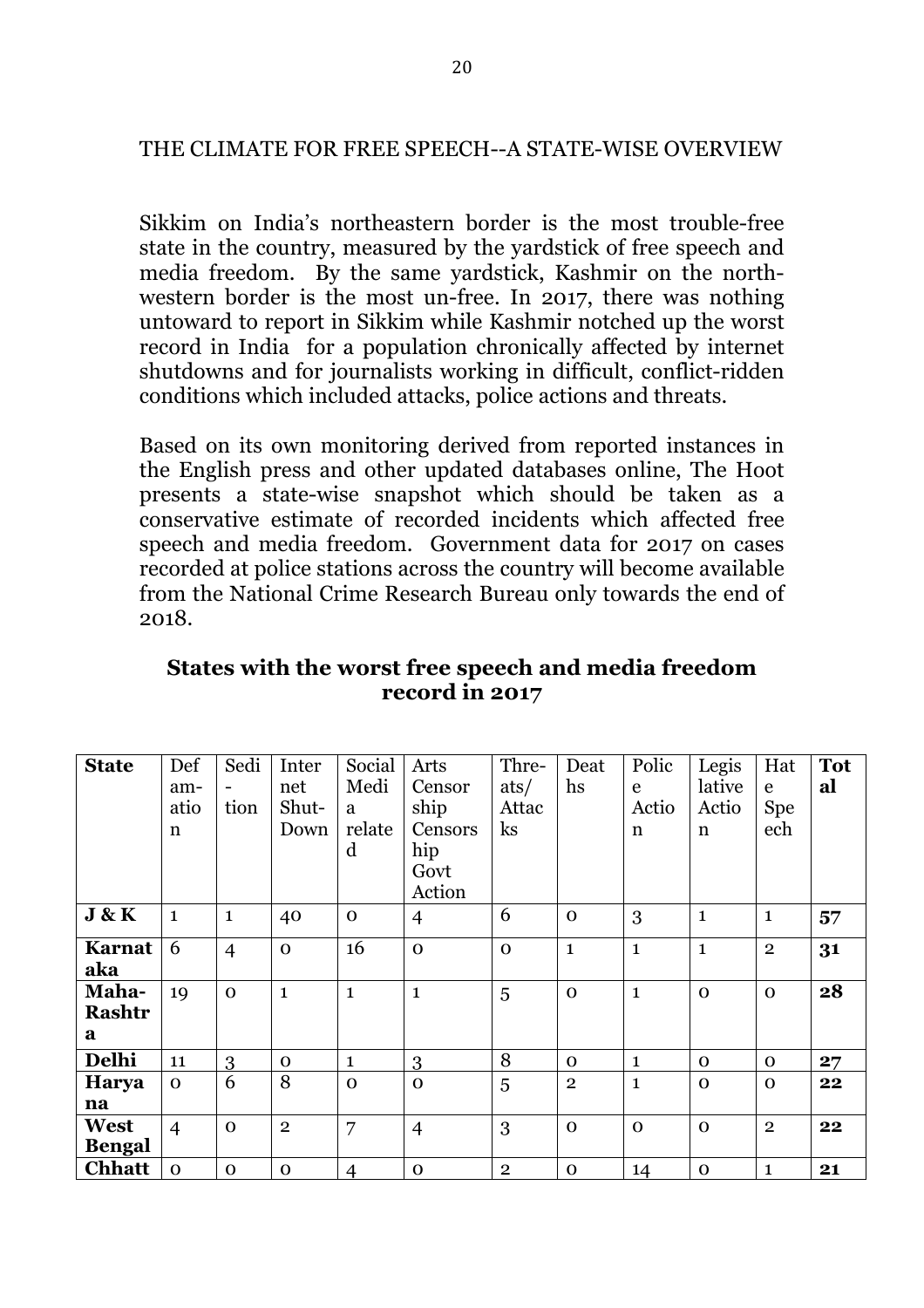| isgarh         |                              |                |                                |                |                             |                |                                |                |                |                |                         |
|----------------|------------------------------|----------------|--------------------------------|----------------|-----------------------------|----------------|--------------------------------|----------------|----------------|----------------|-------------------------|
| Rajast         | $\mathbf 0$                  | $\mathbf{1}$   | 11                             | $\mathbf{1}$   | 5                           | $\mathbf{1}$   | $\mathbf 0$                    | $\mathbf O$    | $\mathbf{O}$   | $\mathbf{1}$   | 20                      |
| han            |                              |                |                                |                |                             |                |                                |                |                |                |                         |
| <b>UP</b>      | $\overline{2}$               | 5              | $\mathbf{2}$                   | $\overline{2}$ | $\mathbf{1}$                | 5              | $\mathbf{2}$                   | $\mathbf{1}$   | $\mathbf{O}$   | $\mathbf{O}$   | 20                      |
|                |                              |                |                                |                |                             |                |                                |                |                |                |                         |
| <b>Tamil</b>   | $\overline{7}$               | 3              | $\mathbf 0$                    | $\mathbf{1}$   | $\mathbf 0$                 | 5              | $\mathbf{O}$                   | $\mathbf{1}$   | $\mathbf{O}$   | $\mathbf{1}$   | 18                      |
| <b>Nadu</b>    |                              |                |                                |                |                             |                |                                |                |                |                |                         |
| Andhr          | $\mathbf{1}$                 | $\mathbf O$    | $\mathbf{1}$                   | $\overline{4}$ | $\mathbf 0$                 | $\overline{8}$ | $\mathbf{o}$                   | $\overline{2}$ | $\mathbf{o}$   | $\overline{2}$ | 18                      |
| a/             |                              |                |                                |                |                             |                |                                |                |                |                |                         |
| Telan-         |                              |                |                                |                |                             |                |                                |                |                |                |                         |
| Gana           |                              |                |                                |                |                             |                |                                |                |                |                |                         |
| Kerala         | $\mathbf{1}$                 | $\mathbf{1}$   | $\mathbf 0$                    | $\mathbf{1}$   | $\mathbf{1}$                | 5              | $\mathbf 0$                    | $\mathbf{1}$   | $\mathbf 0$    | $\overline{2}$ | 12                      |
| <b>Bihar</b>   | $\mathbf 0$                  | $\mathbf{1}$   | 3                              | $\mathbf{1}$   | $\mathbf 0$                 | 5              | $\mathbf{1}$                   | $\mathbf O$    | $\mathbf{O}$   | $\mathbf 0$    | 11                      |
| Gujara         | $\mathbf{2}$                 | $\overline{2}$ | $\mathbf{1}$                   | $\mathbf 0$    | $\mathbf{1}$                | $\mathbf{1}$   | $\mathbf{O}$                   | $\mathbf{1}$   | $\mathbf O$    | $\mathbf{1}$   | $\boldsymbol{9}$        |
| t              |                              |                |                                |                |                             |                |                                |                |                |                |                         |
| <b>Madhy</b>   | $\overline{2}$               | $\overline{2}$ | $\mathbf{1}$                   | $\overline{2}$ | $\mathbf{1}$                | $\mathbf{1}$   | $\mathbf{1}$                   | $\mathbf{o}$   | $\mathbf{o}$   | $\mathbf 0$    | 10                      |
| $\mathbf a$    |                              |                |                                |                |                             |                |                                |                |                |                |                         |
| <b>Prades</b>  |                              |                |                                |                |                             |                |                                |                |                |                |                         |
| $\mathbf h$    |                              |                |                                |                |                             |                |                                |                |                |                |                         |
| <b>Assam</b>   | $\mathbf{1}$                 | $\overline{2}$ | $\mathbf 0$                    | $\mathbf{1}$   | $\mathbf 0$                 | $\mathbf 2$    | $\mathbf 0$                    | $\mathbf O$    | $\mathbf{O}$   | $\mathbf{2}$   | 8                       |
| Odisha         | $\mathbf{1}$                 | $\mathbf 0$    | $\overline{2}$                 | $\mathbf 0$    | $\mathbf{1}$                | $\mathbf{1}$   | $\mathbf O$                    | $\mathbf 0$    | $\mathbf O$    | $\mathbf 0$    | $\overline{\mathbf{5}}$ |
| Punjab         |                              |                |                                |                |                             |                |                                | $\mathbf O$    | $\mathbf{O}$   |                |                         |
|                | $\mathbf{1}$<br>$\mathbf{1}$ | 3              | $\mathbf{1}$<br>$\overline{2}$ | $\mathbf O$    | $\mathbf 0$<br>$\mathbf{1}$ | $\mathbf 1$    | $\mathbf{1}$<br>$\overline{2}$ |                |                | $\mathbf 0$    | 7                       |
| <b>Tripur</b>  |                              | $\mathbf O$    |                                | $\mathbf O$    |                             | $\mathbf{1}$   |                                | $\mathbf O$    | $\mathbf O$    | $\mathbf 0$    | $\overline{7}$          |
| a<br>Goa       |                              |                |                                |                |                             |                |                                |                |                |                |                         |
| <b>Jhark</b>   | $\mathbf{1}$                 | $\mathbf 0$    | $\mathbf 0$                    | $\mathbf{1}$   | 3                           | $\mathbf 0$    | $\mathbf{O}$                   | $\mathbf{O}$   | $\mathbf{O}$   | $\mathbf 0$    | $\overline{5}$          |
| hand           | $\mathbf{O}$                 | $\mathbf 0$    | $\mathbf 0$                    | $\mathbf{O}$   | $\mathbf{1}$                | $\mathbf{1}$   | $\mathbf{1}$                   | $\mathbf{O}$   | $\mathbf 0$    | $\mathbf 0$    | 3                       |
| Aruna-         | $\mathbf{O}$                 |                |                                |                | $\mathbf{1}$                | $\mathbf{1}$   |                                | $\mathbf{O}$   |                |                | $\mathbf{2}$            |
| chal           |                              | $\mathbf 0$    | $\mathbf 0$                    | $\mathbf 0$    |                             |                | $\mathbf 0$                    |                | $\mathbf{O}$   | $\mathbf 0$    |                         |
| <b>Prades</b>  |                              |                |                                |                |                             |                |                                |                |                |                |                         |
| Hima           | $\mathbf{1}$                 |                | $\mathbf{o}$                   | $\mathbf O$    | $\mathbf{o}$                | $\mathbf 0$    | $\mathbf 0$                    | $\mathbf 0$    | $\mathbf O$    | $\mathbf 0$    | $\mathbf 2$             |
| Chal           |                              | $\mathbf{1}$   |                                |                |                             |                |                                |                |                |                |                         |
| <b>Prades</b>  |                              |                |                                |                |                             |                |                                |                |                |                |                         |
| <b>Nagala</b>  | $\mathbf 0$                  | $\mathbf 0$    | $\overline{2}$                 | $\mathbf 0$    | $\mathbf 0$                 | $\mathbf 0$    | $\mathbf 0$                    | $\mathbf{O}$   | $\mathbf{O}$   | $\mathbf 0$    | $\mathbf{2}$            |
| nd             |                              |                |                                |                |                             |                |                                |                |                |                |                         |
| Uttara         | $\mathbf{O}$                 | $\mathbf O$    | $\mathbf O$                    | $\mathbf{1}$   | $\mathbf O$                 | $\mathbf 0$    | $\mathbf{O}$                   | $\mathbf{1}$   | $\mathbf{O}$   | $\mathbf O$    | $\mathbf{2}$            |
| -khand         |                              |                |                                |                |                             |                |                                |                |                |                |                         |
| Manip          | $\mathbf{O}$                 | $\mathbf O$    | $\mathbf{o}$                   | $\mathbf{O}$   | $\mathbf{o}$                | $\mathbf{1}$   | $\mathbf{O}$                   | $\mathbf{o}$   | $\mathbf{O}$   | $\mathbf 0$    | $\mathbf{1}$            |
| $\mathbf{u}$ r |                              |                |                                |                |                             |                |                                |                |                |                |                         |
| <b>Megha</b>   | $\mathbf{O}$                 | $\mathbf{o}$   | $\mathbf{O}$                   | $\mathbf O$    | $\mathbf{o}$                | $\mathbf{o}$   | $\mathbf{o}$                   | $\mathbf{o}$   | $\mathbf{O}$   | $\mathbf{1}$   | $\mathbf{1}$            |
| Laya           |                              |                |                                |                |                             |                |                                |                |                |                |                         |
| <b>Mizora</b>  | $\mathbf{1}$                 | $\mathbf{O}$   | $\mathbf{O}$                   | $\mathbf O$    | $\mathbf{o}$                | $\mathbf 0$    | $\mathbf O$                    | $\mathbf{O}$   | $\mathbf{O}$   | $\mathbf O$    | $\mathbf{1}$            |
| $\mathbf m$    |                              |                |                                |                |                             |                |                                |                |                |                |                         |
| <b>Sikkim</b>  | $\mathbf{O}$                 | $\mathbf{O}$   | $\mathbf{O}$                   | $\mathbf{O}$   | $\mathbf{O}$                | $\mathbf 0$    | $\mathbf{O}$                   | $\mathbf{O}$   | $\mathbf O$    | $\mathbf 0$    | $\mathbf{o}$            |
| <b>Total</b>   | 63                           | 35             | 77                             | 43             | 28                          | 72             | ${\bf 11}$                     | ${\bf 28}$     | $\overline{2}$ | 16             | 375                     |
|                |                              |                |                                |                |                             |                |                                |                |                |                |                         |

*\*Actions of Central Agencies and media houses have been excluded from state data. These appear under subject heads.*

*\*\* For raw data on which these numbers are based see links at the end of the report.*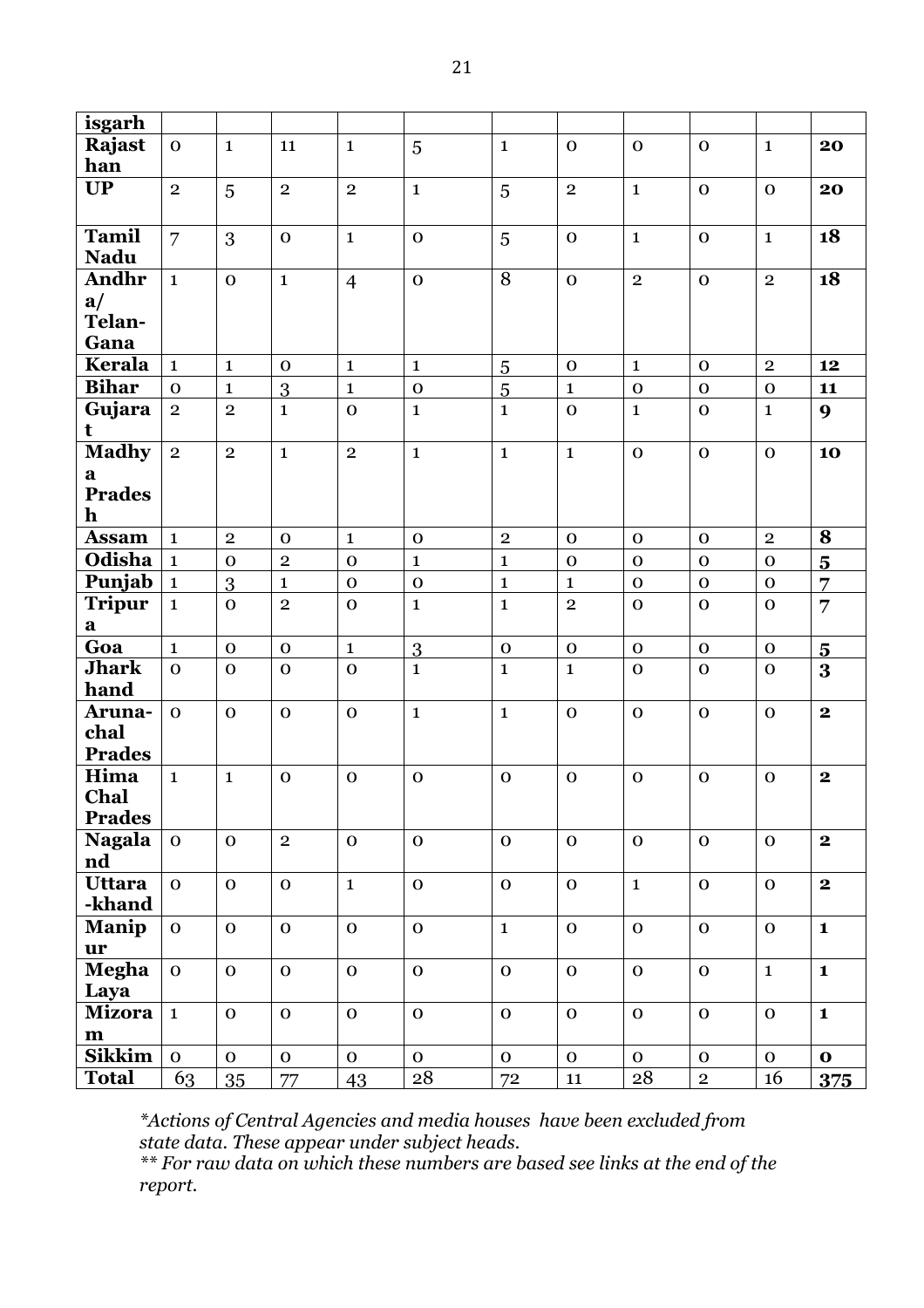Kashmir had 40 internet shutdowns against 77 recorded for the entire country.

Delhi recorded a number of cases of defamation and instances of censorship and self-censorship. Maharashtra had the highest incidence of defamation and Andhra Pradesh the largest number of attacks on and threats to journalists.

Karnataka had the highest number of state actions for internet and social media-related incidents. In Tamil Nadu the number of defamation cases have come down sharply following Jayalalitha's demise in December 2016.

For details please see sections below on each of these categories.

Censorship was imposed by a variety of actors including the courts which ordered gags on reporting. And the profession witnessed growing self-censorship.

Censorship by the Ministry of Information and Broadcasting and arts censorship by government-appointed bodies such as the Central Board of Film Certification are not accounted for in the statistics for the states but separately in the Arts Censorship section.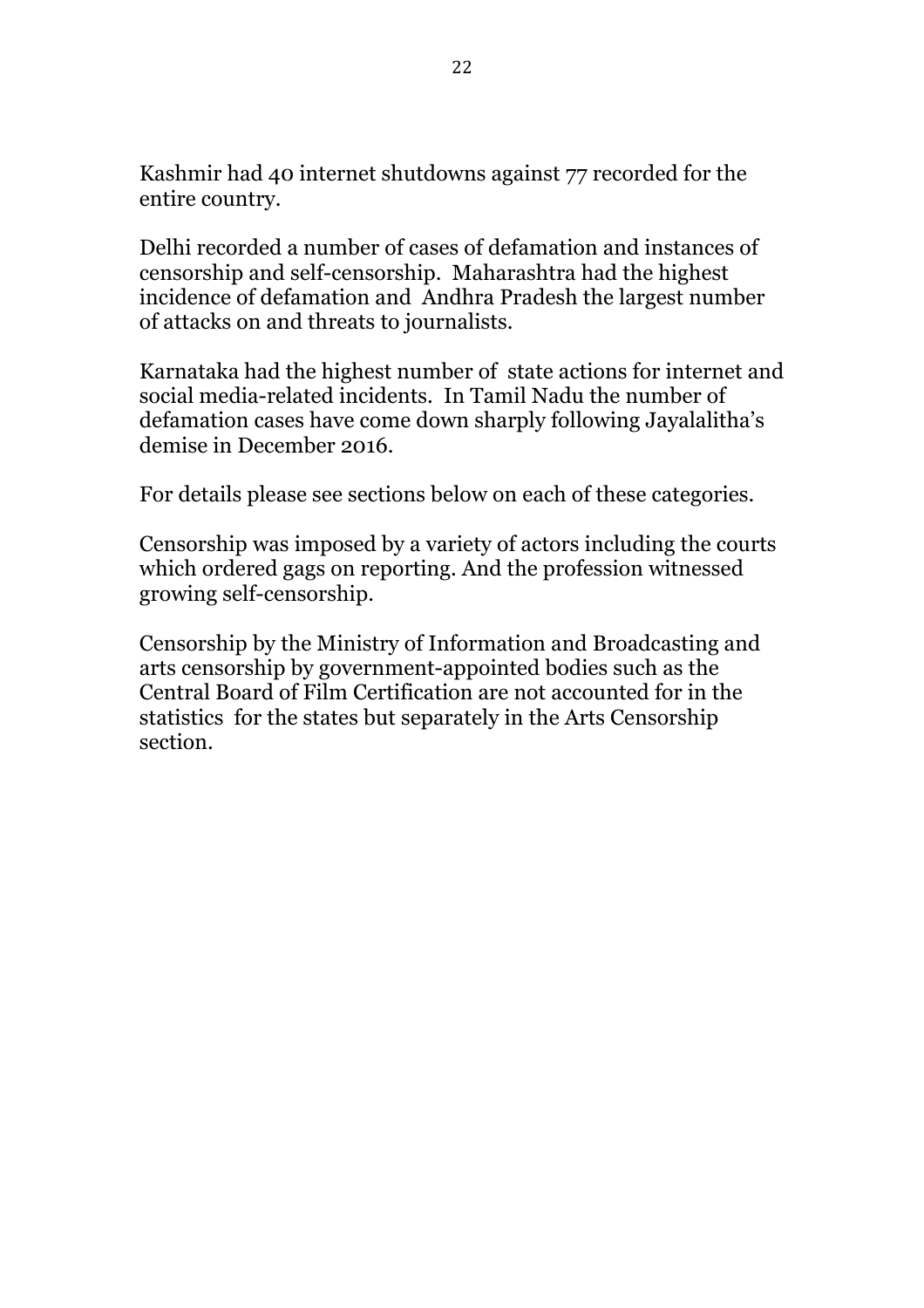### FREEDOM OF EXPRESSION IN 2017

#### **SEDITION**

Sedition continues to be applied to a range of political dissenters, from Jat agitators in Haryana, members of the Maharashtra Ekikaran Samiti seeking the inclusion of Belgaum into Maharashtra and pro-Khalistani members. But they weren't the only ones. Those who came into the sedition net included students, cricket fans, followers of Gurmeet Singh of the Dera Sacha Sauda and even a youth who allegedly circulated a WhatsApp message that purportedly insulted the national flag.

Sedition in India is seen by the powers that be as a weapon of mass dissent, if the number of people charged with the offence in 2017 is anything to go by  $-$  a staggering 335 persons, according to The Hoot's tracker for 2017 in the 20 cases it recorded.

The largest number came from 152 persons in Haryana, all of them followers of the Dera Sacha Sauda, barring two Jat agitators. Uttar Pradesh followed closely, thanks to the 111 persons charged with sedition in November, for allegedly raising anti-national slogans when they celebrated the win of a Congress candidate in the recently concluded civic polls. Kerala, Karnataka and Madhya Pradesh were in double figures with 23, 18 and 15 persons charged with sedition. Punjab and Rajasthan had five persons each while Assam, Maharashtra and Tamil Nadu had one person each.

Prominent persons charged with sedition included anti-corruption campaigner and Krishak Mukti Sangram Samiti leader Akhil Gogoi, who was arrested on September 13 in Assam and released on December 27; T. Jayaraman, chief coordinator of the Anti-Methane Project Federation who was out on bail in another case but charged with sedition for his book opposing river interlinking; and Maharashtra-based Tushar Kanti Bhattacharya who was accused of extremist activities and arrested on August 14 from Surat in Gujarat. He is an accused in a 2010 case of sedition.

Cases were lodged against 59 persons in eight separate cases in Karnataka, Kerala, Rajasthan, Uttar Pradesh and Madhya Pradesh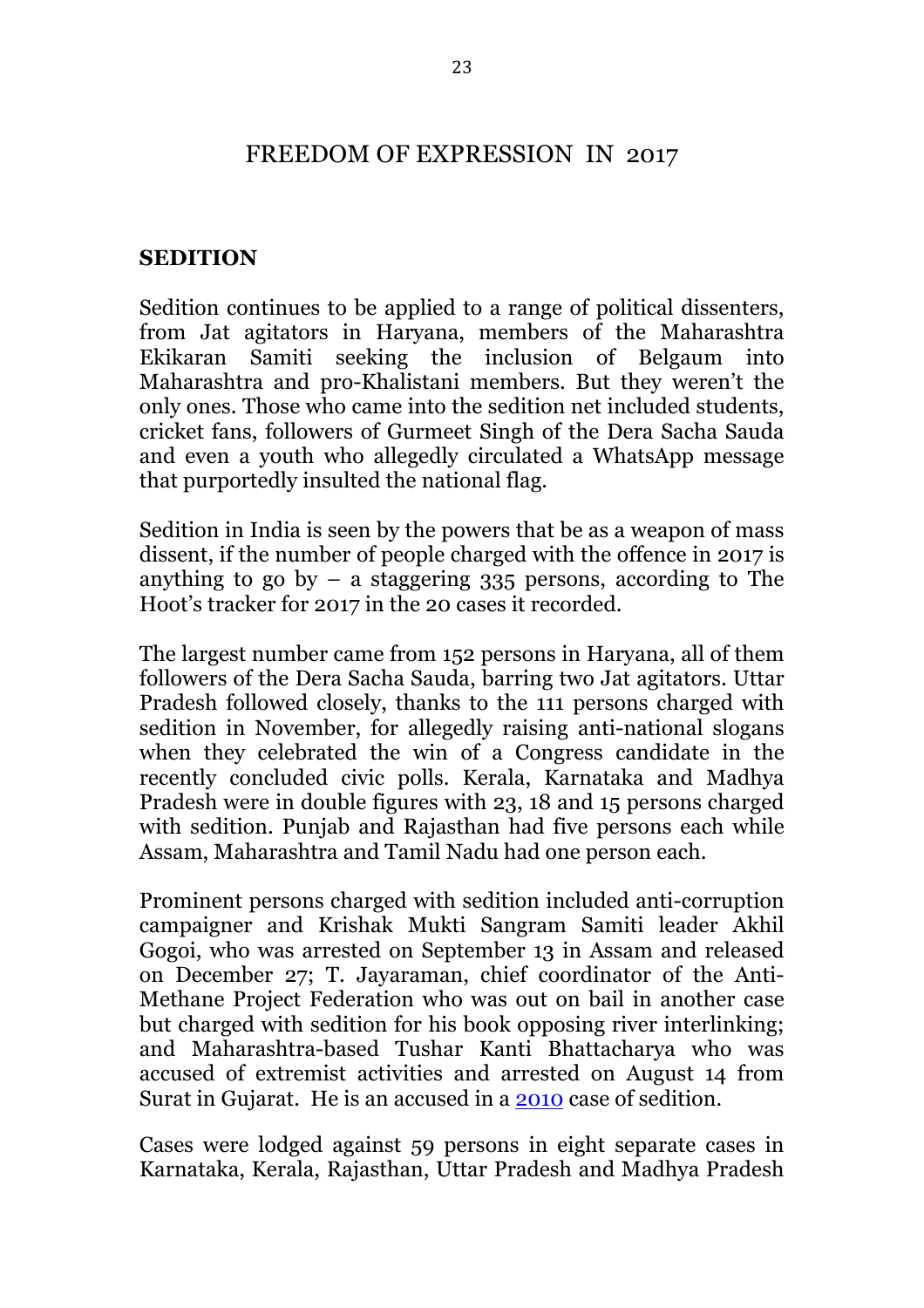for alleged raising the Pakistan flag and supporting Pakistan's win in a cricket match.

Curiously, the 14 youths who were charged with sedition in Mohad village of Burhanput district of Madhya Pradesh, secured bail when the complainant Subhash Koli told the court that police had tricked him into filing a complaint.

In February, a Jat leader was charged with sedition for allegedly calling for the beheading of Prime Minster Narendra Modi. Another leader who supported him was also charged with sedition and arrested. In August, at least 12 Dera Sacha Sauda followers were charged with sedition, in addition to their spokesperson, Dr Aditya Insan and local coordinator Dhiman Insan (Surender Dhiman) for inciting violence in Panchkula, Haryana, during Singh's arrest.

As in 2016, when charges of sedition were leveled against JNU students, sedition charges were also applied to students of Ramjas College of Delhi University, Kurukshetra University, and Punjab University. However, unlike in JNU, in all these three instances, the sedition charges were dropped after investigation or following a court hearing.

In Ramjas College, protests broke out over the ABVP's disruption of a seminar for which JNU student leader Umar Khalid was an invited speaker. The ABVP filed a complaint of sedition, citing anti-national slogans raised by the students but the Delhi magistrate's court said that sedition charges could not be pressed on the basis of an unauthenticated and unreliable video.

In Kurukshetra University, police filed a case of sedition against 15 students including dalit activists, for allegedly shouting provocative slogans during a demonstration. Police later dropped the charges.

In the third instance, 66 students of Punjab University were charged with sedition for demonstrating against a fee hike, but this was later dropped.

While the process of investigating and dropping the charges took at least six months in the Ramjas College case, it took three months in the Kurukshetra University case but spanned only a few days in the Punjab University case.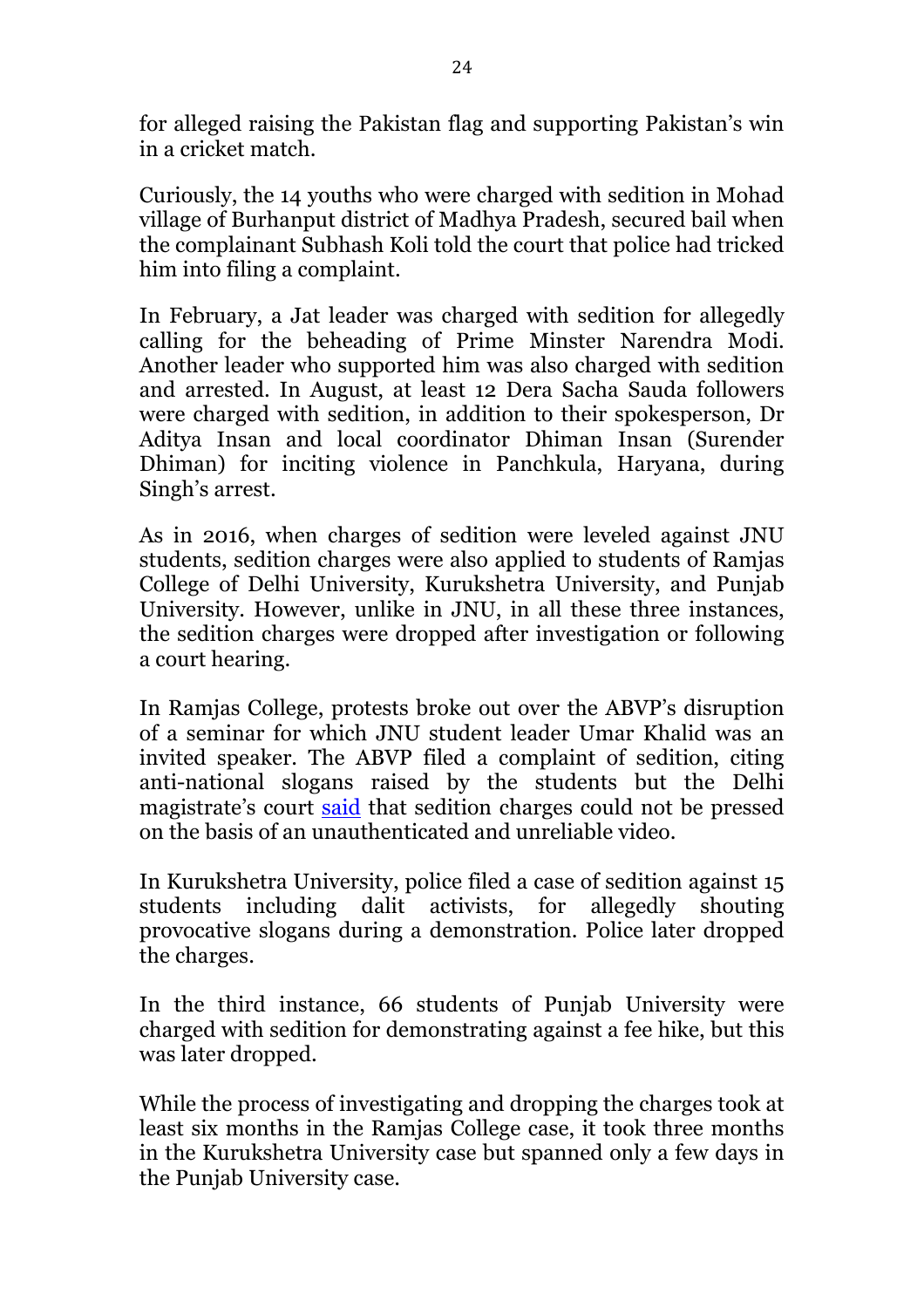In 2016 there were 35 sedition cases registered across the country, according to a response to a question in the Lok Sabha by Minister of State for Home Hansraj Gangaram Ahir. Of these, 12 were registered in Haryana, six in Uttar Pradesh, three each in Karnataka and Kerala and two each in Maharashtra, Telangana and Delhi.

The minister also informed the house that the National Crime Records Bureau does not maintain a record of the sedition cases registered against individuals who supported one or the other cricket teams. But this might have to change, given the number of cases of sedition lodged in 2017 against individuals supporting or cheering for Pakistan or even celebrating the win of the Pakistani cricket team in the Champions Trophy!

#### **DEFAMATION**

Maharashtra emerged as the defamation capital of the country, recording 19 cases according to our documentation. Five of these were brought by film and TV personalities, one by the former CBFC chairman Pahlaj Nihalani.

The Adani Group brought a defamation case against the Sameeksha Trust which publishes the *Economic and Political Weekly* and its editor and other journalists.

The Mumbai police filed two cases, one against a journalist who alleged showed them in poor light, and another against an ethical hacker who had claimed in 2016 that senior BJP leader Eknath Khadse was in contact with global fugitive Dawood Ibrahim.

Tamil Nadu recorded a low of seven cases, after many years, with the AIADMK filing just one, and none against a journalist! Between 2011 and 2016, according to one estimate the AIADMK regime under its supremo Jayalalitha filed over 200 defamation cases against the media, opposition leaders and social activists.

Politicians were the largest category of complainants, followed by corporate houses.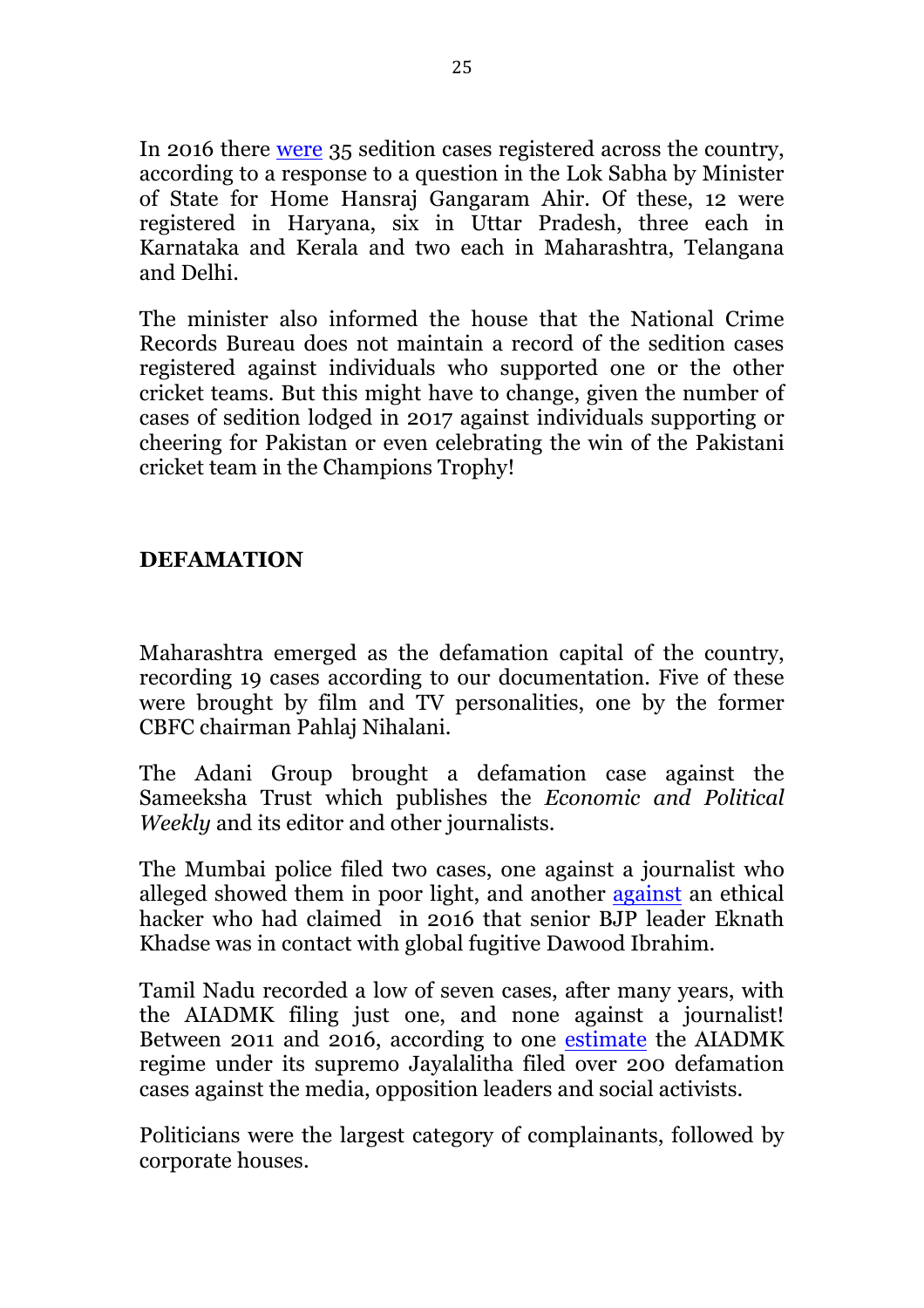| State                | No of cases    |
|----------------------|----------------|
| Andhra Pradesh/      | 1              |
| Telangana            |                |
| Assam                | 1              |
| Delhi                | 11             |
| Goa                  | 1              |
| Gujarat              | $\overline{c}$ |
| Himachal Pradesh     | 1              |
| Jammu & Kashmir      | 1              |
| Karnataka            | 6              |
| Kerala               | 1              |
| Madhya Pradesh       | $\overline{2}$ |
| Maharashtra          | 19             |
| Mizoram              | 1              |
| Orissa               |                |
| Punjab               | 1              |
| Tamil Nadu           | 7              |
| Tripura              | 1              |
| <b>Uttar Pradesh</b> | $\overline{2}$ |
| West Bengal          | $\overline{4}$ |
|                      |                |
| Total                | 63             |

#### **Defamation cases recorded**

### **Complainants:**

| Politicians                                | 25           |
|--------------------------------------------|--------------|
| Corporate houses                           | 11           |
| Journalists                                |              |
| Religious leaders                          | $\mathbf{1}$ |
| Right-wing orgns                           | 2            |
| Activists (anti corruption, environmental) | 3            |
| Police                                     | 5            |
| Film & TV personalities                    | 9            |
| Pilot (German)                             | 1            |
| <b>BMC</b>                                 |              |
| Writer                                     |              |
| Cook                                       | 1            |
| Lawyers                                    |              |
| Caste-based organization                   |              |
| Total                                      | 63           |

#### **Break up of Politicians:**

 $\overline{a}$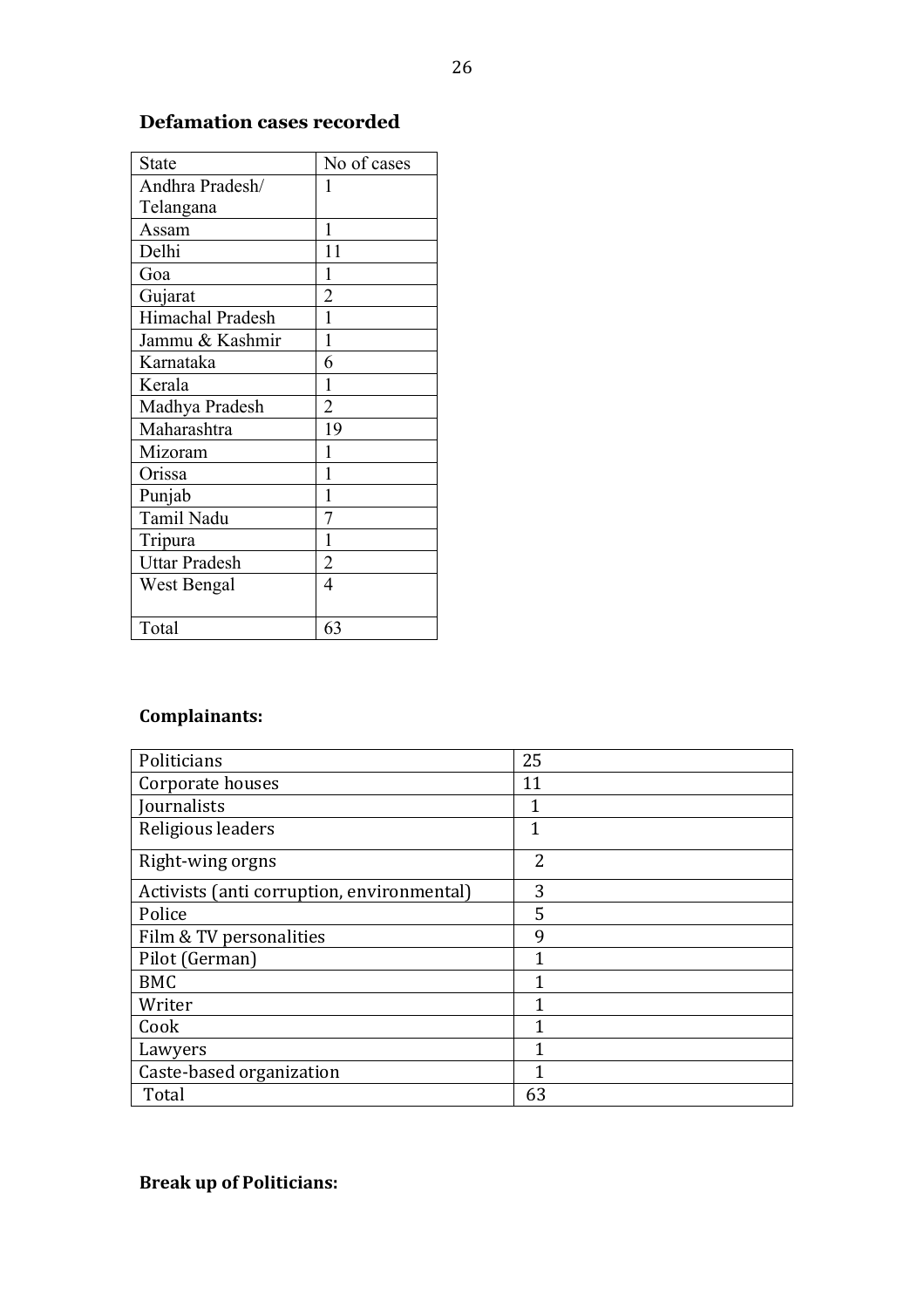| <b>BJP</b>           | 13                                    |
|----------------------|---------------------------------------|
| Cong-I               | 4                                     |
| <b>YSR Congress:</b> |                                       |
| AAP                  |                                       |
| Left Front:          | 2 (including Tripura CM Manik Sarkar) |
|                      |                                       |
| <b>TMC</b>           |                                       |
| <b>AIADMK</b>        |                                       |
| Puttiya Tamizhagam   |                                       |
|                      |                                       |
| Others               |                                       |

### **HATE SPEECH**

Ten out of 16 hate speech cases registered were against BJP politicians and party members or against right wing groups such as the All India Hindu Sangathi Manch and the Hindu Jagarana Vedike. These included the following:

- 1. Bollywood actor Paresh Rawal who tweeted in May, "Instead of tying stone pelter on the army jeep tie Arundhati Roy!";
- 2. The Hindu Aikya Vedi Kerala activist popularly known as 'Sasikala Teacher' who made a speech in North Kerala where she asked all secular writers in Kerala to conduct a 'Mrityunjaya Homam' - a ritual to avoid untimely death;
- 3. Telangana BJP MLA T. Raja Singh for reportedly brandishing a sword and exhorting Hindu youth to strive to become Hindu fighters till the goal of 'Akhand Bharat' was achieved. A case was booked against him in December by the Yadgir Police in Karnataka.

Police in Hyderabad also arrested a member of a Christian evangelical organisation in December 2017 for allegedly giving a derogatory speech against 'Bharat Mata' in August 2016. Police had registered a case under Sections 153-A (Promoting enmity between different groups on ground of religion, race, place) and 295-A (Deliberate and malicious acts, intended to outrage religious feelings of any class by insulting its religion or religious beliefs) of the IPC.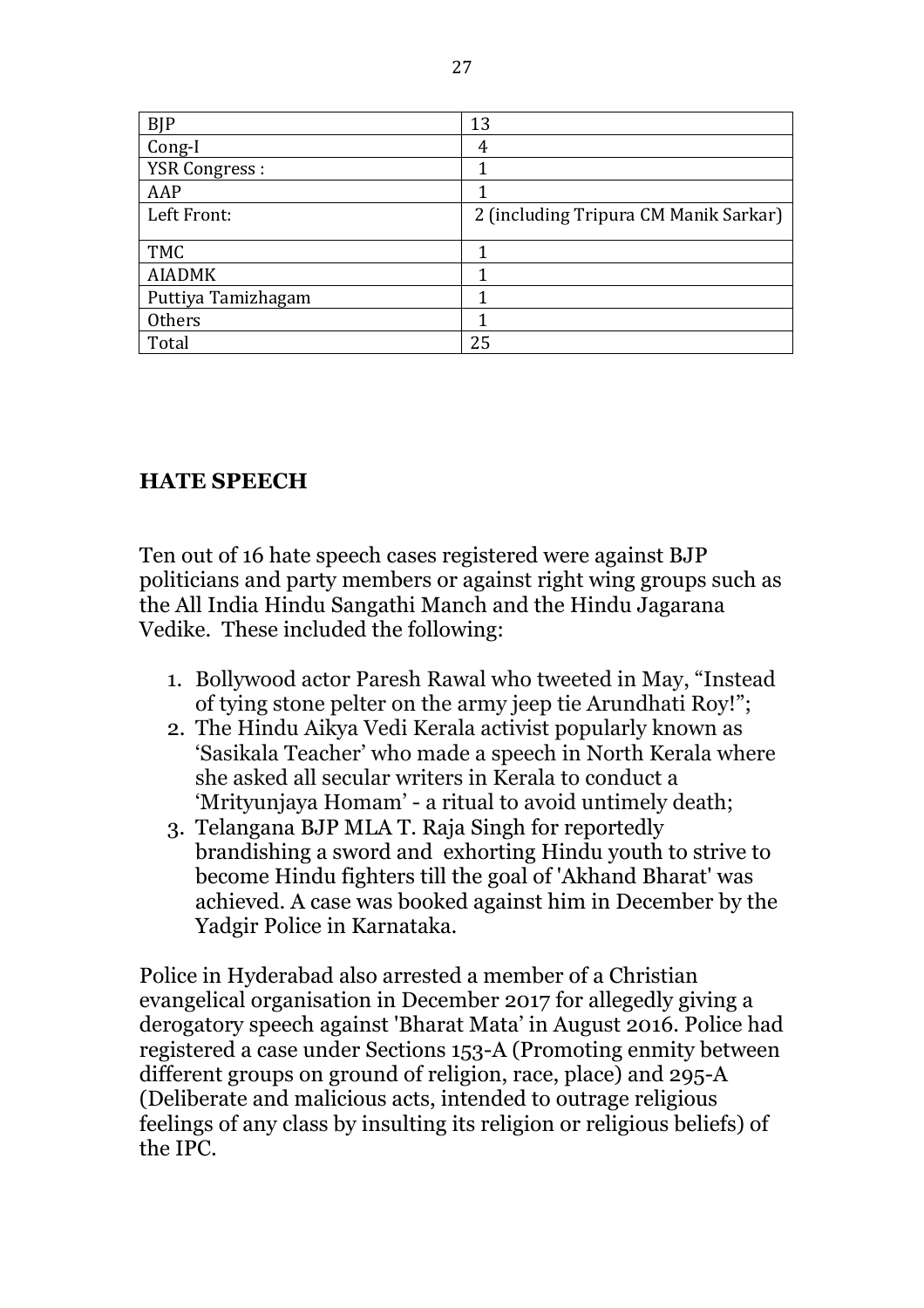| Politicians                      | 8 (6 from BJP; one from |
|----------------------------------|-------------------------|
|                                  | <b>AIUDF</b>            |
|                                  | Assam, one from         |
|                                  | Meghalaya)              |
|                                  |                         |
| Hindu right wing organisations   | 3                       |
| Muslim welfare organisation      |                         |
| <b>Evangelical Christian</b>     | 1                       |
| organisation                     |                         |
| Film personalities               | $\mathbf{2}$            |
| A hate crime by a revenge seeker |                         |

#### **Perpetrators of hate speech**

#### INTERNET-RELATED OFFENCES, DIGITAL CENSORSHIP

In 2017 there were at least 32 cases of action taken on account of internet-related offences. These would normally have been booked under section 66A of the IT Act which the Supreme Court struck down in 2015. So what laws are police across the country using now in these cases?

The Hoot's documentation shows that 13 arrests were made in the course of the year, in Andhra Pradesh (3), Assam (1), Karnataka (1), Madhya Pradesh 1), Rajasthan (1), Maharashtra (1) Uttar Pradesh and West Bengal (5). In other cases FIRs were lodged against multiple persons and complaints booked. **In at least six cases across the country section 66A was still invoked along with other provisions of the law.**

A local court in Hyderabad invoked the annulled Sec 66A to convict a man, and the BJP IT Cell Karnataka also filed a complaint request under Section 293 of the IPC and 66A of the IT Act when the BJP complained about a vulgar cartoon on the prime minister. In Madhya Pradesh too the police registered a case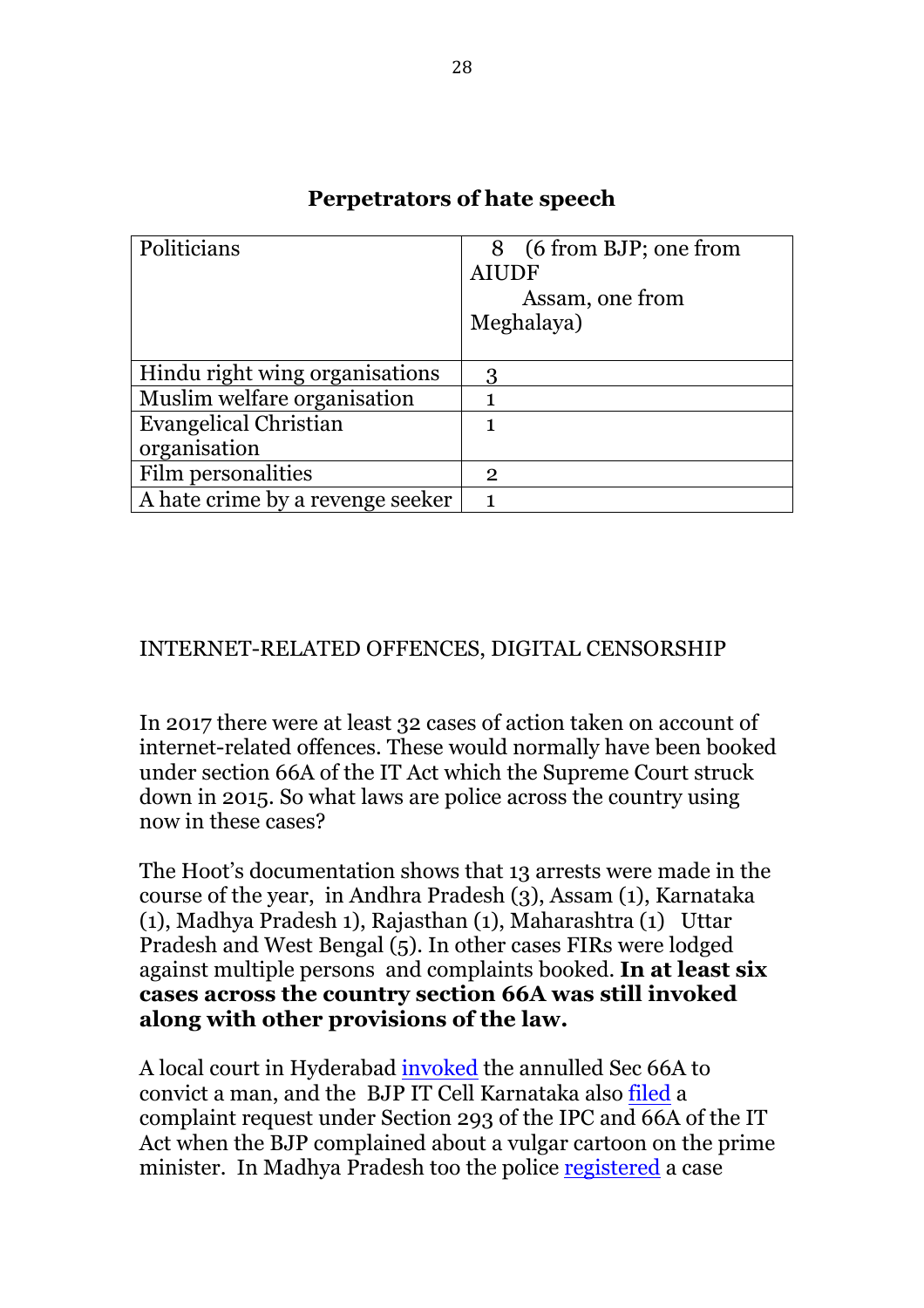under Section 66A of the IT Act. In Lakhimpur in Kheri in Uttar Pradesh, police used sections 66 A (2), 295A, 153A (b) and section 4 of the IT Act to take people into custody as protests over a video turned violent.

In Dehradun in Uttarakhand a 15-year-old Muslim boy who had allegedly posted "offensive" pictures of the Kedarnath shrine on Facebook was sent to a juvenile home for 14 days and an FIR was filed against him under Section 295 (a) of the IPC (for a deliberate act to outrage religious feelings) and Section 66A of the IT Act.

A person with a profile name Sandeep Upadhyay had posted a rape threat on the Facebook wall of the woman journalist working for a popular Hindi news channel in Noida. The Noida police booked the man under Section 66A of the Information Technology (IT) Act 2000. The case was registered at the Sector 49 police station.

For the rest, sections Section 153A, 292A, 292, 499, 504, and 505 of the IPC, section 67 of the IT Act, as well as other laws are being invoked to lodge cases involving "objectionable" posts on social media.

This is likely to become the norm. In October an expert committee, constituted by the central government after the Supreme Court struck down Section 66A of the IT Act in 2015, recommended that the IPC, the Code of Criminal Procedure and the IT Act be amended to introduce stringent provisions, specifying punishment, to deal with the use of cyberspace to spread hatred and incitement. The recommendation is that there was no need to re-introduce Section 66A, but the Indian Penal Code will be amended to add sections 25 B and 25 C thereby creating the post of a State Cyber Crime Coordinator and District Cyber Crime Cell, respectively.

The committee has also recommended amending the IT Act, 2000, Section 78, to allow a police officer not below the rank of Sub-Inspector to investigate any offence under this Act and proposed that "young police officers be directly recruited as SIs, better equipped and trained to investigate cyber offences".

Offences acted upon during 2017 included: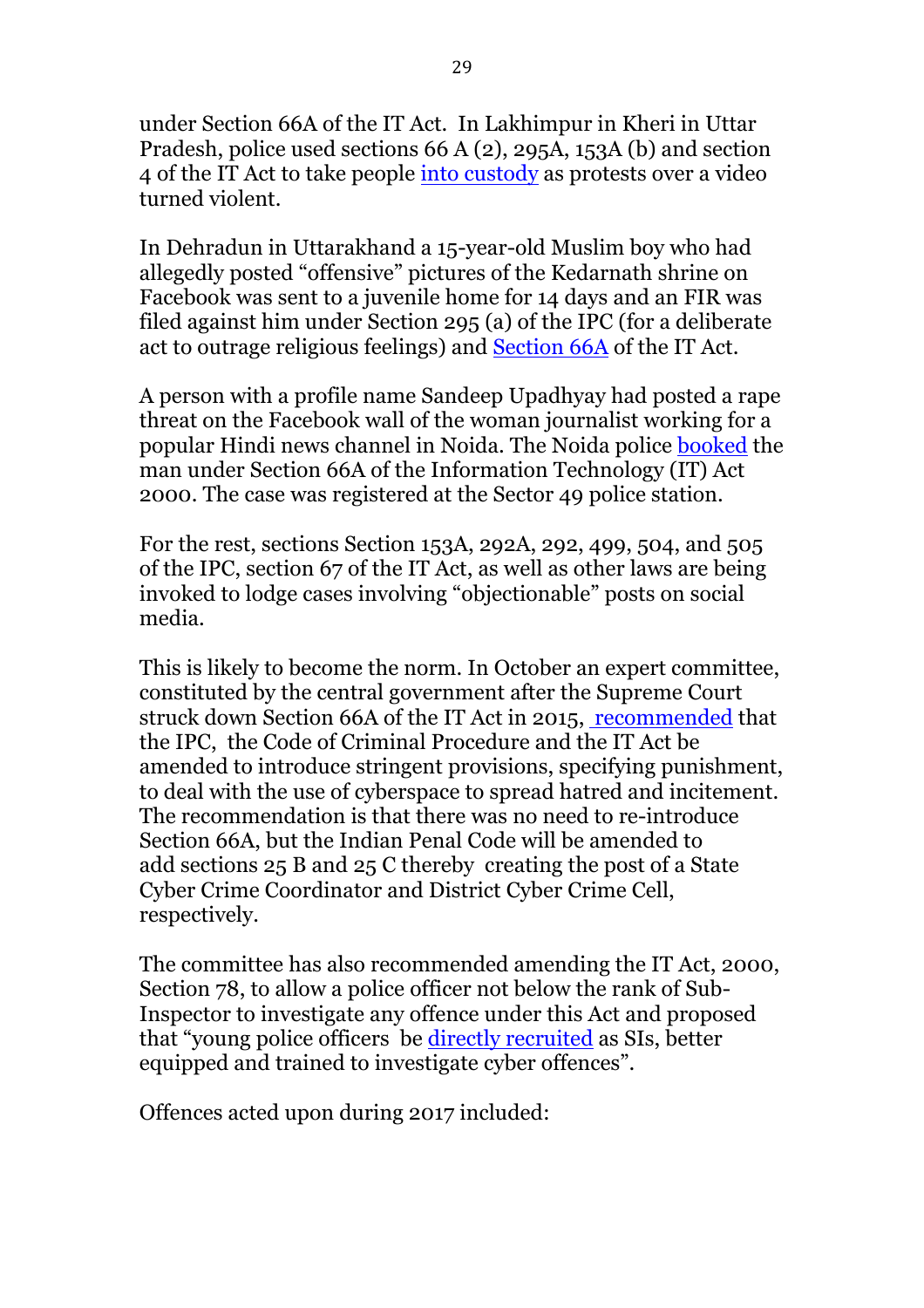- Suspension of two deputy jailors in Chhattisgarh for violation of the service code of conduct and the prescribed guidelines on the use of social media for the government staff. One of them had criticized the torture and atrocities committed on young tribal girls in jail in a Facebook post, the other was suspended for a Facebook post seen as being in support of the Maoists.
- A social activist in Andhra Pradesh was arrested for posting "objectionable content" against Chief Minister N. Chandrababu Naidu and his son Nara Lokesh on his Facebook page, "Political Punch." He was later released on bail.
- Two Chhattisgarh journalists had FIRs filed against them for Facebook posts about the former IG police's meeting with Maoists.
- In December, Karnataka police cracked down on 'inciting' social media posts. Twelve FIRs were filed under IPC Sections 153 (provocation with intent to cause riot) and 153A (promoting enmity between different groups) including one against a Lok Sabha BJP MP Shobha Karandlaje.
- The Kolkata Police filed a non-bailable case against Nupur Sharma, BJP leader, for trying to pass off a photo from the 2002 Gujarat riots as one depicting the ongoing unrest in West Bengal (using as genuine a forged document or electronic record). *India Today* described it as "propagating communally sensitive fake news in Bengal."
- Overall five of the ten arrests made countrywide were in West Bengal. The BJP IT cell secretary Tarun Sengupta was arrested in Asansol for what a news report called "propagating communally sensitive fake news in Bengal." Both incidents were in July 2017.

#### HATE SPEECH

Ten out of 16 hate speech cases registered were against BJP politicians or members or against right wing groups such as the All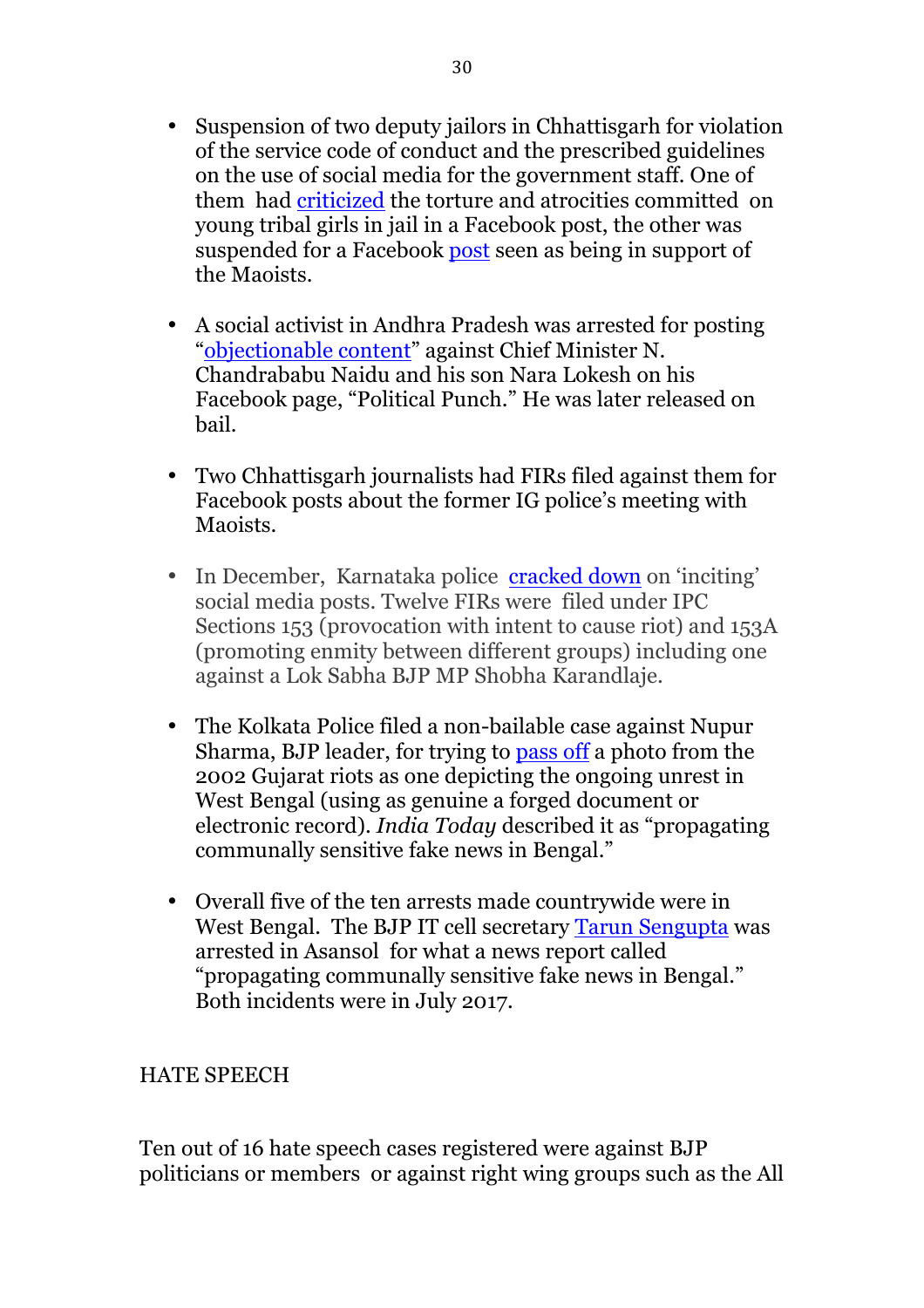India Hindu Sangathi Manch and the Hindu Jagarana Vedike. This included Bollywood actor Paresh Rawal who had tweeted in May, "Instead of tying stone pelter on the army jeep tie Arundhati Roy!", the Hindu Aikya Vedi Kerala activist known as Sasikala teacher who made a speech in North Kerala where she asked all secular writers in Kerala to conduct a 'Mrityunjaya Homam' - a ritual to avoid untimely death, and Telangana BJP MLA T Raja Singh for reportedly brandishing a sword and exhorted Hindu youth to strive to become Hindu fighters till the goal of 'Akhand Bharat' was achieved. A case was booked against him in December by the Yadgir Police in Karnataka.

Police in Hyderabad also arrested a member of a Christian evangelical organisation in December 2017 for allegedly giving a derogatory speech against 'Bharat Mata' in August 2016. Police had registered a case under Sections 153-A (Promoting enmity between different groups on ground of religion, race, place), 295-A (Deliberate and malicious acts, intended to outrage religious feelings of any class by insulting its religion or religious beliefs) of the IPC.

| Politicians                      | 8 (6 from BJP; one from |
|----------------------------------|-------------------------|
|                                  | <b>AIUDF</b>            |
|                                  | Assam, one from         |
|                                  | Meghalaya)              |
|                                  |                         |
| Hindu right wing organisations   | 3                       |
| Muslim welfare organisation      |                         |
| <b>Evangelical Christian</b>     | 1                       |
| organisation                     |                         |
| Film personalities               | $\mathfrak{p}$          |
| A hate crime by a revenge seeker |                         |

#### Perpetrators of hate speech

### **Facebook's own censorship**

Facebook's constantly updated community standards resulted in several blocks and takedowns in India by the social media giant which are documented here.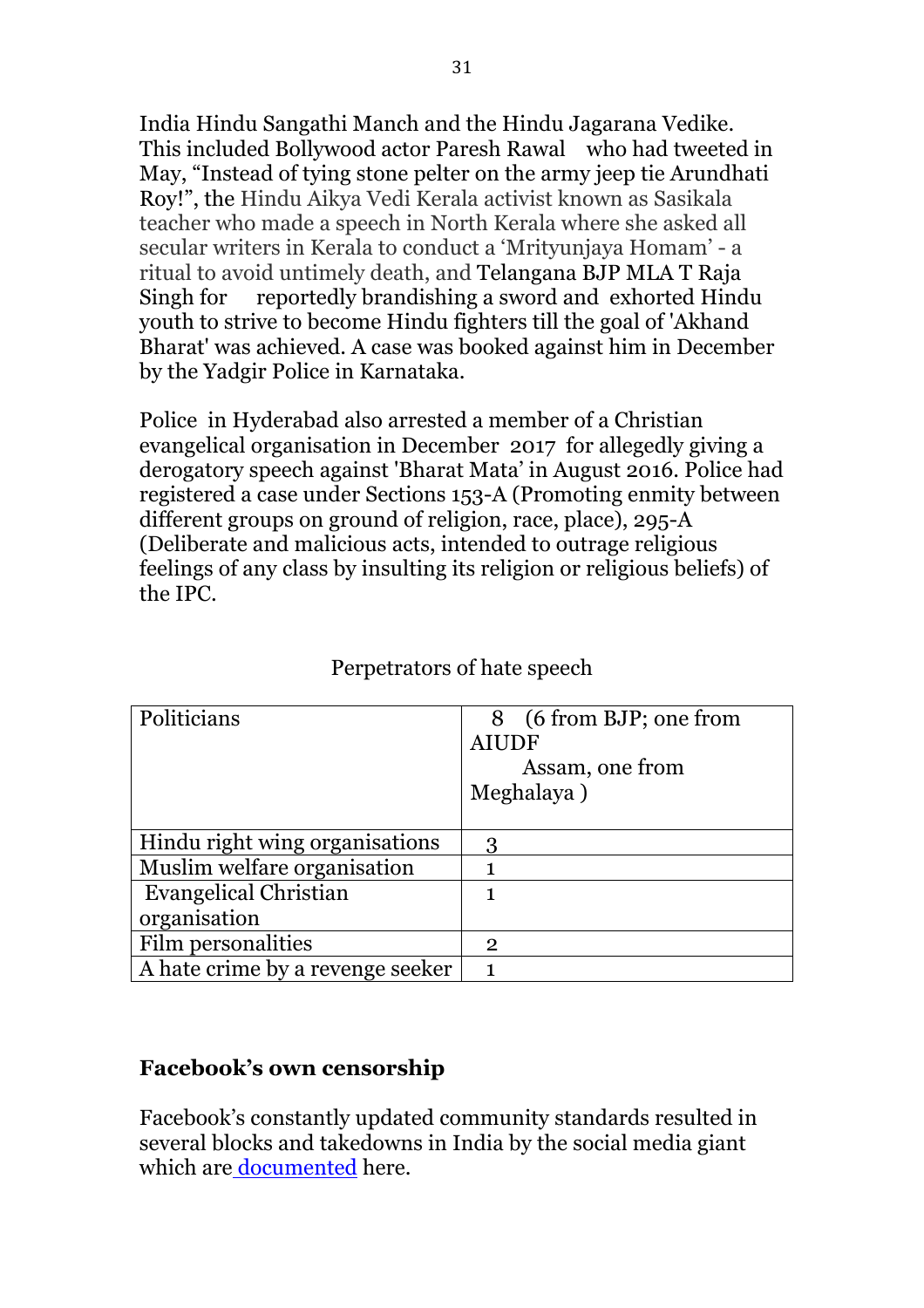#### **Instances Of Forced Speech**

- July 2 Munne Bharti, a journalist with NDTV, and his family were travelling in a car in Bihar when they were stopped and forced to chant "Jai Shree Ram" by a group of men dressed in saffron who threatened to set the car on fire.
- June 9 Malik Abdul Basit, a journalist at *The Caravan*, who is a Muslim from Kashmir, was accused of being from Pakistan and made to shout, "Pakistan murdabaad, Hindustan zindabad" when he had gone to report on the razing of a mosque in Delhi.
- Aug 11 The Uttar Pradesh government directed all madrassas to hold celebrations on Independence Day and videograph the event, according to Minority Welfare Minister Laxmi Narayan Chaudhary. His junior minister Baldev Aulakh even warned of action against madrassas which do not follow the order.

#### INTERNET SHUTDOWNS

India is becoming increasingly notorious for internet shutdowns. As the table and calendar below show, there was not a single month in 2017 when an internet shutdown was not in force in some part of the country. The year 2016 recorded 31 shutdowns. For 2017 the figure was 77.

| State                | Number of cases |
|----------------------|-----------------|
| Jammu & Kashmir      | 40              |
| Rajasthan            | 11              |
| Haryana              | 8               |
| Bihar                | २               |
| <b>Uttar Pradesh</b> | 2               |
| Tripura              | 2               |

#### **State-wise summary**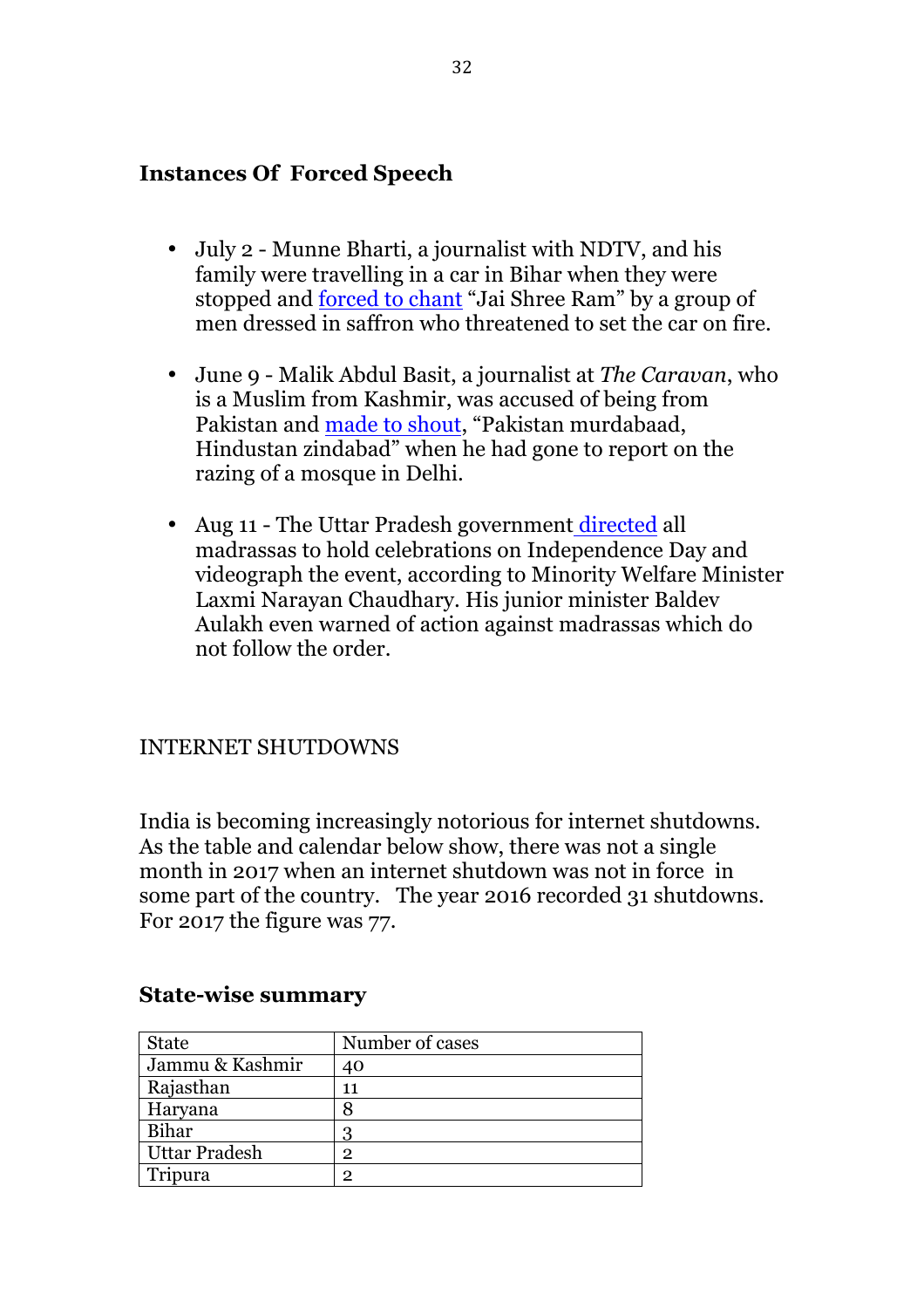| West Bengal         | $\mathbf{2}$ |
|---------------------|--------------|
| Nagaland            | $\mathbf{2}$ |
| Odisha              | $\mathbf{2}$ |
| Telangana           |              |
| Gujarat             |              |
| Madhya Pradesh      |              |
| Maharashtra         |              |
| Punjab & Chandigarh | 1            |
| <b>Total</b>        |              |

Equally, there were only three months in that year when Jammu and Kashmir did not experience an internet shutdown somewhere in the state. It has become a reflex action there for law and order enforcement, and journalists in particular were hit hard by this basic withdrawal of communication facilities.

As beleaguered reporters and cameramen pointed out, the shutdowns did not affect the police or army or political parties as they had dedicated leased lines.



*Photo credit: Twitter*

In May, two UN Special Rapporteurs voiced criticism of the Indian government's decision to shut down specific social media apps in Kashmir, and of Internet Shutdowns in general, and asked for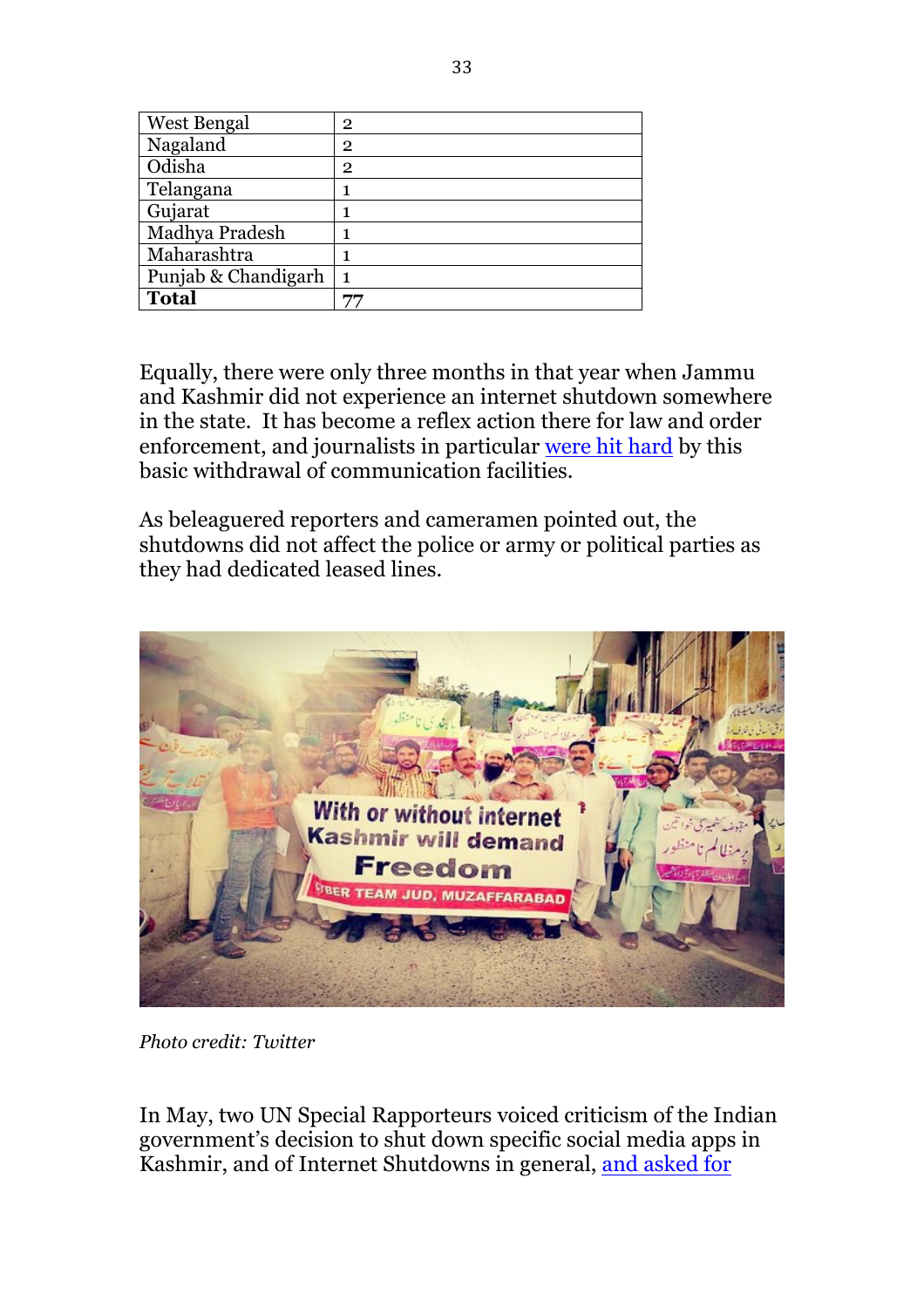connectivity to be restored. Their statement said that: "The scope of these restrictions has a significantly disproportionate impact on the fundamental rights of everyone in Kashmir, undermining the Government's stated aim of preventing dissemination of information that could lead to violence".

| <b>Month</b> | <b>Place and Date</b>                                                  |
|--------------|------------------------------------------------------------------------|
| January      | Nagaland - Wokhaand Phek districts, 19th                               |
|              | January-20 <sup>th</sup> February                                      |
|              | Nagaland - January 30 <sup>th</sup> -20 <sup>th</sup> February         |
|              | Haryana - Jhajjar 29 <sup>th</sup>                                     |
|              | Haryana - Rohtak, Bhiwani, Hisar, Sonipat, and                         |
|              | Panipat, January 30th                                                  |
| February     | Haryana - Jhajjar, Panipat, Sonipat, Hisar,                            |
|              | Rohtak, Jind, and Bhiwani, February 17th-                              |
|              | February 19th                                                          |
|              | Haryana - Rohtak, Bhiwani and Sonipat districts,                       |
|              | 5PM February 25th - February 26th                                      |
| March        | Haryana - Rohtak, Bhiwani, Sonipat and Jhajjar                         |
|              | districts, March 18th - March 19th                                     |
|              | Rajasthan - Sikar district- March 31st - April 6th                     |
| April        | Jammu & Kashmir - Srinagar, Budgam and                                 |
|              | Gandarbal districts, Kashmir Valley, April 8th-                        |
|              | April 13th                                                             |
|              | Jammu & Kashmir - Budgam, April 13th                                   |
|              | Jammu & Kashmir - Pulwama, April 17th-April                            |
|              | 19 <sup>th</sup>                                                       |
|              | Odisha - April 9 <sup>th</sup> – April 11 <sup>th</sup>                |
|              | Odisha - Kendrapara, April 19th - April 21st                           |
|              | Rajasthan - Udaipur and Fatehnagar - April 18th                        |
|              | $-$ April 19 <sup>th</sup>                                             |
| May          | Jammu & Kashmir - May 27th - June 2nd                                  |
|              | Uttar Pradesh - Saharanpur, May 24 <sup>th</sup> -June 4 <sup>th</sup> |
| June         | Madhya Pradesh - Mandsaur, Ratlam and                                  |
|              | Neemuch districts, June $6th$ – June $11th$                            |
|              | Jammu & Kashmir - June 7th                                             |
|              | Jammu & Kashmir-Kashmir Valley - June 12 <sup>th</sup> -               |
|              | June 19th                                                              |
|              | Jammu & Kashmir - Pulwama, June 22nd                                   |
|              | West Bengal - Darjeeling, June 18 <sup>th</sup> -till date             |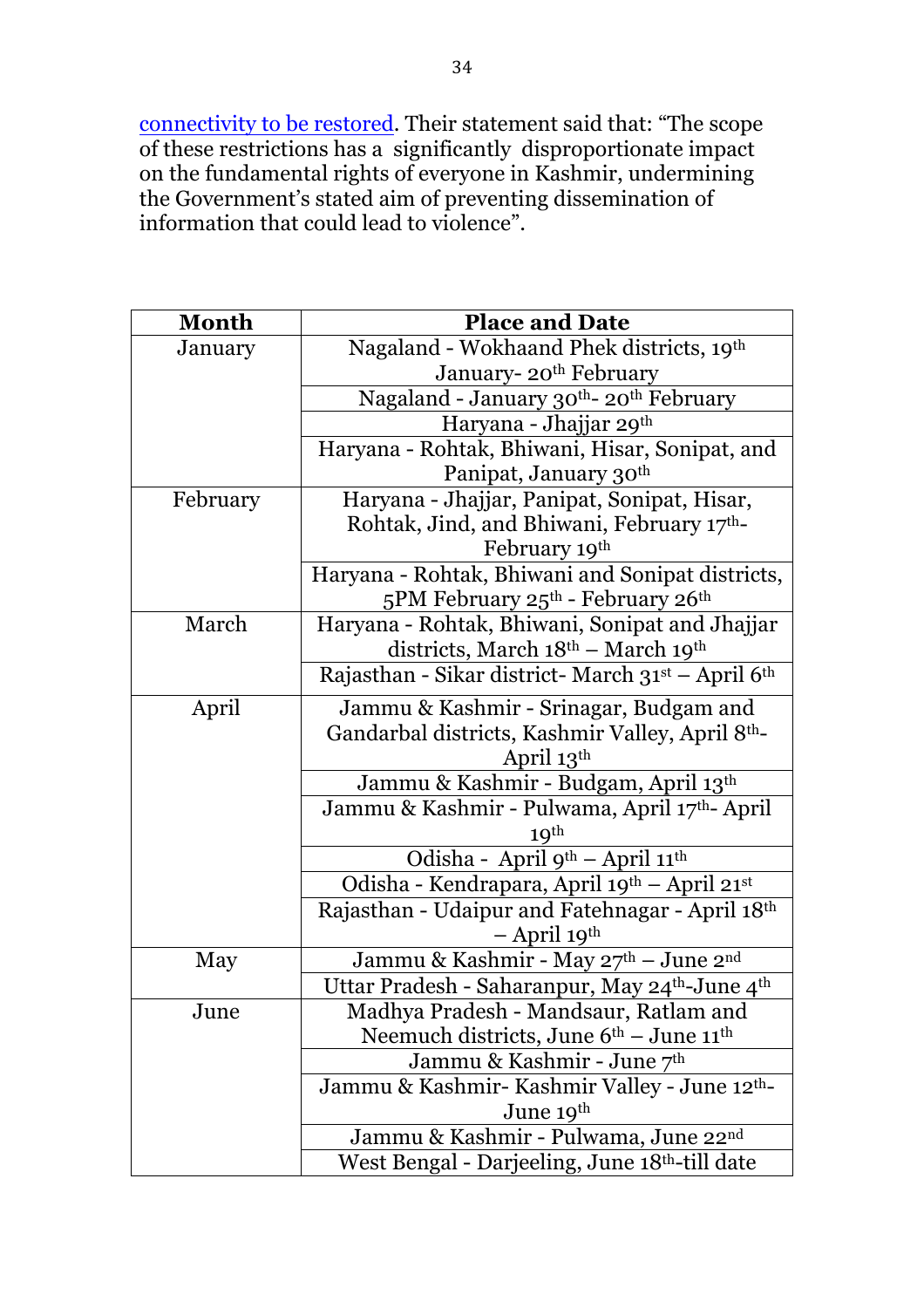|        | Uttar Pradesh - Saharanpur, June 8 <sup>th</sup> -June 12 <sup>th</sup>  |
|--------|--------------------------------------------------------------------------|
|        | Rajasthan - Nagaurdistrict, June 30 <sup>th</sup> - July 5 <sup>th</sup> |
|        | Maharashtra - Nashik, June 5 <sup>th</sup> for a few hours               |
| July   | Rajasthan-Nagaur, Churu, Sikar and Bikaner                               |
|        | districts, July 11 <sup>th</sup> - July 14 <sup>th</sup>                 |
|        | Jammu & Kashmir - Anantnag, July 1st                                     |
|        | Jammu & Kashmir - South Kashmir, July 2nd                                |
|        | Jammu & Kashmir - Kashmir Valley, July 6 <sup>th</sup> -                 |
|        | July 9th                                                                 |
|        | Jammu & Kashmir - Across Kashmir Valley, July                            |
|        | $10^{th}$ - July $12^{th}$                                               |
|        | Jammu & Kashmir - Morbi and Surendranagar                                |
|        | districts, July 13 <sup>th</sup> -July 19 <sup>th</sup>                  |
|        | Jammu & Kashmir - Pulwama, July 16th                                     |
|        | Jammu & Kashmir - Anantnagdist, July 18th                                |
|        | Jammu & Kashmir - Bijbehara town and                                     |
|        | adjacent areas, July 20 <sup>th</sup>                                    |
|        | Jammu & Kashmir - Budgam district, July 21st-                            |
|        | July 25th                                                                |
|        | Jammu & Kashmir - Anantnag district, July 26th                           |
|        | Jammu & Kashmir - Pulwama, July 30th                                     |
|        | West Bengal - Baduria and Bashirhatareas of                              |
|        | North 24 Parganas district, July 5 <sup>th</sup> -July 10 <sup>th</sup>  |
|        | Tripura - 20 <sup>th</sup> July (14 hours)                               |
|        | Gujarat - Morbi and Surendranagar districts,                             |
|        | July 18th to July 14th                                                   |
| August | Jammu & Kashmir-Pulwama district, August 1st                             |
|        | -August $2nd$                                                            |
|        | Jammu & Kashmir-Anantnag, Kulgam, Pulwama                                |
|        | and Shopian districts, August 3rd                                        |
|        | Jammu & Kashmir-Baramullah, August 5 <sup>th</sup>                       |
|        | Jammu & Kashmir-Pulwama, August 9th                                      |
|        | Jammu & Kashmir-Shopian and Kulgam district,                             |
|        | August 13th                                                              |
|        | Jammu & Kashmir-Kashmir Valley, August 15th                              |
|        | Jammu & Kashmir-Pulwama district, August 16th                            |
|        | Jammu & Kashmir-South Kashmir, August 19th                               |
|        | Jammu & Kashmir-Pulwama district, August 26th                            |
|        | Punjab & Haryana-Areas around Panchkula,                                 |
|        | August $24^{\text{th}}$ – August $29^{\text{th}}$                        |
|        | Rajasthan-Sriganganagar and Hanumangarh,                                 |
|        | August 25th-August 27th                                                  |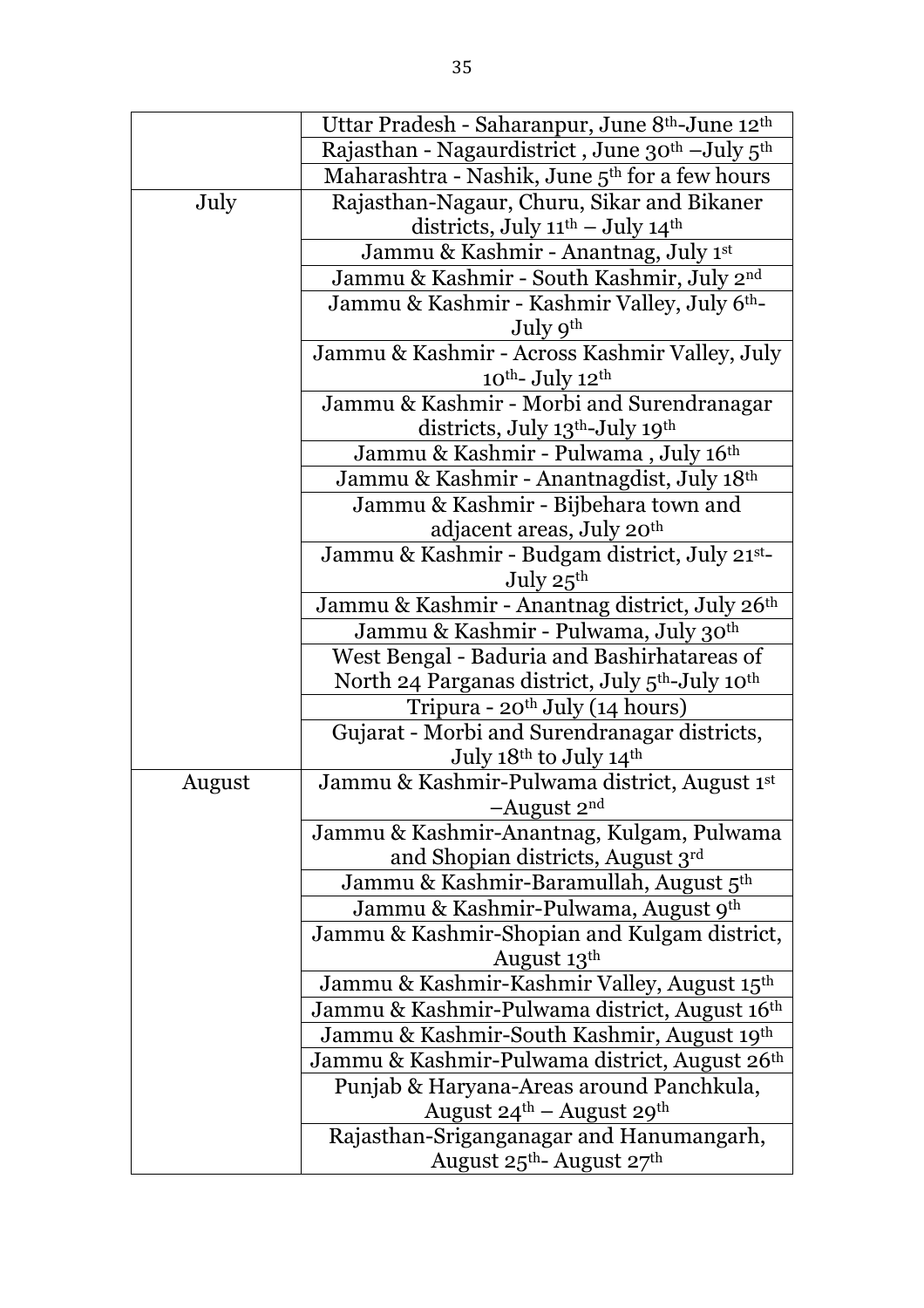| September | Bihar-Madhepura, Supaul, Saharsa, Purnea,                 |
|-----------|-----------------------------------------------------------|
|           | Araria, Kishanganj and Katihar, September5 <sup>th</sup>  |
|           | Bihar-Nawada district, September 28 <sup>th</sup> –       |
|           | November $5th$                                            |
|           | Jammu & Kashmir-Shopian and Kulgam                        |
|           | districts, September 2 <sup>nd</sup>                      |
|           | Jammu & Kashmir-Sopore, September 4 <sup>th</sup>         |
|           | Jammu & Kashmir-Sopore town of Baramula                   |
|           | district-September 9th                                    |
|           | Jammu & Kashmir-Kulgam and Anantnag                       |
|           | districts, September 11th                                 |
|           | Jammu & Kashmir-Kupwara district, September               |
|           | $15^{\text{th}}$                                          |
|           | Jammu & Kashmir-Jammu, September 20 <sup>th</sup>         |
|           | Rajasthan-Jaipur, September 9th                           |
|           | Rajasthan-Sikar district, September 11 <sup>th</sup>      |
|           | Rajasthan-Jaipur's Ramganj area, September                |
|           | $15th$ - September 20 <sup>th</sup>                       |
|           | Tripura, Agartala, September 21 <sup>st</sup> – September |
|           | $25^{\rm th}$                                             |
|           | Haryana-Sirsa district, September 8th-                    |
|           | September 10 <sup>th</sup>                                |
| October   | Jammu & Kashmir-Across Kashmir, October 13th              |
|           | Jammu & Kashmir-North Kashmir's Bandipora                 |
|           | district, October 25 <sup>th</sup>                        |
|           | Bihar-Arwal, Jamui, Bhojpur, Katihar, Sitamarhi           |
|           | and West Champaran, October 1st- October 5th              |
| November  | Jammu & Kashmir-Pulwama district, November                |
|           | 2nd                                                       |
|           | Haryana-Jind, Hansi, Bhiwani, Hisar,                      |
|           | Fatehabad, Karnal, Panipat, Kaithal, Rohtak,              |
|           | Sonipat, Jhajjar, Bhiwani and CharkhiDadri,               |
|           | November $24^{\text{th}}$ – November $27^{\text{th}}$     |
| December  | Rajasthan-Bhilwara, Chittorgarh and                       |
|           | Nimbahera, December 3rd                                   |
|           | Rajasthan-Udaipur and Rajsamand district,                 |
|           | December $13th$ – December $14th$                         |
|           | Rajasthan-Bundi district, 6am on December                 |
|           | 31stto 6am on January 2 <sup>nd</sup> , 2018              |
|           | Jammu & Kashmir-Sopore, Baramulla,                        |
|           | Handwara and Kupwara, December 11 <sup>th</sup>           |
|           | Jammu & Kashmir-Kulgam and Anantnag                       |
|           | district, December 15 <sup>th</sup>                       |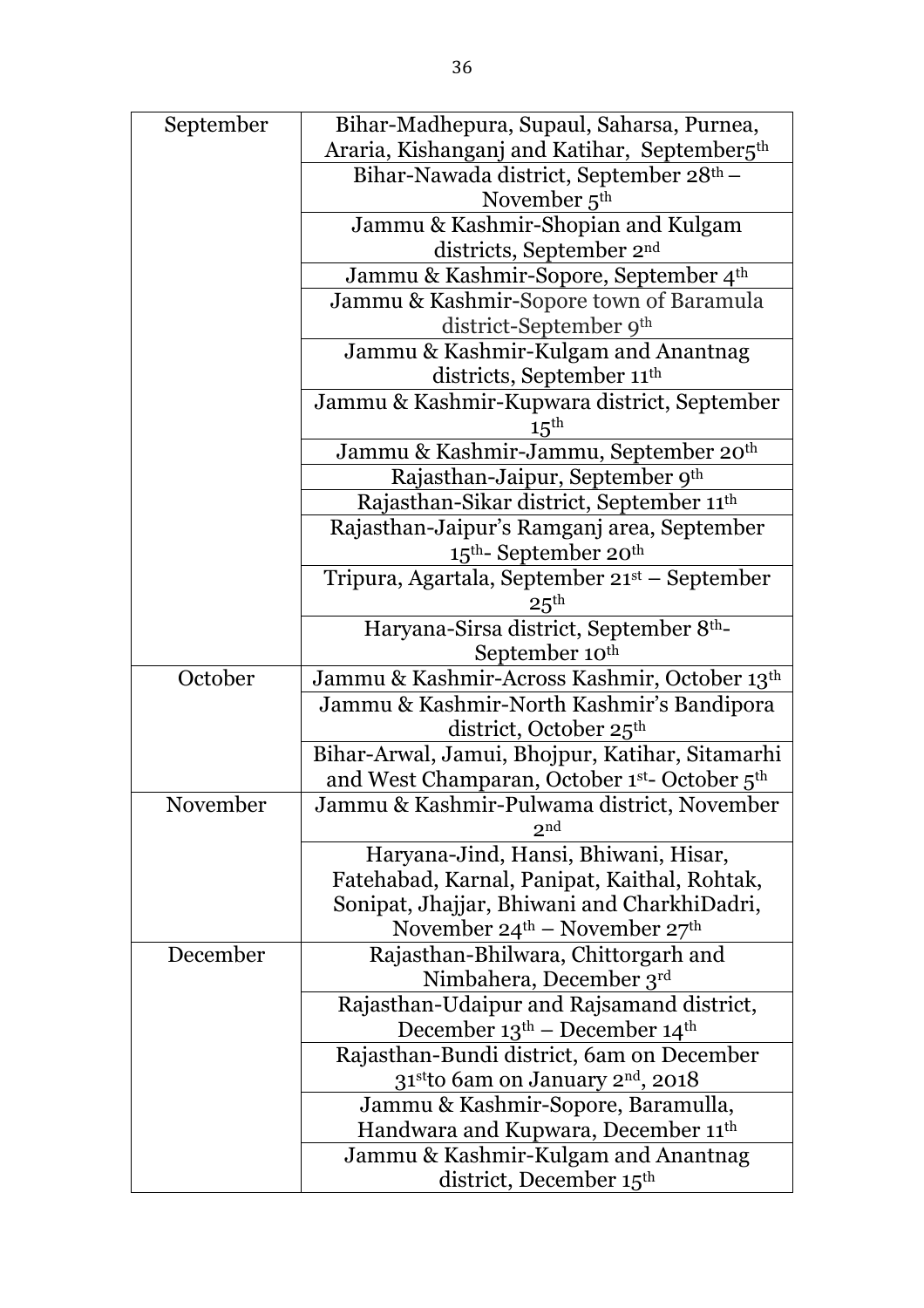| Jammu & Kashmir-Shopian district, December  |
|---------------------------------------------|
| 18 <sup>th</sup> -December 26 <sup>th</sup> |
| Jammu & Kashmir-Pulwama district, December  |
| 26 <sup>th</sup>                            |
| Jammu & Kashmir-Pulwama district, December  |
| 31 <sup>st</sup>                            |
| Telangana-Adilabad district, December 16th  |

Medianama reported that in August 2017 the Ministry of Communications issued (and notified) rules for the shutting of telecom services and, by extension, the shutting down of Internet services in India. The notification for the rules was issued under the Telegraph Act. So far these shutdowns have been notified using Section 144 of the CrPC which can be invoked by a district magistrate or the collector.

The new rules issued by the central government sought to take the power to impose shutdowns away from the district collector and vest it with a higher authority such as the state home secretary or the union home secretary. The frequency of shutdowns, however, continued unabated, as the calendar (above) shows.

In addition Kashmir saw a ban on specific social media. On April 26, the government banned 22 social networking sites in the Valley. The ban was mainly meant to restrict Facebook, WhatsApp and Twitter which the government believed were being used by people to share and upload "inflammatory" content that stokes anti-India protests.

#### **Reasons for internet shutdowns**

**Bihar** Communal Tension

**Gujarat** Caste Conflict

#### **Haryana**

Jat Protests turned violent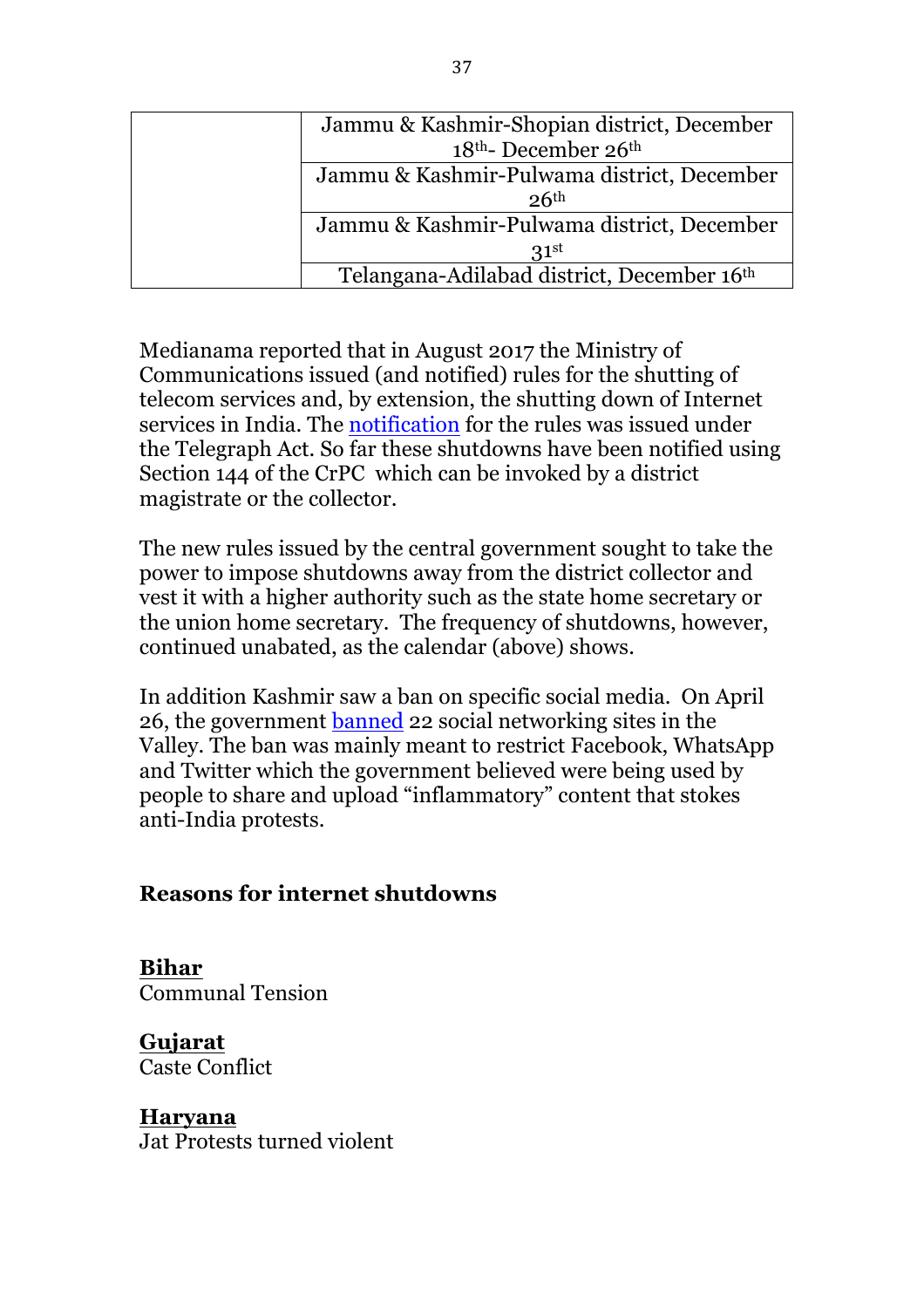### **Jammu & Kashmir**

- "To prevent any rumours" during bypoll
- To "prevent any rumours" after a sudden spurt in the protests and violence after students were injured in security force and police action
- After militant Sabzar Bhat was killed in an encounter
- To prevent rumours from spreading, after three Lashkar-e-Toiba militants were killed in an encounter
- Heightened tensions after a youth's death in firing by security forces
- "To prevent the spreading of rumours on the social networking websites" amid a gunfight between militants and government forces
- To "prevent the spread of rumours" in the wake of a general strike called by pro-freedom groups in protest against the death of two civilians
- The first death anniversary of Hizbul Mujahideen commander Burhan Wani
- To counter the "Kashmir Awareness Campaign" called by the Joint Resistance Leadership
- After seven Amarnath yatra pilgrims were killed in a terror attack
- Strike called by separatists
- The killing of three youths in military operation
- Killing of a meat seller in a stray army shootout.
- Three militants escaped from a cordon and search operation of the army
- Killing of a young tailor Tanveer Ahmad Wani in an army firing
- Killing of two militants in a shootout
- Wake of protests following the killing of two Lashkar-e-Taiba militants
- Encounter in a village where three militants believed to be trapped
- As "precautionary measures", after killing of three LeT militants
- After six terrorists are gunned down in two separate incidents
- To prevent trouble after a man allegedly disappeared while in Army custody
- After an alleged sacrilegious act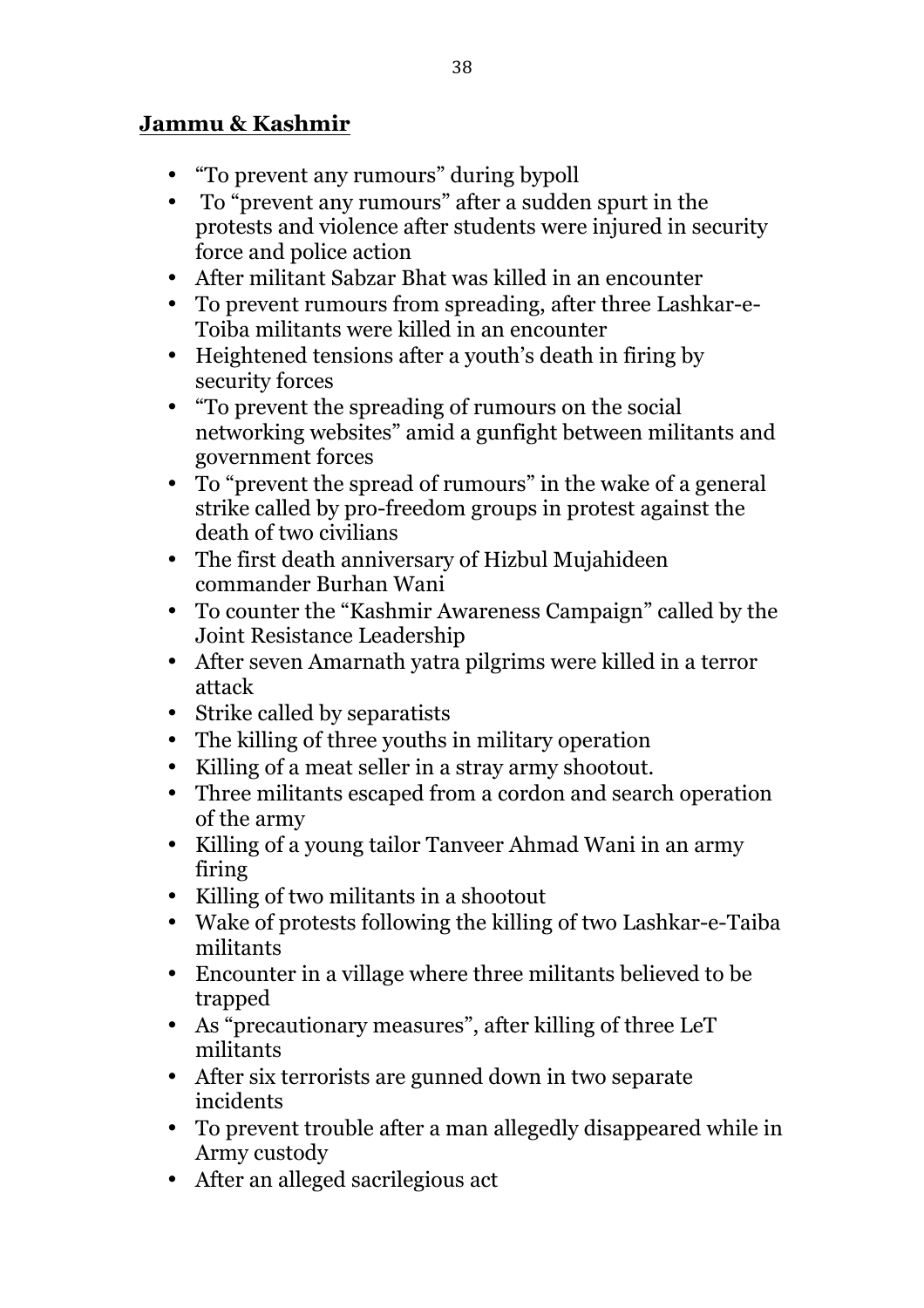- To prevent rumour-mongering on braid-cutting incidents
- Following a gunfight in Hajin
- To mourn the killing of a militant in a gunfight with forces
- Before the funeral prayers for slain Lashkar-e-Toiba militant
- In the wake of a gunfight between militants and government forces

### **Madhya Pradesh**

Farmers' agitation turned violent

### **Nagaland**

To "thwart rumour mongers" and prevent the spread of violence in the state

### **Punjab**

Ahead of the verdict in the case of Ram Rahim Singh

### **Rajasthan**

- In the aftermath of the encounter of fugitive Anand Pal Singh
- Ahead of the Shraddhanjali Sabha organised by the Rajpur community in honour of gangster Anand Pal Singh
- Protest by Rajput community demanding CBI probe into the encounter of gangster Anand Pal Singh.
- Farmers took to the streets in protest for remunerative crop prices, complete loan waiver and other demands
- Clashes between police and people of a community
- Processions in support of Shambhulal Regar, who is in custody for hacking a Muslim migrant labourer to death, burning the body and filming the barbaric act

### **Tripura**

• After the death of the journalist Shantanu Bhowmick.

### **Uttar Pradesh**

• To prevent the misuse of social media, in fomenting tension following the arrest of Bhim Army founder Chandrashekhar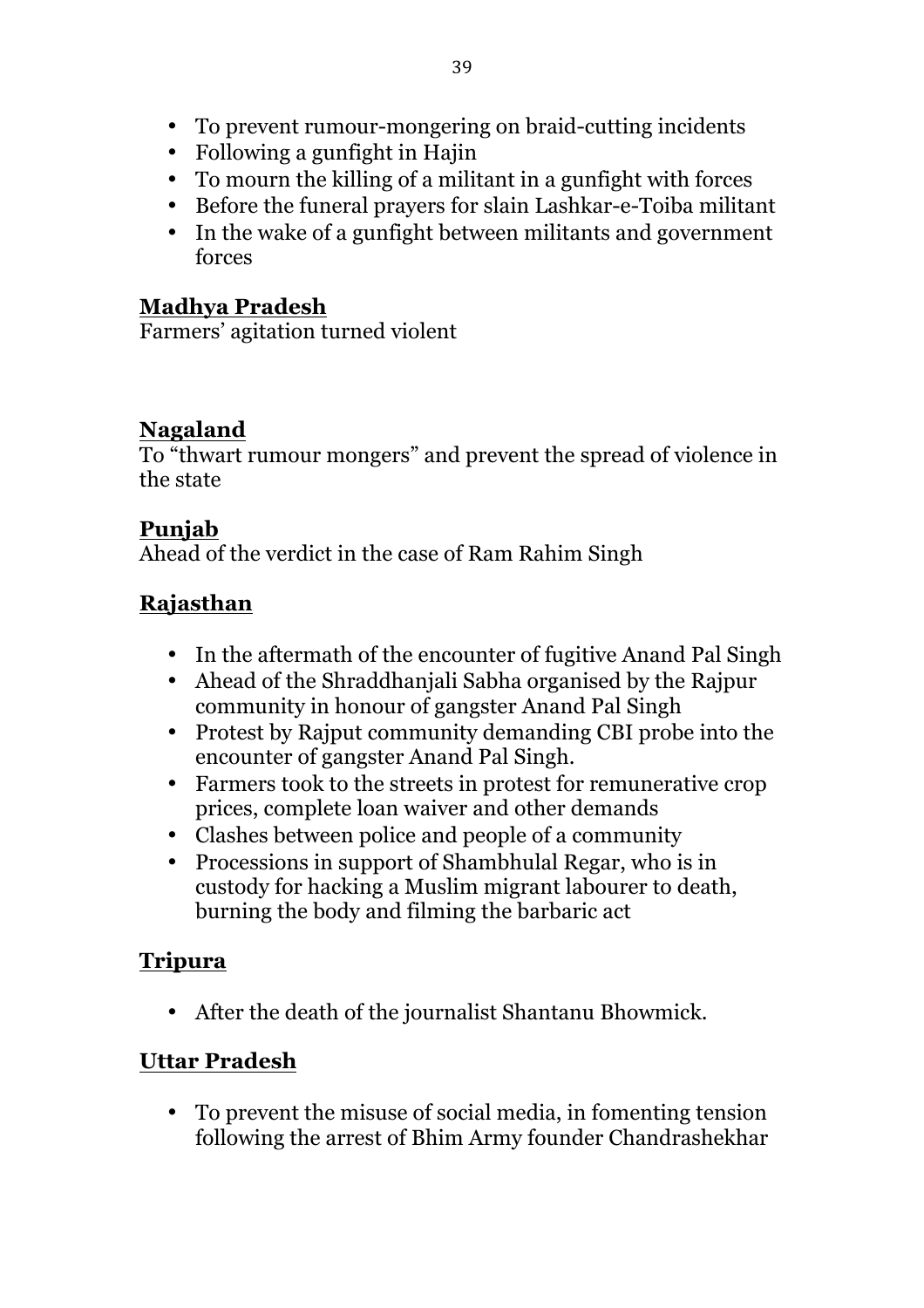• To "maintain peace and ensure law and order" following several cases of caste-related violence

#### **West Bengal**

- Violent clashes between pro-Gorkhaland supporters and police
- Communal tensions triggered by an "objectionable" Facebook post

*Data sourced from the Hoot's Free Speech Hub and the Software Freedom Law Centre's Internet Shutdown Tracker.*

## THE RIGHT TO INFORMATION

The Commonwealth Human Rights Initiative (CHRI) which actively tracks the Right to Information in India did not produce a Rapid Study Report in 2017about the status of RTI because neither the Central Information Commission (CIC) nor the Maharashtra State Information Commission published their annual reports for 2016-17. These two jurisdictions constitute the bulk of RTIs filed across the country. The absence of regular reporting makes it difficult to track how well the information commissions are functioning.

However the CHRI's Hall of Shame which tracks attacks on RTI users, recorded the murder of five RTI activists this year. These took place in Madhya Pradesh, Gujarat, Maharashtra (2), and Andhra Pradesh. There were five cases of assault and 12 cases of harassment or threats to RTI users.

### FREE SPEECH IN THE COURTS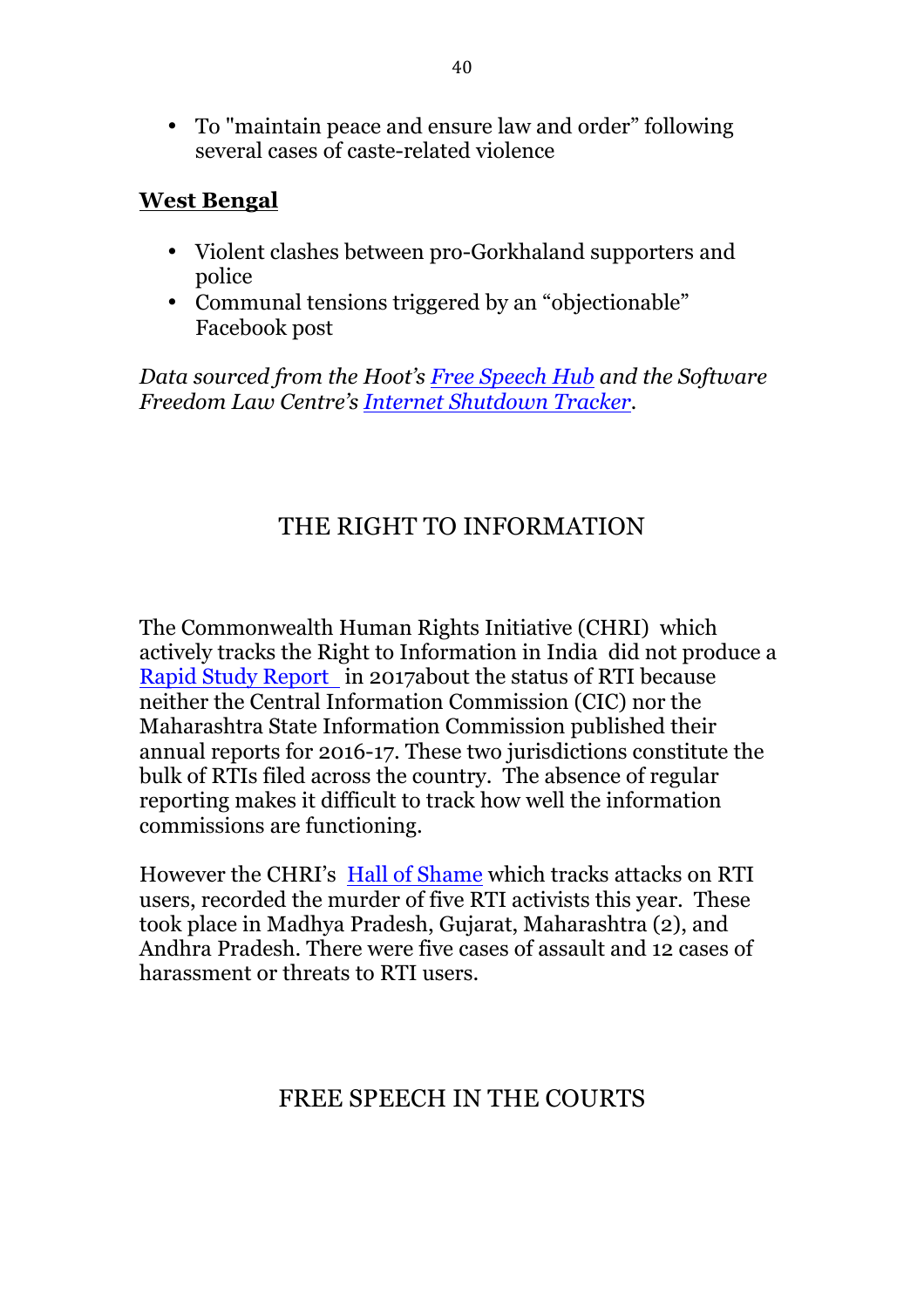Significant judgments were delivered in the Supreme Court and in the Delhi High Court, some of which upheld media freedom and freedom of speech in 2017. A lower court ruling on defamation against a news portal also tilted towards expanding free speech rights and journalistic freedom rather than restricting it.

But the year also saw gags on media reporting in a number of cases including two high profile ones.

And in the case of the landmark ruling upholding the fundamental right to privacy, there were worrying implications for the media which the Supreme Court judges did not dwell upon sufficiently.

### **Decisions that impact freedom of expression**

In October the Supreme Court refused to ban the controversial book *Samajika Smugglurlu Komatollu* written by Kancha Ilaiah on the grounds that the author's fundamental right of freedom of speech and expression should not be unnecessarily curbed.



*Clockwise left to right: Orissa, Ahmedabad and Delhi high courts, Bhuj district court, Supreme Court and the Kerala High Court*

In September the Supreme Court quashed a non-bailable warrant issued by a trial court in Srinagar against activist Madhu Kishwar in a criminal defamation case filed by Syed Shujaat Bukhari,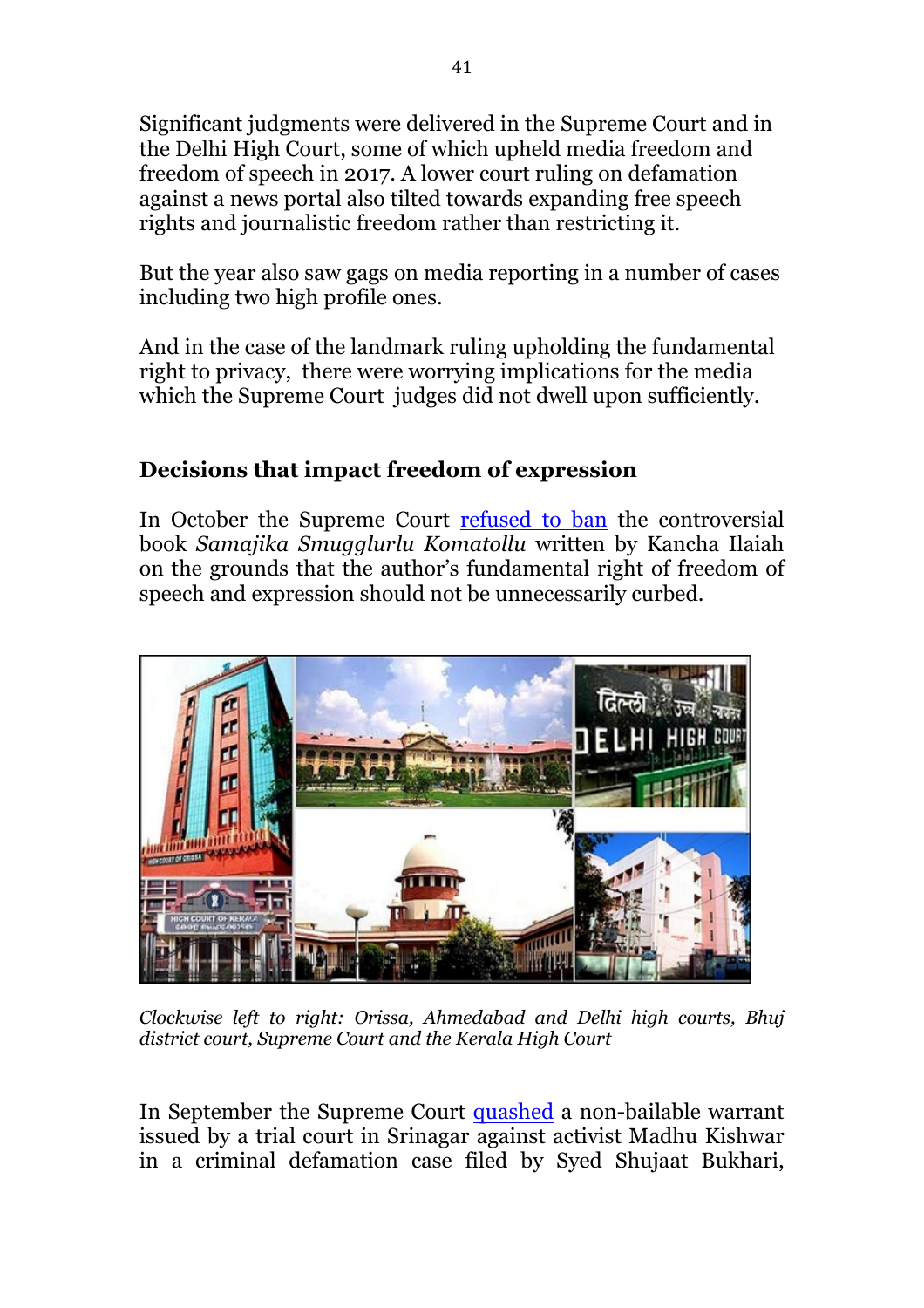Editor-in-Chief, *Rising Kashmir*. It gave an order that she should be allowed to participate in the proceedings in court by video conferencing.

In July the Supreme Court stayed criminal contempt proceedings brought by the Nagpur bench of the Bombay High Court against author Arundhati Roy for publishing an article expressing her personal anguish in the prosecution and incarceration of paraplegic former Delhi University professor G N Saibaba. Saibaba was, later in March 2017, sentenced to life imprisonment for Maoist links.

Also in July the Delhi High Court ruled that casteist slurs in social media posts could attract the provisions of the Scheduled Castes & Scheduled Tribes (Prevention of Atrocities) Act, 1989. *The Times of India* called it a ruling that plugged the gap between online abusers and their prosecution.

In December Justices N V Ramana and Abdul Nazeer of the Supreme Court set aside a Madras High Court judgment revoking the certificate granted to the Tamil film *New* after it was released and had its run. *The Hindu* reported that the Bench said it was not for judges to make a "piecemeal analysis" of a movie and apply their subjective views of life to revoke the censor certification issued to a film.

The Kerala High Court, however, declined to entertain petitions by two documentary makers to screen their films at a film festival. Kathu Lukose, director of *March March March* and Shawn Sebastian, director of *In The Shade of Fallen Chinar* were denied permission by the Ministry of Information & Broadcasting (I&B) to screen films at the 10<sup>th</sup> International Documentary and Short Film Festival. The Court accepted the submission by the Ministry's counsel that an appeal in this regard was pending before the Ministry, therefore the petitioners had no right to approach the court at this stage.

### **Significant rulings in favour of the media**

• The year began with the setting aside, after ten years, of the contempt judgement in the *Mid-Day* case. In a judgment delivered on January 2, just a day before his retirement, the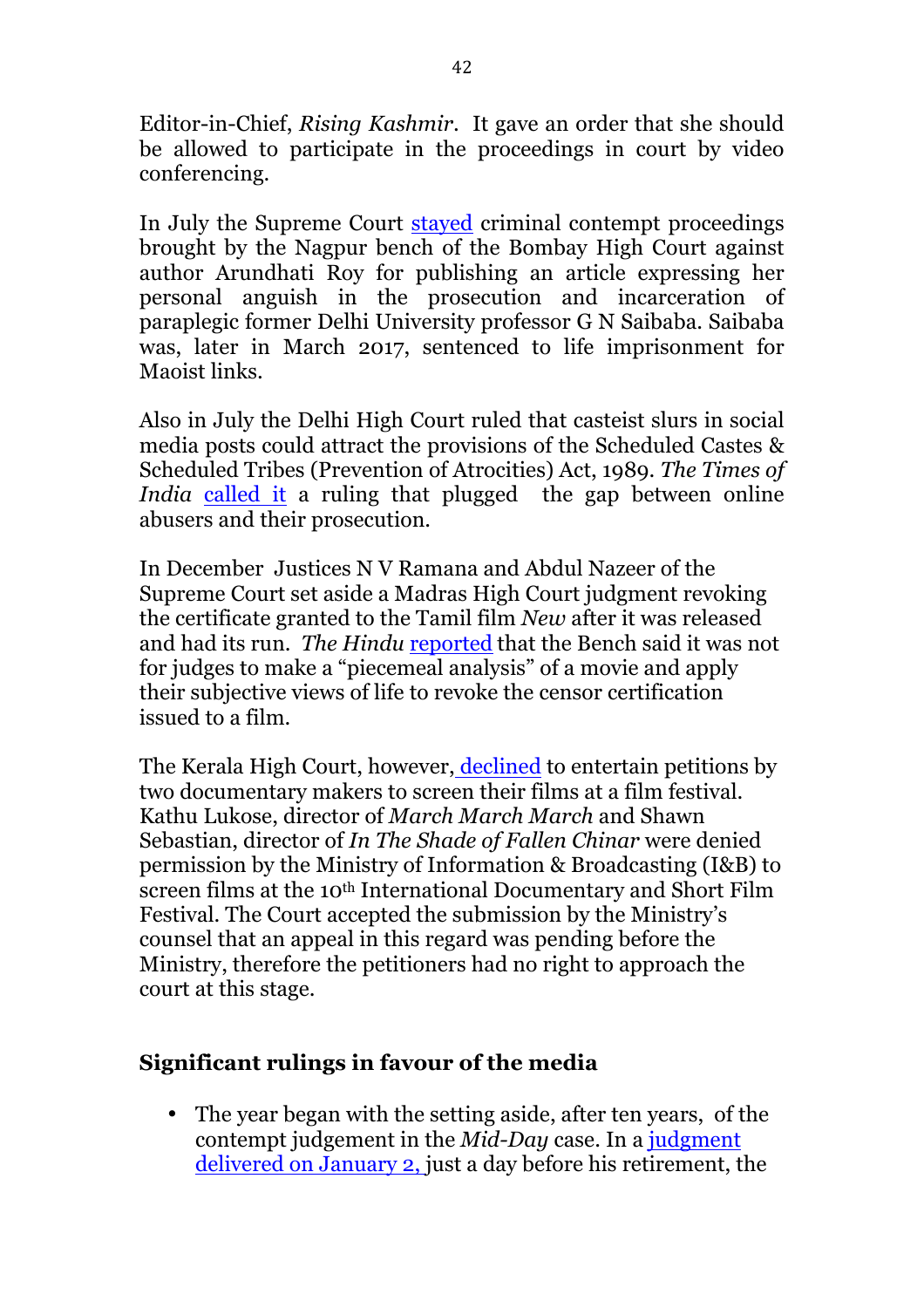Chief Justice T S Thakur and Justice Khanwilkar, set aside a judgment of the Delhi High Court that had sentenced the editor, a journalist, printer, publisher and cartoonist of *Mid-Day* to four months in jail.

- In its January judgment the Supreme Court overruled the Delhi High Court on a jurisdictional issue. It interpreted Article 215 of the Constitution to conclude that the Delhi High Court could only take cognisance of contempt committed against it or courts subordinate to it, not of contempt against a superior court like the Supreme Court.
- Justice Endlaw of the Delhi High Court ruled in March 2017 that reporting on FIRs should be immune to defamatory lawsuits while throwing out a lawsuit filed by a skill training agency against a regional Bengali newspaper. Tracing a number of judgments on how FIRs are public documents and how the Supreme Court itself had directed FIRs to be made available on the internet, Justice Endlaw argued that a newspaper cannot be held liable for defamation for reporting on documents made public by the state.
- March saw a PIL filed by a journalist on the role of the media in the Agusta Westland VVIP chopper scam case being dismissed by the Supreme Court. Journalist Hari Jaisingh had alleged that journalists had been bribed with foreign trips by the manufacturers in return for favourable coverage of the deal. He wanted a SIT probe into the role of the media. The Supreme Court dismissed the PIL saying that it would be an attack on the media's independence.
- In May Justice Endlaw of the Delhi High Court dismissed a defamation lawsuit against *Outlook* magazine and others. The case had been languishing before the High Court till Justice Endlaw finally dismissed it for not revealing a cause of action against any of the defendants. The important aspect of this case is Justice Endlaw's ruling that apologies were preferable to damages as a remedy in defamation lawsuits because the latter could cause financial ruin to the media and limit further speech.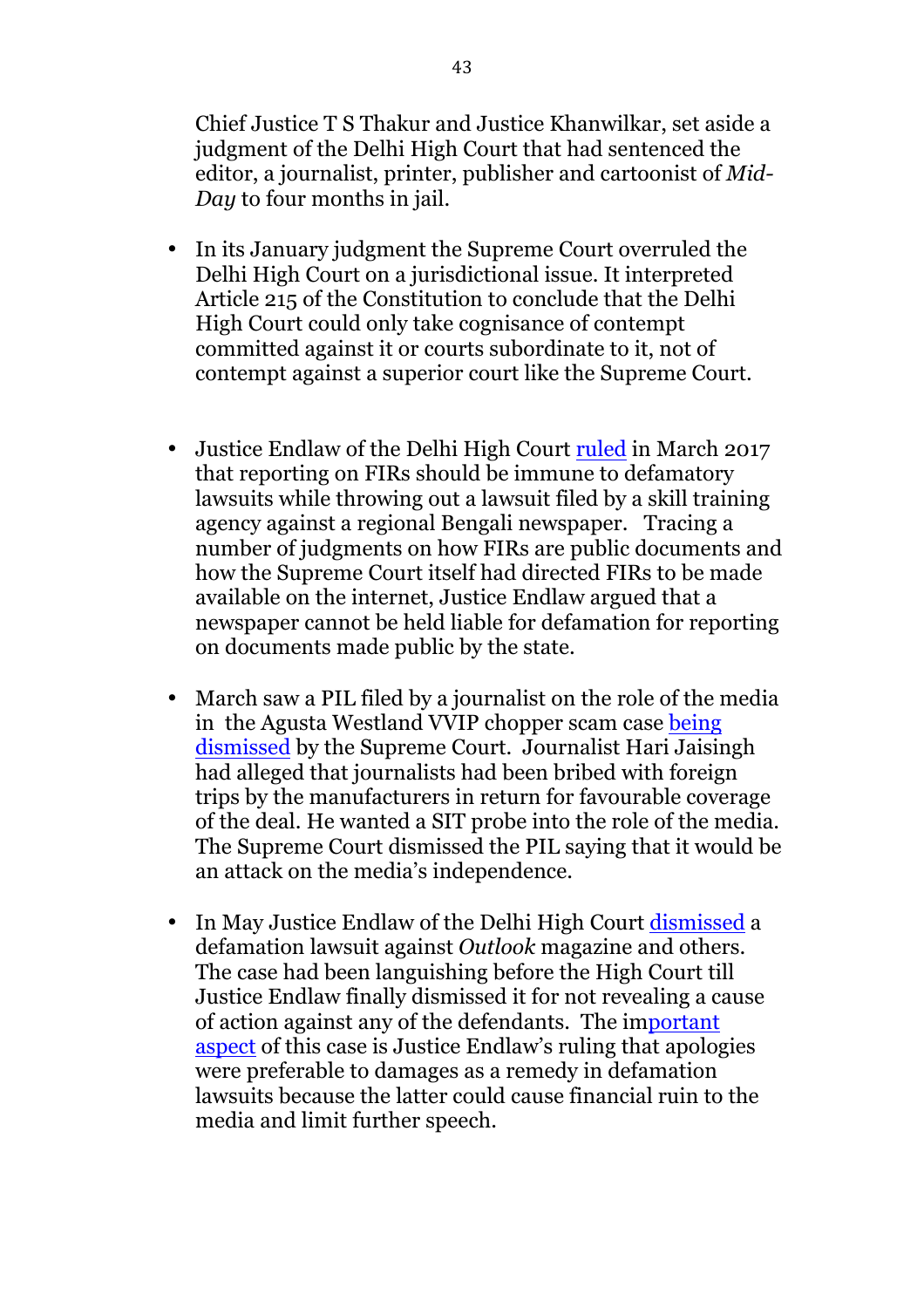- In September the Delhi Court refused to restrain Arnab Goswami and Sunanda Goswami of Republic TV from airing any news or debate on Sunanda Pushkar's death. The judge observed that Pushkar's husband, Shashi Tharoor, had failed to cite any law forbidding an investigation by the journalist.
- In November the Principal Senior Civil Judge in Bhuj, while rejecting an interim application for defamation against The Wire from the Adani Group, observed that a questionnaire and an email were sent to the Group before publishing the article, and that it was published "upon material available", therefore the article "cannot be said to be defamatory", and "there is no prima facie case." The Wire had republished an article ''Modi Government's Rs 500-Crore Bonanza to the Adani Group'' by Paranjoy Guha Thakurta and three other journalists from the *Economic and Political Weekly.*

#### **Gags on reporting**

The year saw the courts impose a string of gag orders on reporting. Two of them were brought against the news website TheWire.in.

- In March businessman and member of parliament Rajeev Chandrasekhar got an ex-parte injunction from the city civil court at Bengaluru ordering The Wire to take down two articles about him. This case saw endless postponements and the injunction is yet to be vacated.
- Also in March the Orissa High Court sought to muzzle the media in a case where lawyers were accused of sexual harassment of a woman inspector of police. The lawyers argued that the judge bar the media from reporting because it would bring down the reputation of the court itself as an institution.
- When Justice C S Karnan made a series of shocking orders in two high courts against judges of the Supreme Court of India, he was sentenced to a term in prison for contempt of court. The Chief Justice of India J S Khehar passed an order in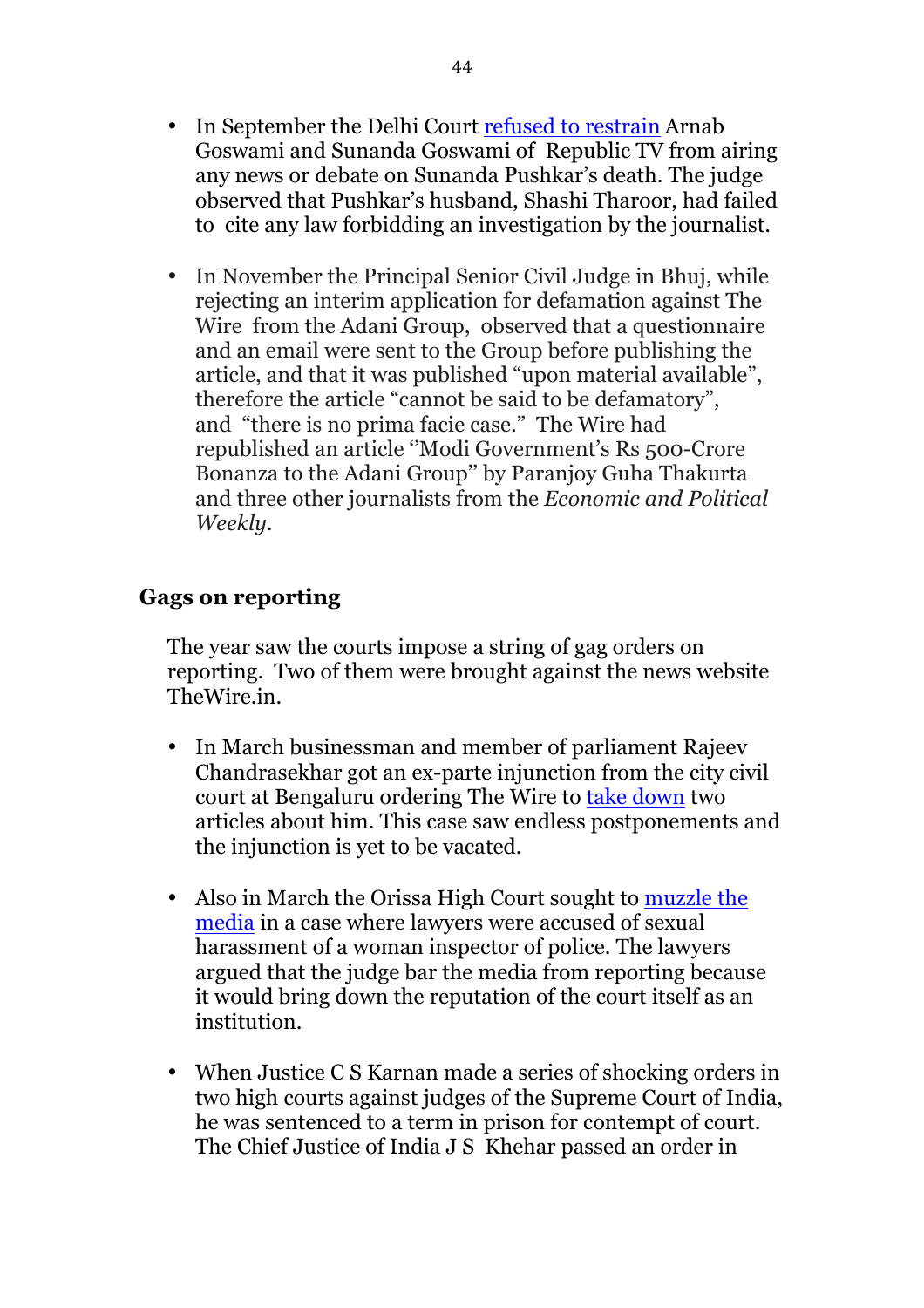May forbidding the media from publishing the contents of the orders passed by Justice Karnan.

- On November 7, the Allahabad High Court barred the media from reporting proceedings of a hate speech case in which Uttar Pradesh chief minister Yogi Adityanath was the prime accused, saying "wrong reporting of the day-to-day proceedings of this case… is causing a lot of embarrassment as the observations are reported out of context and very often misquoted… We are constrained to pass the order directing that no one shall publish or cause to be published any proceedings of this case till the delivery of judgment". The courts have ample power to deter deliberate, slanted, reportage, but such a ban is not supported by law.
- In October an Ahmedabad court barred The Wire from writing about Amit Shah's son, Jay Shah's businesses after the latter had filed a defamation case against the news website. In December it partially lifted the gag order allowing it to publish articles on Jay Shah's businesses but said it should not link the subject matter to Prime Minister Narendra Modi.
- In November the Allahabad High Court gagged the media from reporting on the proceedings of a case concerning permission to prosecute the Chief Minister of Uttar Pradesh Ajay Singh Bhisht (Yogi Adityanath) over serious allegations of instigating communal violence. A Division Bench of the court said there had been misreporting, and that the gag should be in place till the judgement was delivered. There have been 30 hearings in this case since March 2015.
- Also in November, the Chief Justice of India Deepak Mishra rejected senior lawyer Prashant Bhushan's suggestion to bar the media from reporting a courtroom drama in which a large number of lawyers reacted angrily to Bhushan's allegations against the Chief Justice and sought contempt of court proceedings against Bhushan.
- On November 29, CBI judge S J Sharma, hearing the Sohrabuddin Sheikh encounter trial, passed an order on a plea by the defence counsel that the media could be present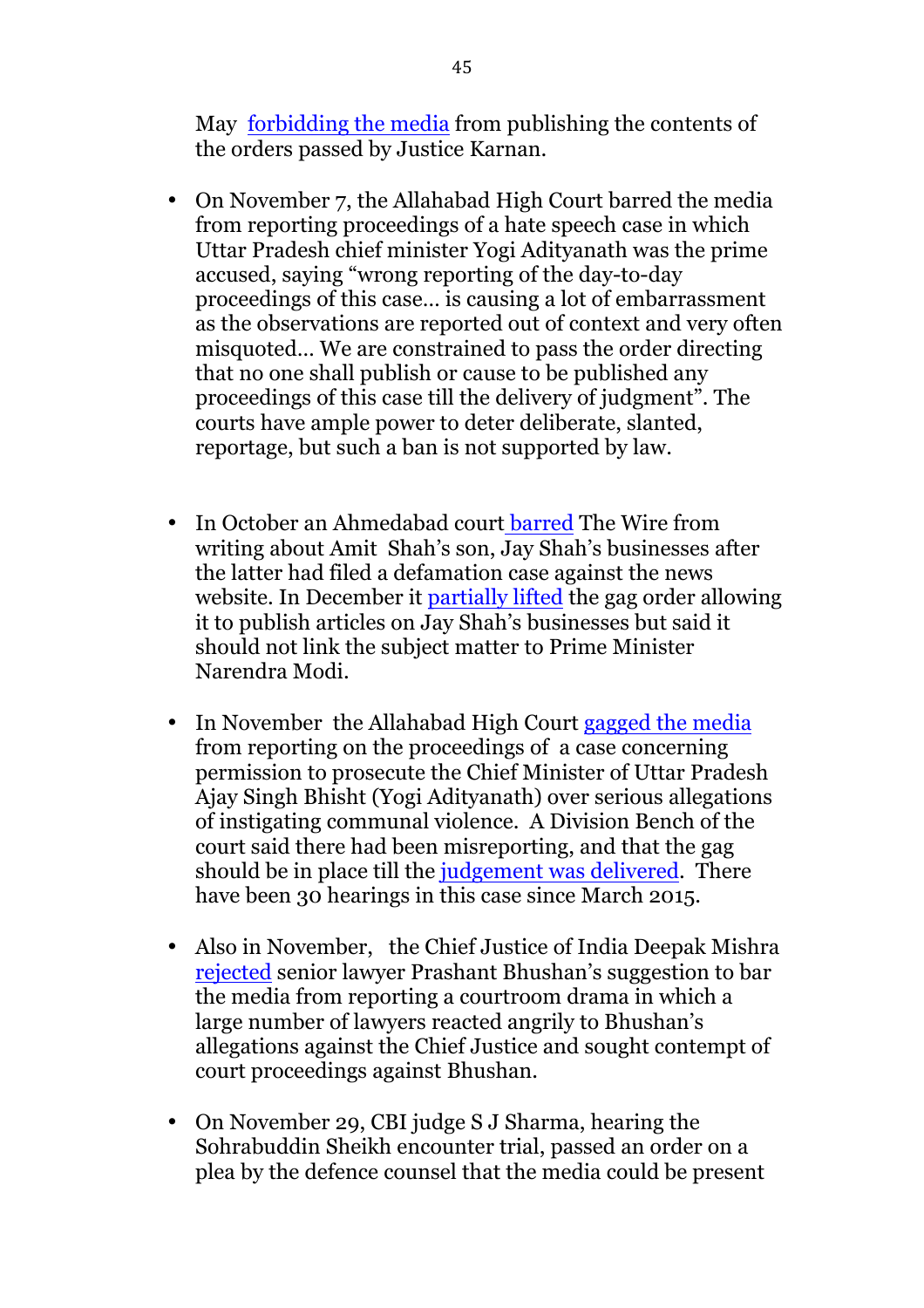during the hearing before the special CBI court but could not cover it as it was sensational and could lead to some "untoward incident". In December journalists from Mumbai filed a petition before the Bombay High Court to challenge the ban on the media coverage of this case.

### **How the privacy ruling affects the media**

The year's landmark privacy ruling had implications for the media which the judges did not dwell on sufficiently.

Does a strong fundamental right to privacy against the state also confer a fundamental right to privacy against fellow citizens? The Supreme Court missed an opportunity to clarify this issue in the *Justice Puttiswamy* case. Not all the nine judges concurred on whether this right will apply horizontally.

It appeared that five judges endorse the view that privacy is a horizontal right that can be applied against private citizens and corporations. However, Justice Bobde in his concurring opinion makes it clear that the fundamental right to privacy will apply only against the state while citizens can enforce only a common law privacy right against each other.

Justice S K Kaul, on the other hand, was clear that the right applied against even private persons. He says, "The right of privacy is a fundamental right. It is a right which protects the inner sphere of the individual from interference from both State, and non-State actors and allows the individuals to make autonomous life choices."

The reference to non-State actors ensures that citizens can enforce their fundamental right to privacy against other citizens and not just the state. The press is a non-State actor. This does not bode well for the press since it has only a common law right to free speech against other citizens and when such a right clashes with the fundamental right to privacy, it is likely that the latter will triumph over the former. Only one out of the nine judges sought to tackle this issue with the clarity that it deserved.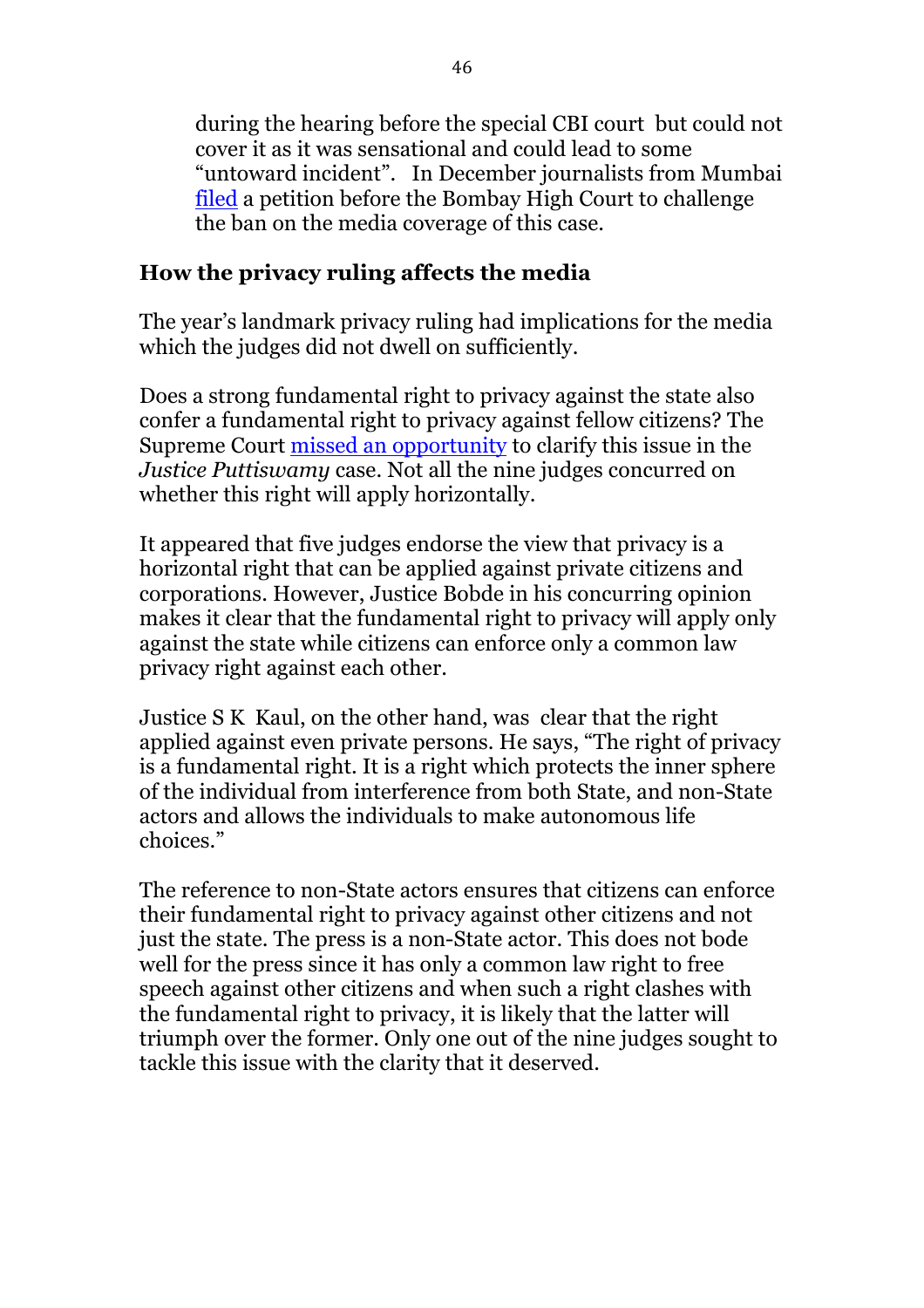### ARTS CENSORSHIP



 *Clockwise from top: Padmavati, The Argumentative Indian, Shunyota, Indu Sarkar, Modi Ka Gaon, and Mersal*

That film-making is challenge in a multi-religious, multi-ethnic democracy is a given. 2017 was a turbulent year for film certification in the course of which a sage formulation emerged from the newly appointed CBFC chief, Prasoon Joshi - that cinema may be an art, but it is for larger public consumption and film makers cannot insulate themselves from popular sentiment. "In a commercial world, the desire for having an increased share of the public's wallet will also have to contend with an increased share of the public voice."

Two new norms were also set in the course of the year: One, get a no-objection-certificate from those mentioned in the film before we permit you to show it!

Two, from the outgoing CBFC chief, liquor consumption on screen. especially by leading men, has to end, never mind if the story line demands it. Liquor bottles on display in frames were to be blurred as well. He argued that superstars are followed by millions and must set an example.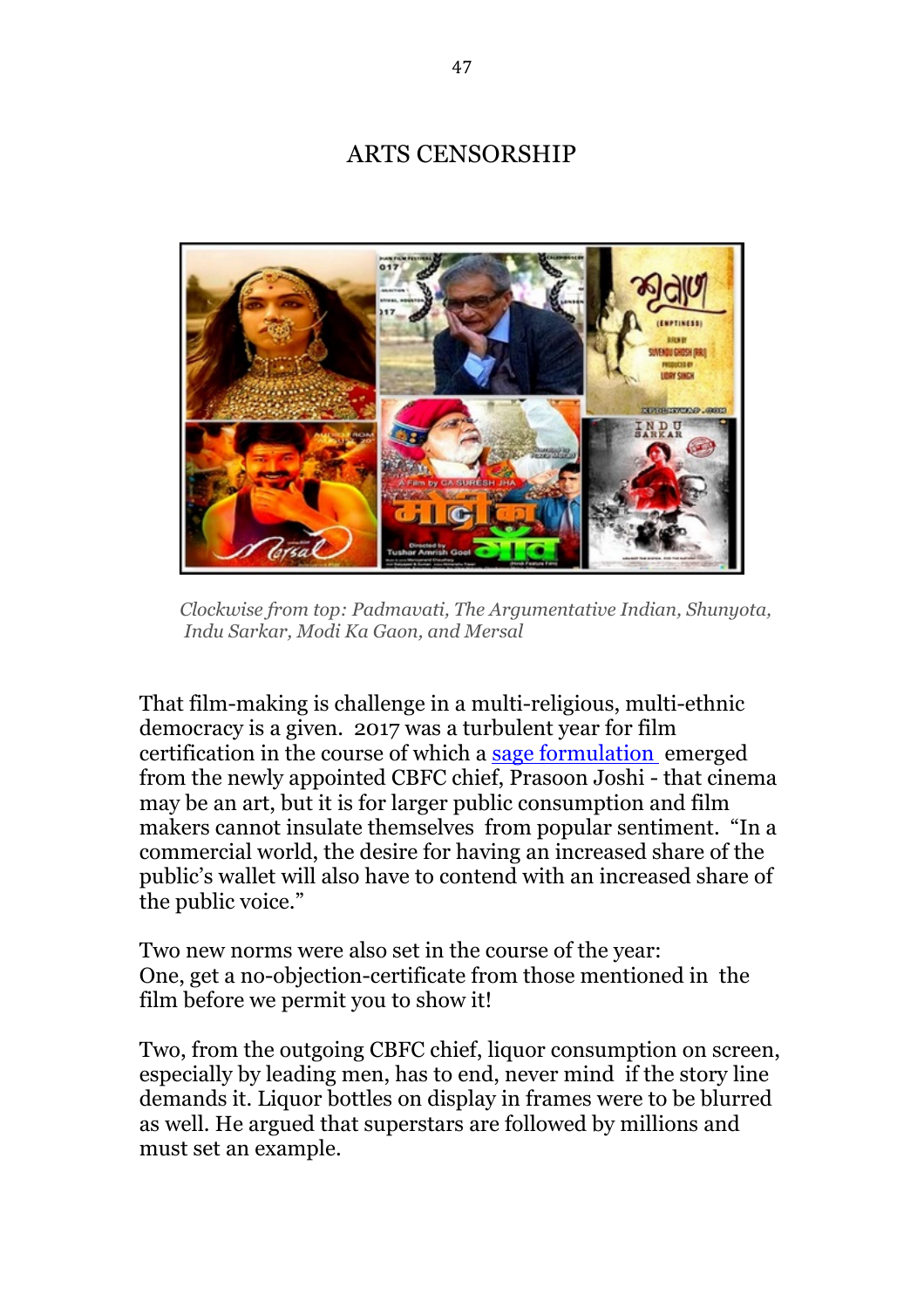#### **Padmavati's travails**

The abiding images and longest running headlines last year were about the film *Padmavati*. For a government and a polity intent on 'upholding the honour of Hindu women', creative imagination is an offence. You cannot allow a Muslim invader and Hindu queen separated by more than two centuries, one a historical figure and the other a character in a poem, to be brought together in fiction.

Much of 2017 was a roller coaster ride for the makers of the film. In January, the director was attacked and the sets destroyed. In February, the Shri Rajput Karni Sena (SRKS) demanded precensorship of historical films. March saw ministers of the Rajasthan state government pander to the Karni Sena, the Rashtriya Brahman Mahasangh and the Rajasthan Vaishya Mahasabha over their objections to the film.

Momentum against the film built up again in the last quarter of the year with the governments of Rajasthan, Madhya Pradesh, Haryana, Uttar Pradesh, Bihar and Gujarat saying they wanted *Padmavati* to be banned or have 'objectionable content' removed. Cabinet Minister Uma Bharti joined the battle in November on Twitter asserting that the pride of the Indian woman was at stake.

Mass demonstrations by Rajputs were also witnessed in Gujarat in November 2017. The BJP's media coordinator in Haryana offered a prize of Rs 10 crore to anyone who would behead the film's director Sanjay Leela Bhansali and actress Deepika Padukone and the Karni Sena threatened to cut off Padukone's nose.

In the last week of December, the censor board asked the erstwhile Mewar royal family and two university professors to join a panel to help certify *Padmavati* and the film was finally cleared for release with a name change to *Padmavat*, a disclaimer, and "relevant modifications" to a song.

*Postscript: In January 2018 the Rajasthan, Madhya Pradesh, Gujarat, Haryana governments announced that Padmavat would not be permitted screening in their state.*

### **Political discourse and censorship**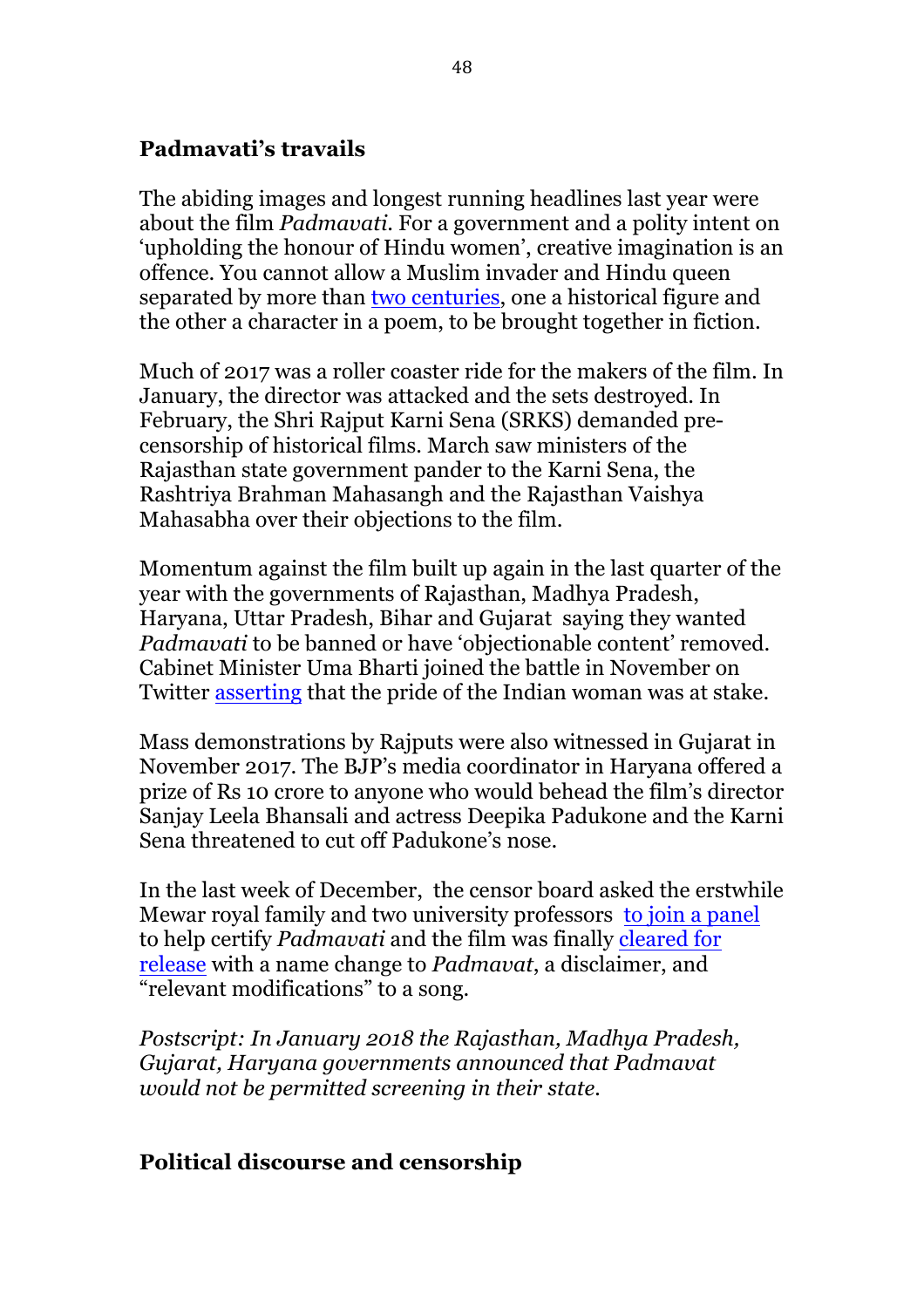- The CBFC was particularly sensitive to content with references to political figures, words and events. For films like *Modi Ka Gaon*, *Indu Sarkar* and *An Insignificant Man*, the board ordered that the makers get no objection certificates from the politicians who were being referred to in the films.
- *Modi Ka Gaon* is about Narendra Modi's development agenda and is a tribute to his policies. The film makers were ordered to get a no objection certificate from Modi. *Indu Sarkar* is a reference to the emergency years under the Congress rule of Indira Gandhi while *An Insignificant Man* traces the rise of the Aam Aadmi Party and Arvind Kejriwal as a key leader of the party. In January, the CBFC had ordered the censoring of a reference to Rahul Gandhi in the film *Coffee with D*.
- The CBFC was sensitive to references to current politics. *The Argumentative Indian* – a documentary about Nobel laureate Amartya Sen - has actually been denied censor board clearance because the film's director refused to beep words like 'Hindutva', 'cow' and Gujarat'. The words 'Patidar' and 'Patel' were beeped from the film *Hamein Haq Chahiye Haq Se,* which has many scenes reminiscent of the Patidar quota movement in Gujarat. And the makers of *Power of Patidar* (which was denied certification in 2016) wrote to the prime minister in 2017 and made other efforts to get it released, but to no avail. This too is a film on the same movement.
- The trailer of the Tamil film *Neelam* about the Sri Lankan civil war was denied certification in October on the grounds that it could affect relations between the two countries. The trailer runs for about four minutes and 30 seconds: the filmmaker wondered how it could pose a threat to relations between the two countries.
- Current affairs-related documentaries did not have a much better fate. The Ministry of Information and Broadcasting refused to allow the screening of three films at the International Documentary and Short Film Festival of Kerala. These films, '*In the Shade of Fallen Chinar*', '*March*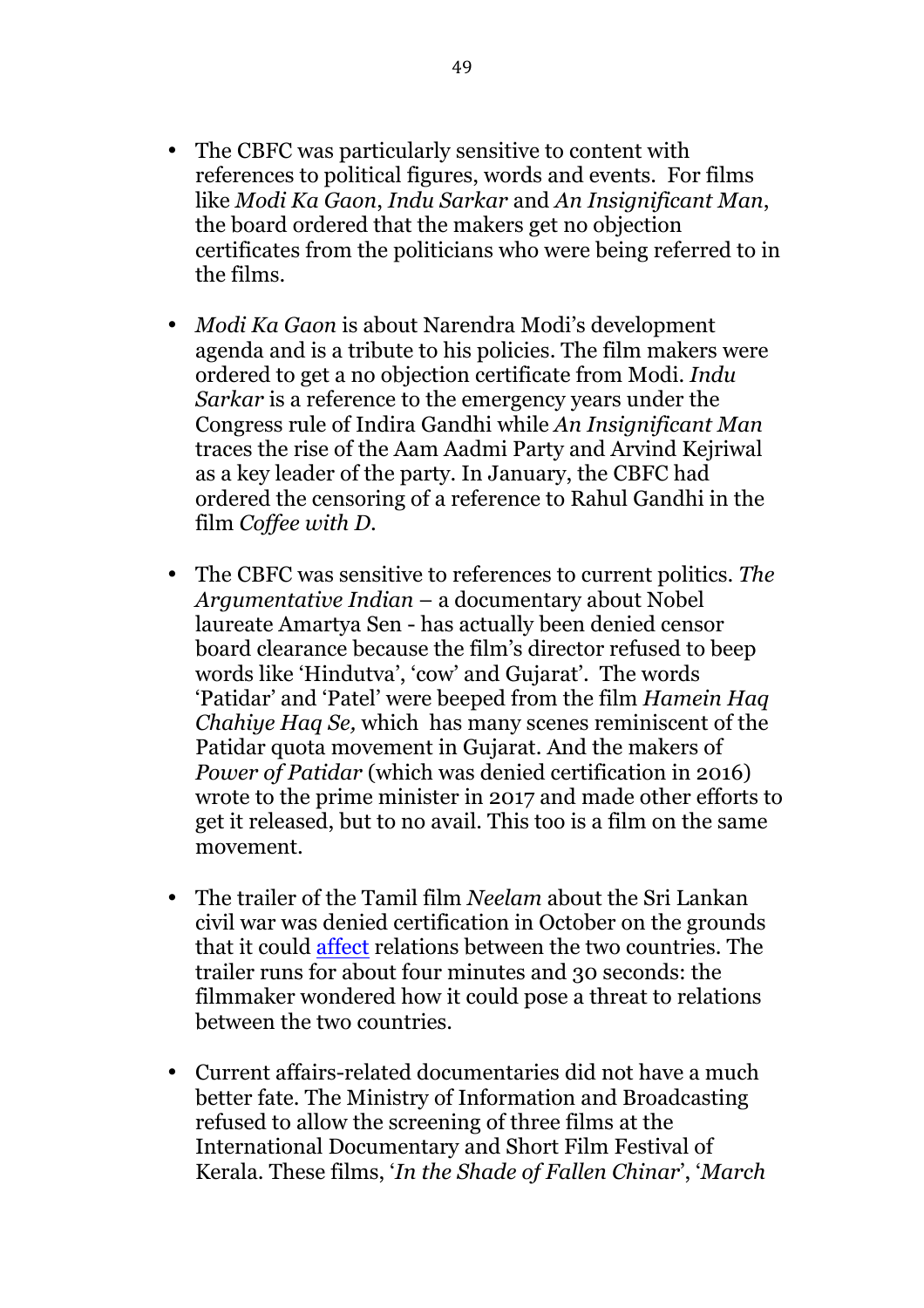*March March'* and the '*Unbearable Being of Lightness',* covered issues such as the conflict in Kashmir, student agitations, and atrocities against dalit students.

- Films which had references to current events such as demonetisation, GST and communal riots too faced a tough time getting censor approval. *Mersal* had references to GST and *Shunyota* to demonetisation.
- *Sharanam Gachchami* was first denied and then granted certification. The film dealt with caste and reservations, highlighting atrocities committed in the name of caste. The director, Enumala Prem Raj, said the film referred to the suicide of Rohith Vemula, the flogging of dalits at Una, and the lynching of Mohammad Akhlaq at Dadri.
- Violence accompanied censorship: before the film received certification, the Censor Board's regional office in Hyderabad was ransacked by six students of the Osmania University Joint Action Committee who were later booked by the police.
- The CBFC also refused to clear *Colour of Darkness*, a film about racial and caste bias in India and Australia, for public exhibition. The censor board opposed the differences between the English subtitles and the Gujarati dialogues. The dalit film director, G K Makwana, had to settle for a private screening.

Given the new heights of film censorship scaled by the CBFC in 2017, the Film Certification Appellate Tribunal (FCAT)was kept busy. In the case of *Modi Ka Gaon*, *Indu Sarkar* and *An Insignificant Man*, it overturned the CBFC orders after the respective film makers appealed against the latter's demands. It did not, however, permit the release of *Power of the Patidar*.

### **What the CBFC was allergic to**

While the CBFC is a statutory body primarily responsible for certifying moving images, it censors words and references ceaselessly, as this analysis makes clear. In 2017 it had problems with the following: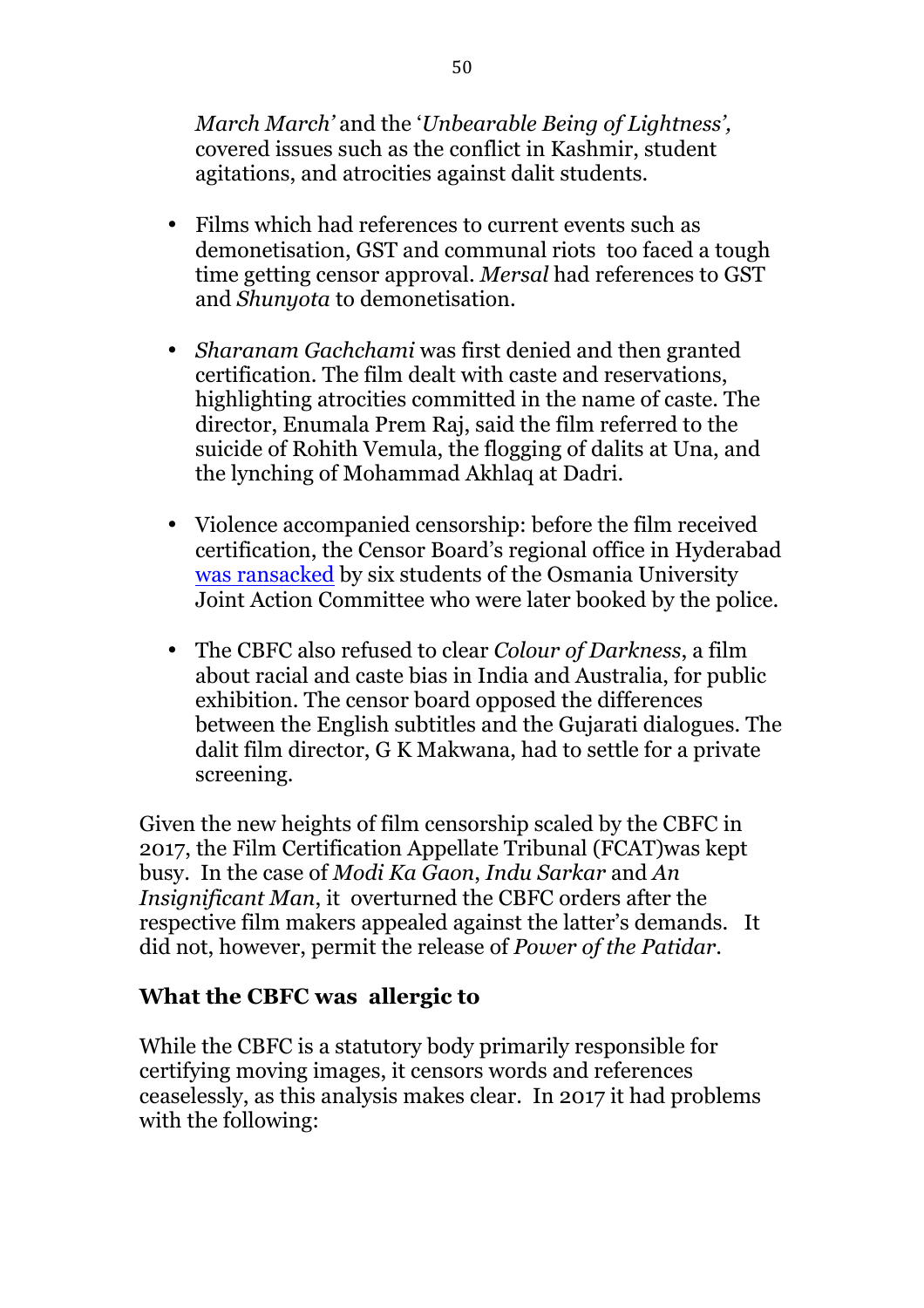- References to caste, government decisions like demonetisation and the implementation of the goods and services tax (GST).
- It wanted the words Patidar and Patel beeped from the film *Hamein Haq Chahiye Haq Se.*
- In *Colour of Darkness* it sought the removal of the word 'most' from the sentence 'India is the most racist country in the world'.
- It demanded the removal of words 'saali', 'kutiya', and 'haraamzaadi' from *Hindi Medium*.
- In *Toilet – Ek Prem Katha*, it reportedly objected to a reference to bulls and a scene involving Janaeu, the white thread worn by Brahmins.
- CBFC was allergic to the words "Gujarat", "cow", "Hindu India" and "Hindutva" in *The Argumentative Indian* and wanted them muted.
- And because it demanded the removal of references to Mahatma Gandhi, 'Bapu' was replaced by babu.
- From *Sameer*, it wanted the words Man ki Baat to be removed.
- It also made headlines with its objection to the use of the word 'intercourse' in *Jab Harry met Sejal*.
- Abusive language was a major issue, with the censor board disallowing such language in a string of films. Intimate scenes also did not pass muster, prominently in movies like *Lipstick under My Burkha* and *Ka Bodyscapes*. *Lipstick under My Burkha* was found to be too 'lady-oriented'. The board also had a problem with its many sexual scenes and abusive language.
- Scenes of smoking and drinking, violence against women, homosexuality and reference to caste were other grounds for censoring. Films like *Sexy Durga* ran into trouble with the censor board, forcing a change in the title to *S. Durga*. Despite the title change and orders of the Kerala High Court to screen the film at the International Film Festival of India, Goa, the film was not screened.
- Ravi Jadhav's Marathi film *Nude* was also denied a screening at the festival on the orders of the Ministry of Information and Broadcasting , despite it being selected by the jury for screening.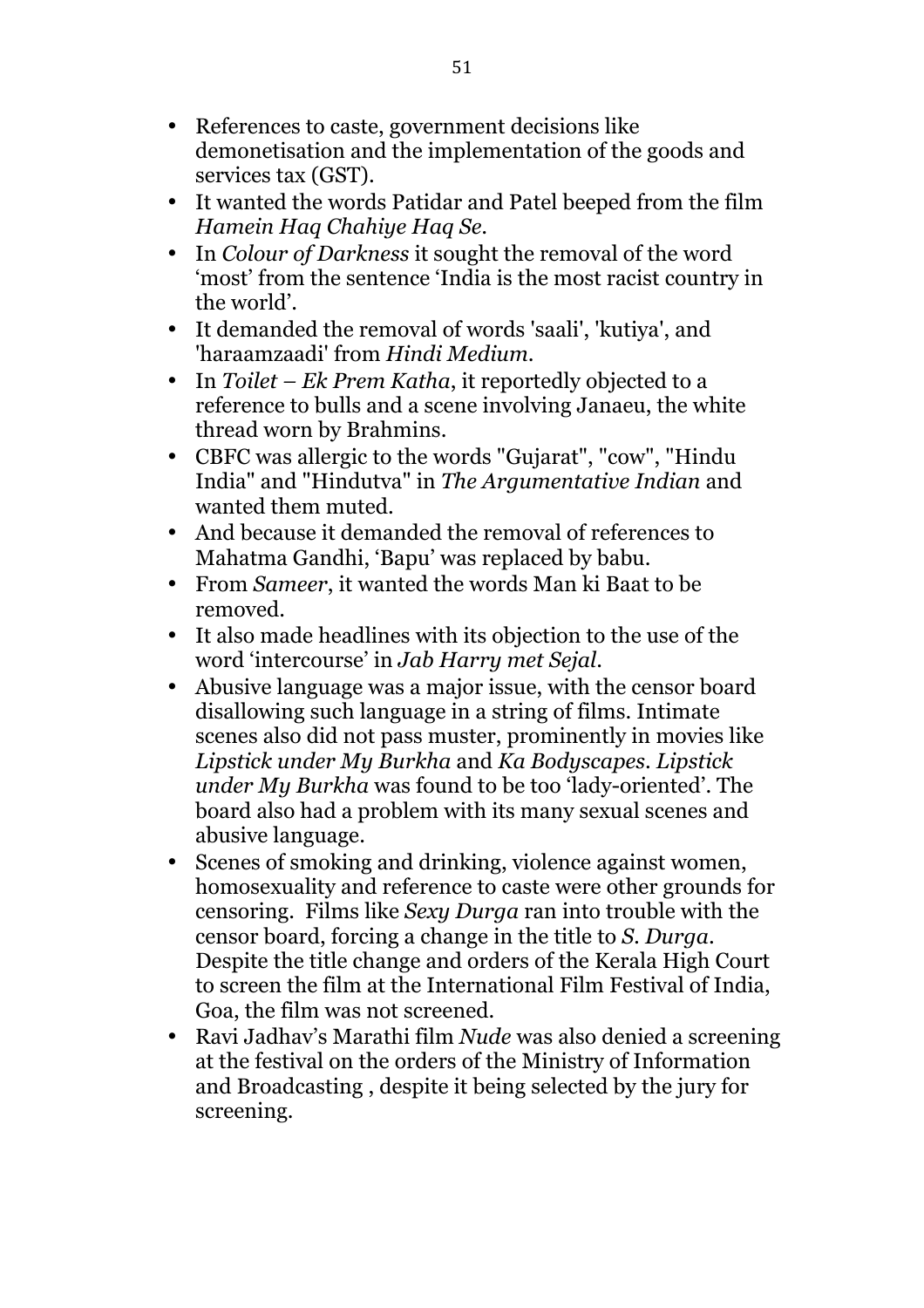## **Snapshot**

Issues on which Indian films were censored or blocked by CBFC or citizenry:

- Homophobia Ka Bodyscapes
- Blind faith and superstition *MSG: The Messenger of God*
- Distorting history *Padmavati, Games of Ayodhya*
- Violence against women *Maatr*
- Intimate scenes *Lipstick under my Burkha, Babumoshai Bandookbaaz, Begum Jaan, Baadhshaho, Bhoomi, Simran, Ribbon, Ka Bodyscapes, Aksar 2, Haraamkhor*
- Obscenity *Judwa 2, Bhoomi*
- Abusive or objectionable language *Rambhajjan Zindabad, Bank Chor, Lipstick under my Burkha, Babumoshai Bandookbaaz, Rangoon, Anaarkali of Aarah, Begum Jaan, Maatr, Jab Harry Met Sejal, Kaalaakaandi, Bhoomi, Simran, Oru Pakka Kathai, Sexy Durga, Hindi Medium*
- Showing a state in bad light *Jolly LLB, Indu Sarkar, Neelam, Haraamkhor*
- Hurting religious sentiments *Sexy Durga, Muzaffarnagar - The Burning Love Anaarkali of Aarah, Sameer, Games of Ayodhya, Padmavati, Simran, Rong Beronger Kori*
- Communal violence *Muzaffarnagar -The Burning Love, Begum Jaan, Games of Ayodhya*
- References to political figures, words and events *Hamein Haq Chahiye Haq Se, Power of Patidar, Modi Ka Gaon, Shunyota, The Argumentative Indian, OK Jaanu, Coffee with D, An Insignificant Man, The Accidental Prime Minister, Indu Sarkar, Bhoomi, Sameer, March March March, The Unbearable Lightness of Being, In the Shade of Fallen Chinar, Games of Ayodhya, Ka Bodyscapes, Mersal*
- Resemblance to real life events *- Hindi Medium, Dhananjoy, Sameer, Sharanam Gachami*
- Reference to caste *Toilet- Ek Prem Katha, Sharanam Gachami, The Unbearable Lightness of Being*
- Scenes of smoking and drinking *Rangoon, Munna Michael*
- Taboo subject *Phullu*
- Language dubbing *Satyadev IPS*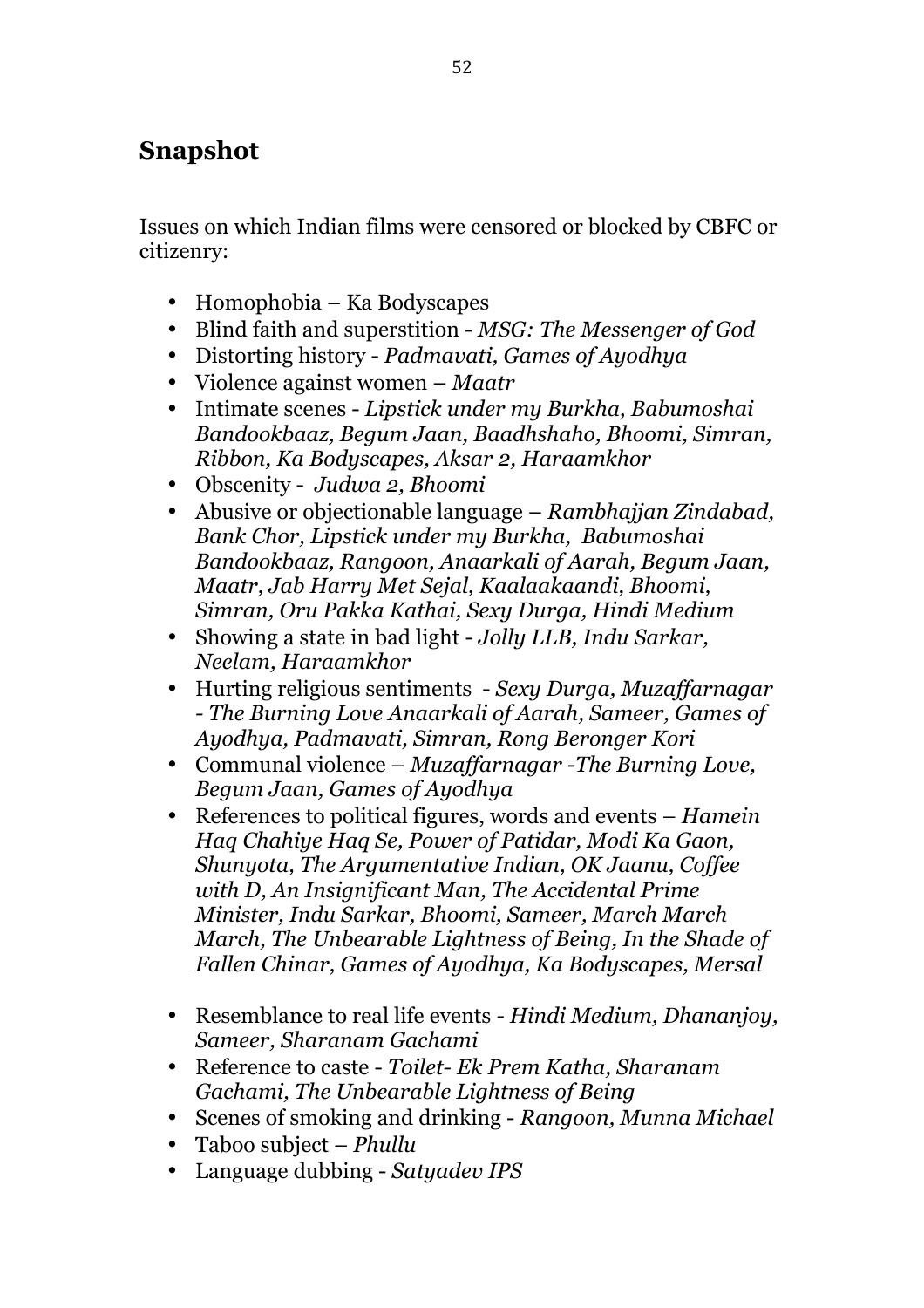• Showing upper castes in bad light – *Sharanam Gachami*

#### **Instances of censorship in the states**

In March 2017, the release of *Satyadev IPS* was stalled in Karnataka since the film was dubbed from Tamil to Kannada. Exhibitors and Kannada activists were against the entry of dubbed cinema in the state.

In the same month, the censor board's regional office in Kolkata, West Bengal stalled the release of the demonetisation themed Bengali film *Shunyota* stating they could not agree on a certification category for the film, and referred it to the CBFC chairperson for a decision.

In April 2017, the Dharohar Bachao Samiti vandalised the ad film set of *Good Morning Films* in Rajasthan because the makers were recreating a Pakistani city. The makers had apparently put up boards and signages of Pakistani locations in Urdu on temples.

In June, Bajrang Dal activists demanded a ban on sale of Kama Sutra books on the premises of the Khajuraho Temple in Madhya Pradesh. They argued it was against India's tradition and culture.

Also in June, in Tamil Nadu, the Madras High Court was petitioned to pass a blanket order for suspending the screening of Priyanka Chopra starrer *Baywatch.* The petitioner argued that though the film had an 'A' certificate, its promos did not state so. As a result, minors could end up watching the film.

In June, the Ministry of Information & Broadcasting banned the exhibition of three documentaries at the 10th International Documentary and Short Film Festival of Kerala. The documentaries were *In the Shade of Fallen Chinar, March March March and The Unbearable Being of Lightness*. The films were about the trouble in Kashmir, the JNU's student agitation and the protests following the suicide of dalit scholar Rohith Vemula respectively.

In June, the Directors Guild of Federation of Cine Technicians and Workers of Eastern India stalled shooting on the film *Tui Shudhu Amar* in West Bengal by refusing to allow technicians to work on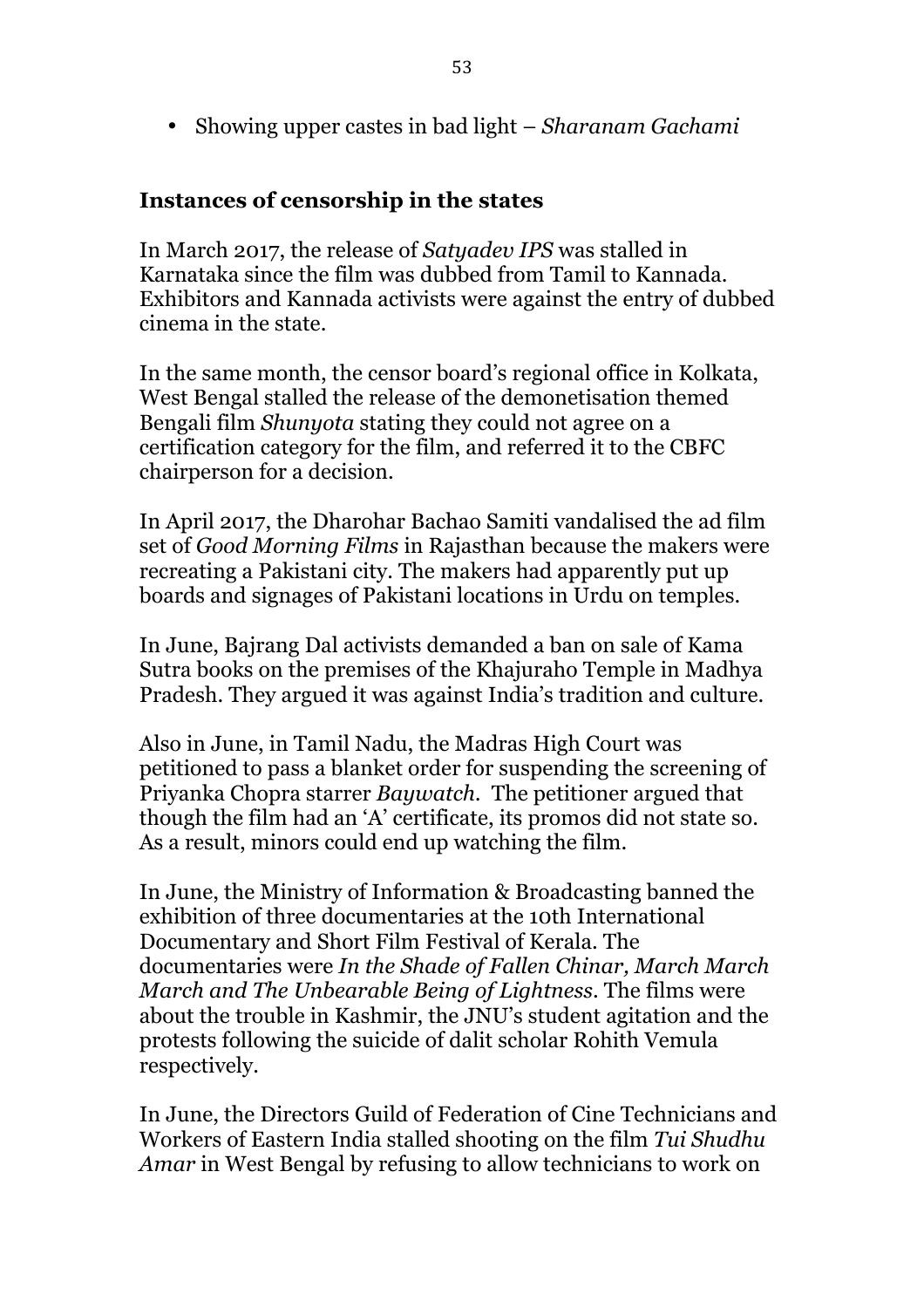the film. They claimed that that the production house was not following rules.

Chief Minister Yogi Adityanath of Uttar Pradesh ordered in July 2017 that film songs and vulgar songs should not be played during the Kanwaryatra. Only bhajans could be played.

Congress workers disrupted the screening of *Indu Sarkar* in Maharashtra in July 2017. Mumbai Regional Congress Committee chief Sanjay Nirupam wrote to CBFC chief Pahlaj Nihalani demanding to see the film before it was censored. A woman claiming to be Sanjay Gandhi's daughter also sent a legal notice to the film-makers. Congress and BJP workers clashed outside a film theatre screening the film in Indore, Madhya Pradesh.

In August 2017 the CBFC Kolkata, West Bengal withheld certification to the film *Dhananjoy* and referred the movie to the CBFC chairperson in Mumbai. No reason was given for the move, except that CBFC members could not reach a consensus. After the film was released, it was dragged to the Calcutta High Court through a writ petition. The petition alleged that the film was in contempt of court and involved character assassination of a victim who isn't alive to defend herself. The petitioner asked the CBFC to revoke certification.

In August 2017, Maharashtra Navnirman Sena (MNS) threatened singer Mika for performing on Pakistan's independence day in Chicago and Houston. MNS argued that the revenue generated from the event might fund terror activities against India. Mika had apparently tweeted that people join him in celebrating the independence day celebrations of India and 'apna Pakistan'. The MNS organized protests and burnt Mika's effigies in Maharashtra.

The Jharkhand government in August banned Hansda Sowvendra Shekhar's book *The Adivasi will not Dance* claiming that the book showed Santhal women in a bad light. The writer, a medical officer at a district health centre, was suspended from his job.

In September, the Supreme Court bench dismissed Mate Mahadevi's appeal against the ban on the sale and circulation of her book, *Basava Vachana Deepthi* which was banned by the Karnataka government in 1998.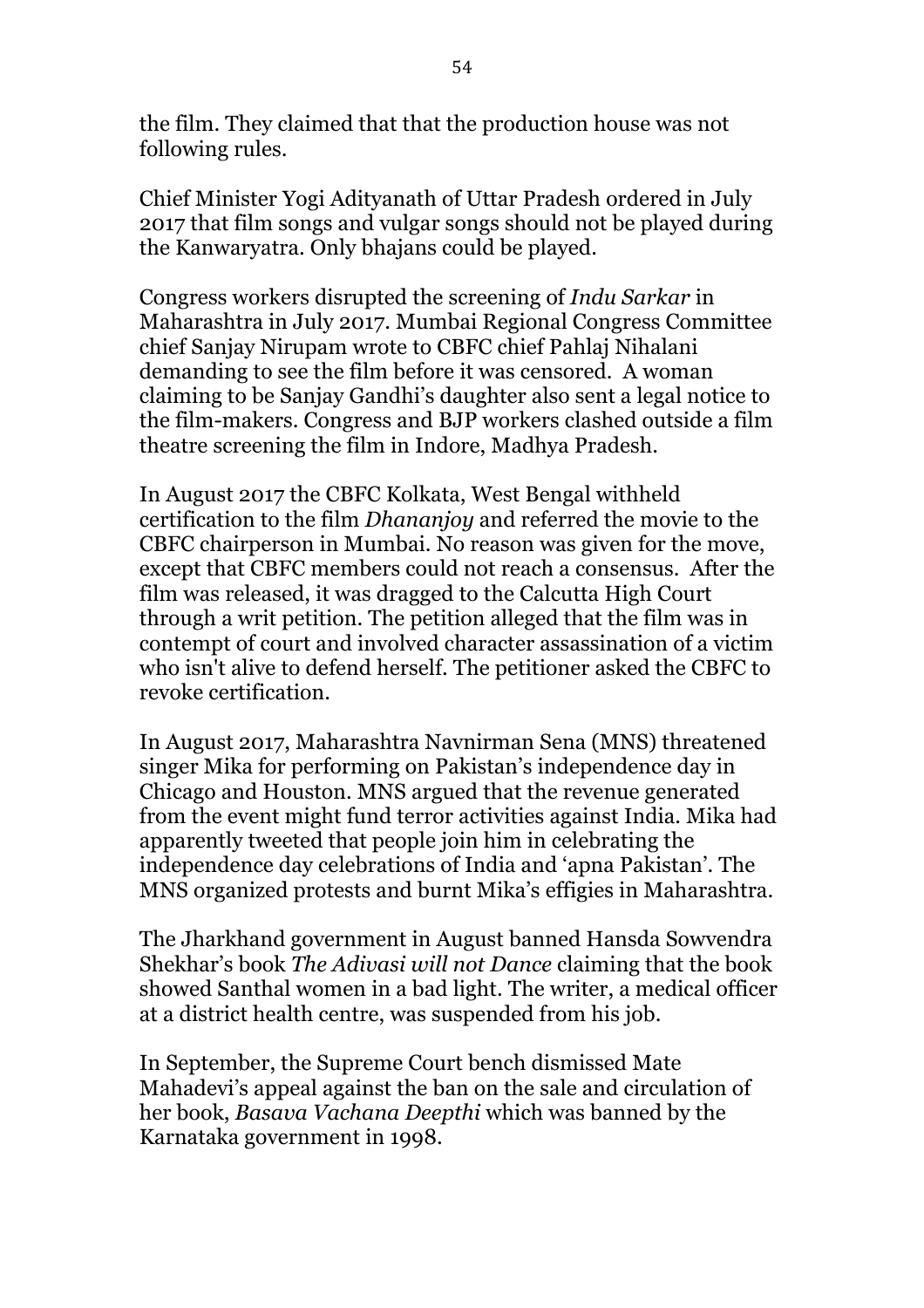In October, the BJP government demanded the muting or deletion of scenes from the Tamil movie *Mersal* made in Tamil Nadu which contained scenes critical of GST.

The movie *Padmavati* has been attacked by the governments of Rajasthan, Madhya Pradesh, Haryana, Uttar Pradesh, Punjab, Bihar and Gujarat. They want it banned or want 'objectionable content' removed. Rajasthan in particular has been the hotbed of protests with the Karni Sena, other local organizations and former royal families demonstrating publicly. Mass demonstrations by Rajputs were also witnessed in Gujarat in November 2017. The BJP's media coordinator in Haryana offered a prize of Rs 10 crore to anyone who would behead the film director Sanjay Leela Bhansali and actress Deepika Padukone. The release of the film on December 1 was stalled since the censor board had not yet given it a certificate. But the board later gave the film a certificate and asked for the name to be changed to *Padmavat* and for five modifications to be made*.* 

RSS-backed Hindu Jagran Manch vandalised the home of *Games of Ayodhya* director Sunil Singh in Aligarh, Uttar Pradesh in December 2017.

The Hindu Jagran Manch also protested outside the regional CBFC office in Kolkata against the film *Rong Beronger Kori* which had characters called Ram and Sita.

Some districts of western Uttar Pradesh did not screen *Muzaffarnagar - The Burning Love.*

#### **PERPETRATORS OF CENSORSHIP**

#### **Government bodies**

Central Board of Film Certification Ministry of Information and Broadcasting Film Certification Appellate Tribunal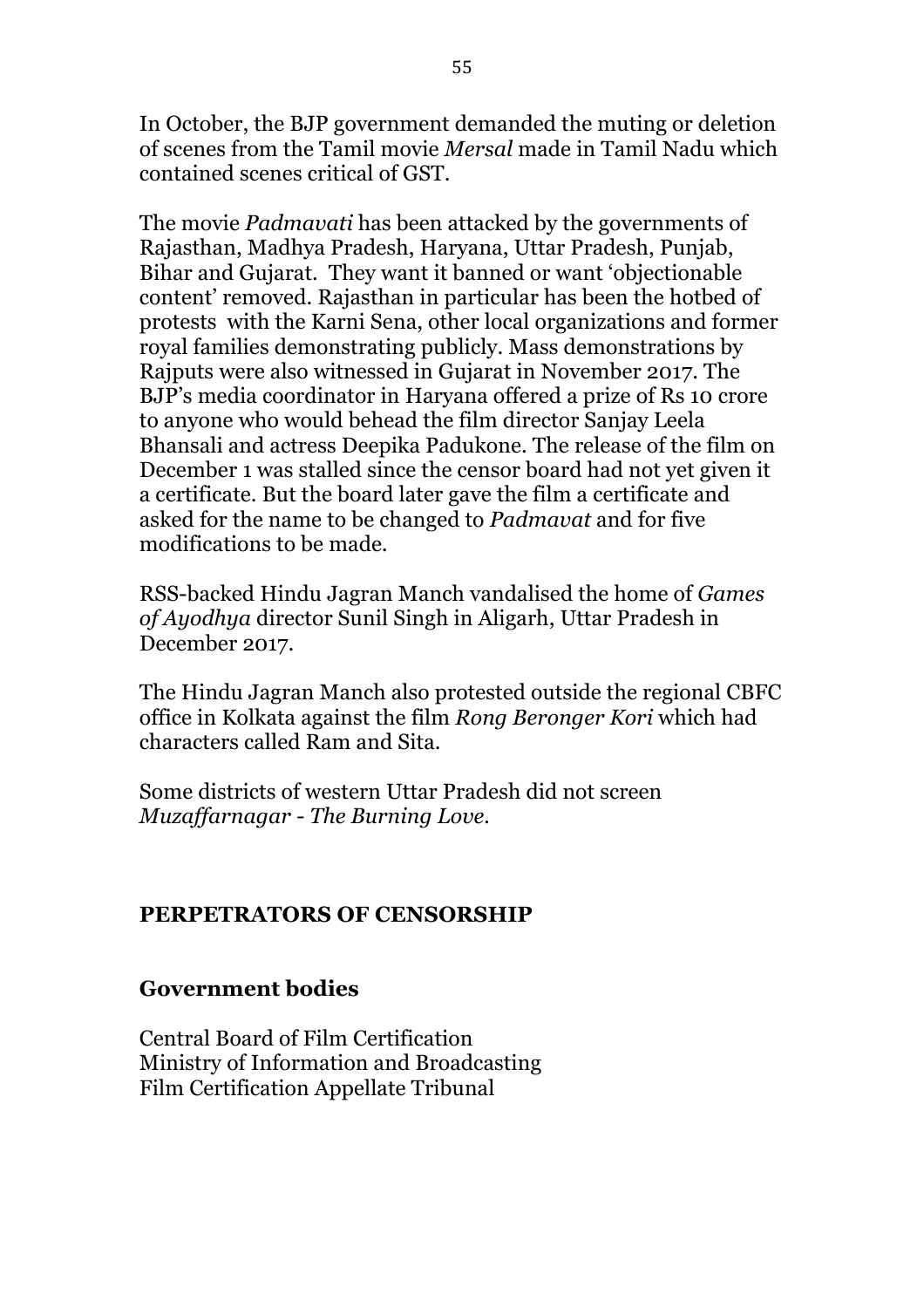#### **Courts**

Supreme Court Bombay High Court

#### **States**

Governments of Jharkhand, Rajasthan, Madhya Pradesh, Haryana, Uttar Pradesh, Bihar and Gujarat

### **Religious and cultural groups**

Hindu Makkal Katchi Hindu Jagran Manch Bajrang Dal Rajput Karni Sena Dharohar Bachao Samiti

### **Political organisations and politicians**

Maharashtra Navnirman Sena **Congress** Uttar Pradesh Chief Minister Yogi Adityanath Bharatiya Janata Party Suraj Pal Amu, BJP media coordinator in Haryana Sanjay Nirupam, Mumbai Regional Congress Committee

#### **Individuals and families**

Woman claiming to be Sanjay Gandhi's daughter Writ petition and public interest litigation filed by individuals Gangsters like Chota Shakeel

### **Professional bodies**

Directors Guild of Federation of Cine Technicians and Workers of Eastern India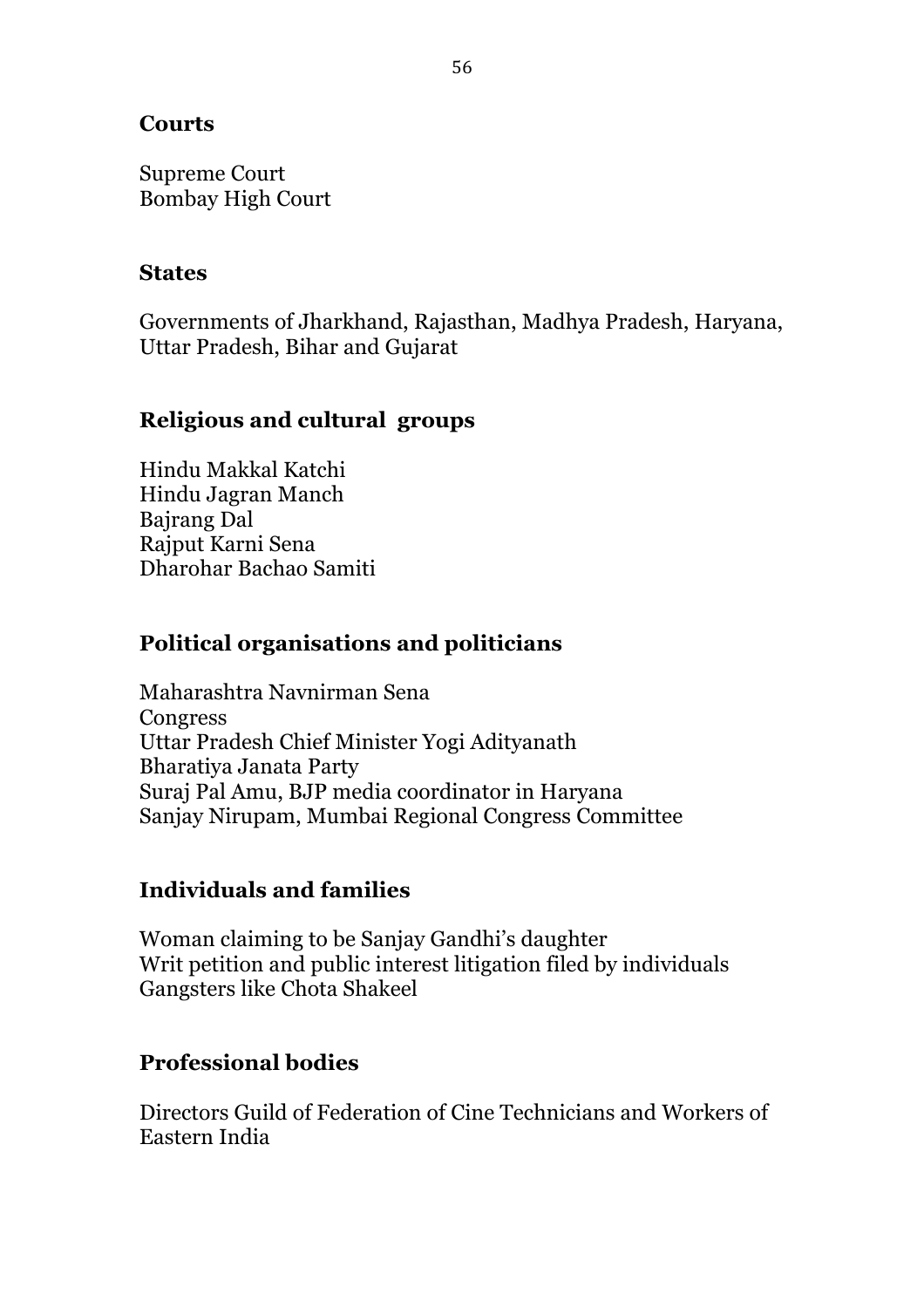Association of Malayalam Movie Artists and the Film Employees Federation of Kerala Kannada cine artists and exhibitors

#### **Production Houses**

Red Chillies Entertainment and Prakash Jha Productions

### **Internet companies**

Netflix, Amazon, Google, iTunes

### **Films Denied Certification in 2017**

*S Durga* release certification rescinded by CBFC CBFC yet to certify *The Argumentative Indian* CBFC refuses to certify *Colour of Darkness* CBFC denies certification to Tamil film *Neelam* CBFC denies certification to *Power of Patidar*

### **Censorship of events**

1. Information and Broadcasting Ministry refuses to allow screening of *Sexy Durga/S.Durga* at Mumbai Jio MAMI film festival. It also prevented the film from being screened at the 48th International Film Festival of India in Goa. Another film, *Nude*, was also not permitted screening.

Issue: The Ministry felt that the film title *Sexy Durga* would hurt religious sentiments. The second film *Nude* is about a poor woman who works as a nude model for art students.

2. Maharashtriya Navnirman Sena (MNS) threatens singer Mika for performing on Pakistan's independence day in Chicago and Houston

Issue: MNS argued that the revenue generated may fund terror activities against India. Mika had apparently tweeted that people join him in celebrating the independence day celebration of India and 'apna Pakistan'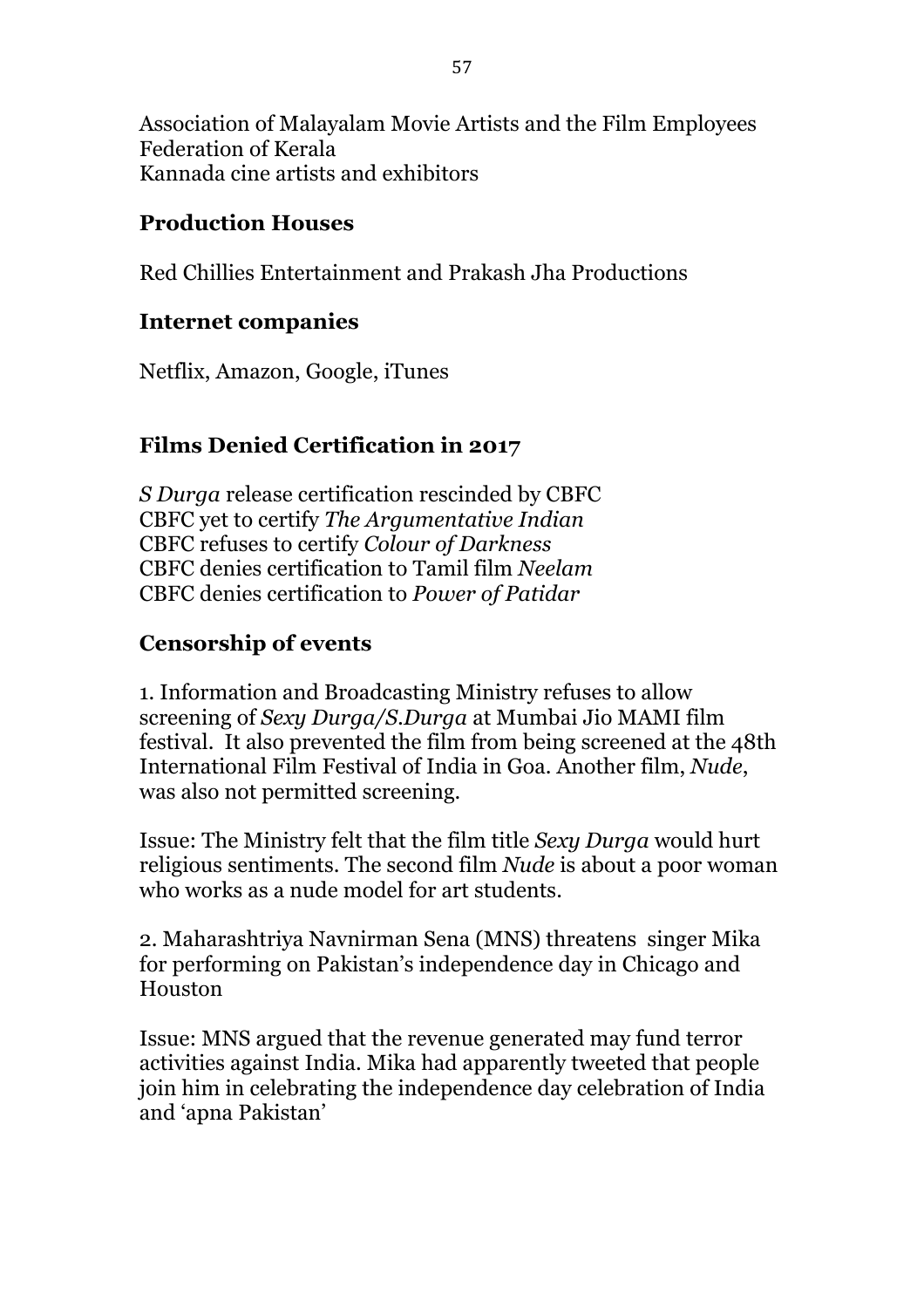3. Right wing group Hindu Makkal Katchi wants arrest of actor Kamal Hasan and banning of reality show *Big Boss* which he was hosting.

Issue: Hurting Tamil culture and promoting leftist and Dravidian ideologies; participants making obscene statements.

4. PIL against Tamil *Big Boss* reality show calling for its halt

Issue: Showed women in a pejorative manner and hurtful towards the downtrodden. Petitioner said his family was uncomfortable while viewing it because of the obscene behaviour and dress code of females on the show.

5. I&B Ministry bans exhibition of three documentaries at the 10th International Documentary and Short Film Festival of Kerala.

Issue: *In the Shade of Fallen Chinar, March March March and the Unbearable Being of Lightness* were the banned documentaries. The films are about the trouble in Kashmir, JNU's student agitation and Rohith Vemula's suicide. Reason not stated in the order.

6. UP Chief Minister Aditya Yoginath says film songs and vulgar songs not to be played during kanwariya yatra.

Issue: Only bhajans to be played, no film or vulgar songs.

7. RSS-backed Hindu Jagran Manchm vandalised home of *Games of Ayodhya* director Sunil Singh in Aligarh

Issue: The film was about a love story between a Hindu man and a Muslim woman at the time of the Babri Masjid demolition.

8. Ad film set of *Good Morning Films* vandalised by Dharohar Bachao Samiti.

Issue: Its makers were recreating a Pakistani city in Rajasthan.

9. Karni Sena vandalised the set of *Padmavati* in Rajasthan and assaulted director Sanjay Leela Bhansali.

Issue: Alleged that the film tarnishes Rajput honour.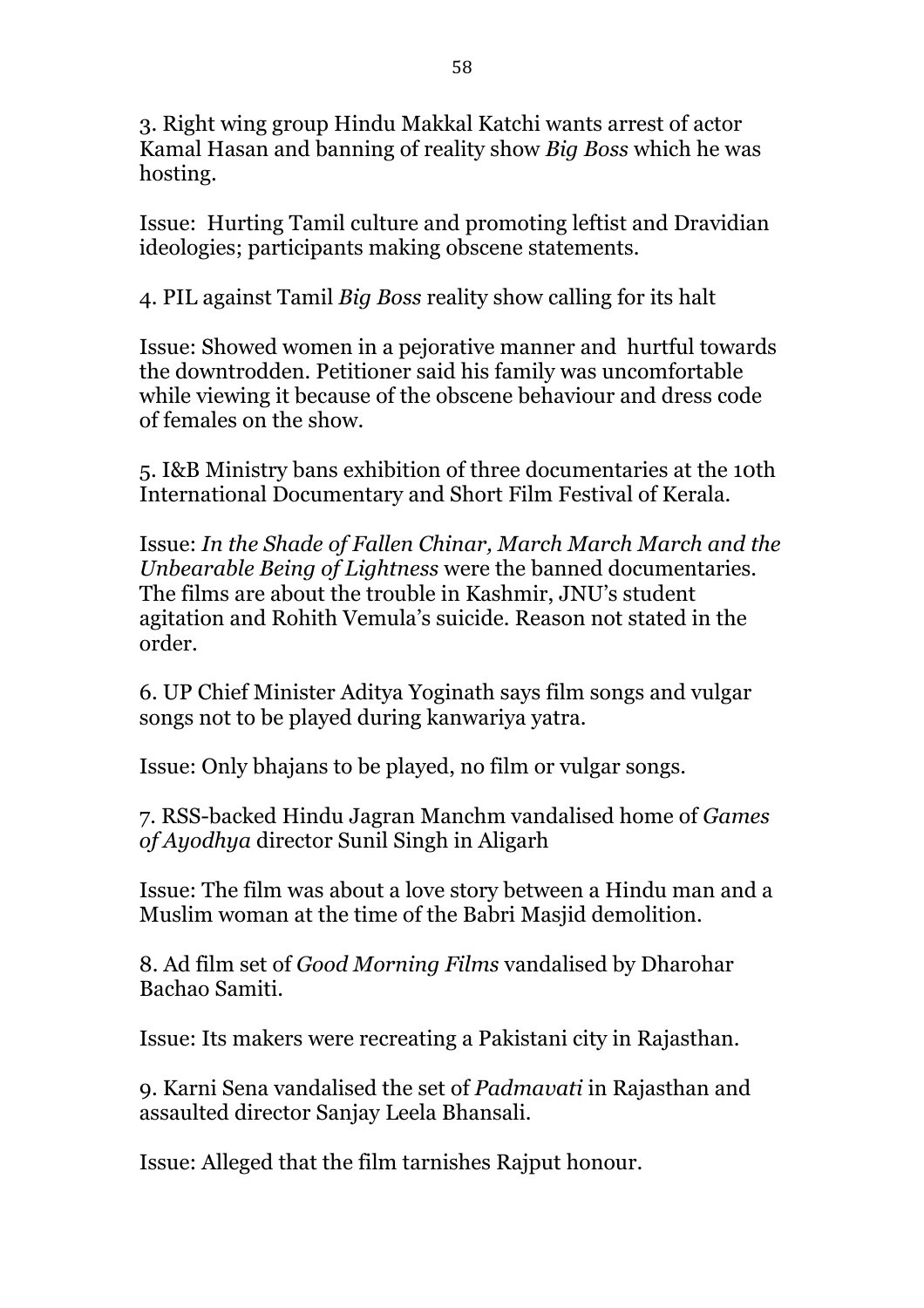10. I&B Ministry bans the showing of condom ads from 6 am to 10 pm.

Issue: Unhealthy for children and can lead to unhealthy practices.

### **Upholders of artistic freedom**

Film Certification Appellate Tribunal (FCAT) frequently overturned the decisions of the CBFC not to grant certification or censor certain films, eg: *Rambhajjan Zindabad, Haraamkhor, Danish Girl, Lipstick under my Burkha, An Insignificant Man, Kaalakaandi, Games of Ayodhya,* etc.

In April 2017, veteran actor Amol Palekar petitioned the Supreme Court arguing that pre-censorship is a violation of freedom of speech and expression and challenged censorship laws.

In November 2017, the Kerala High Court ordered the screening of *Sexy Durga* at the International Film Festival of India, Goa. However, it was not screened because the CBFC cited a technicality over the change in the title.

In June 2017, the Kerala High Court pulled up the CBFC for contempt and asked it to screen *Ka Bodyscapes* at its own expense for CBFC board members and issue certification to the film within a month. The CBFC had refused to comply with an earlier order from a Division Bench to grant certification to the film.

Responding to a petition on the blanket ban of Priyanka Chopra starrer *Baywatch*, the Madras High Court in June 2017 declined to stay the screening, saying it was not inclined to pass a blanket ban when the CBFC had cleared the movie. The petitioner had argued that though the film had received an 'A' certificate, its advertisements failed to reveal this. The Madras High Court ordered that the police should ensure that minors did not enter the theatre to watch the film.